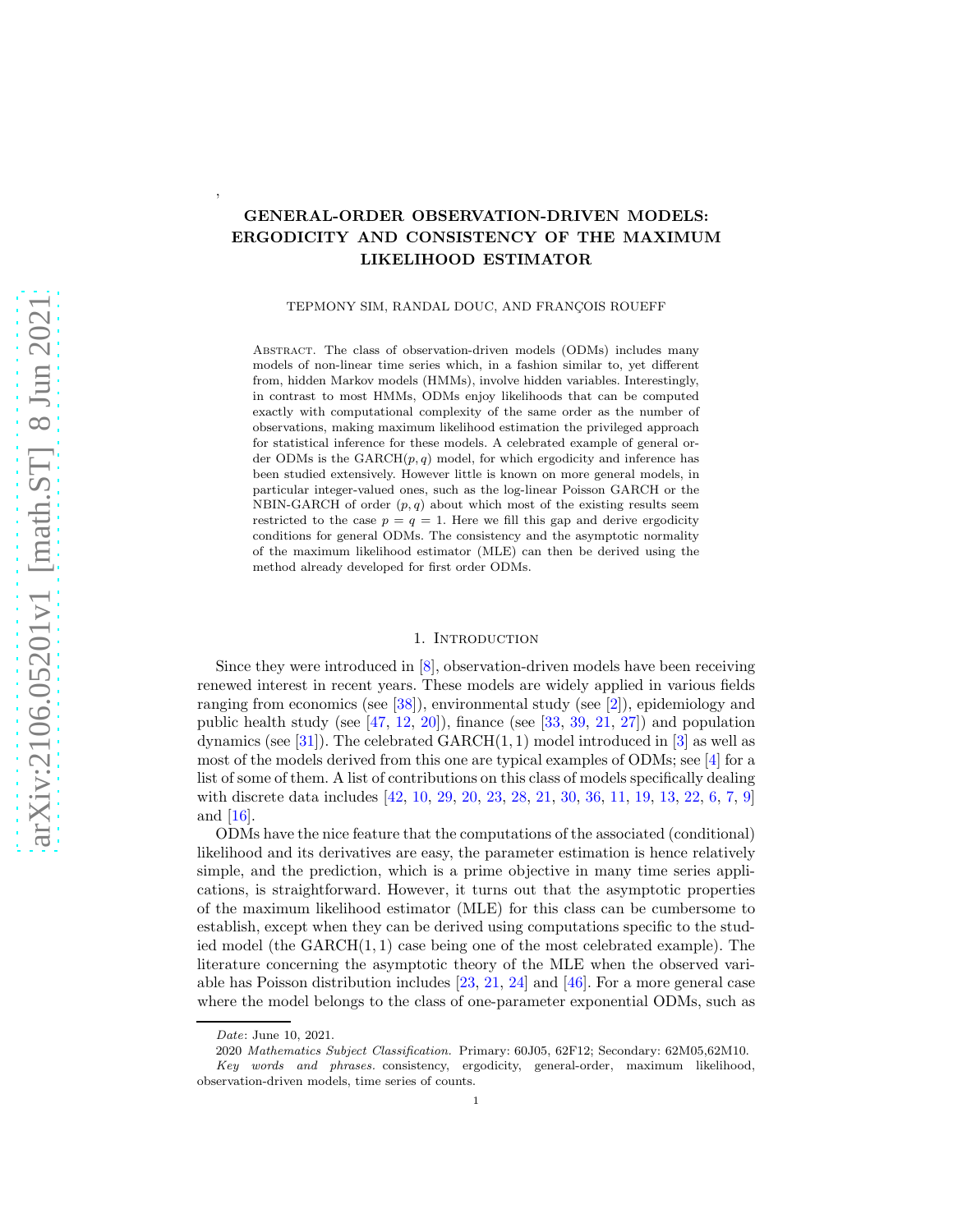the Bernoulli, the exponential, the negative binomial (with known shape parameter) and the Poisson autoregressive models, the consistency and the asymptotic normality of the MLE have been derived in [\[11](#page-35-5)]. However, the one-parameter exponential family is inadequate to deal with models such as multi-parametric, mixture or multivariate ODMs (the negative binomial with all unknown parameters and mixture Poisson ODMs are examples of this case). A more general consistency result, has been obtained recently in [\[13](#page-36-10)], where the observed process may admit various conditional distributions. This result has later been extended and refined in [\[16](#page-36-12)]. However, most of the results obtained so far have been derived only under the framework of  $GARCH(1, 1)$ -type or first-order ODMs. Yet, up to our knowledge, little is known for the  $GARCH(p,q)-type$ , i.e. larger order discrete ODMs, as highlighted as a remaining unsolved problem in [\[44\]](#page-37-7).

Here, following others (e.g.  $[42, 29]$  $[42, 29]$  $[42, 29]$ ), we consider a general class of ODMs that is capable to account for several lagged variables of both hidden and observation processes. We develop a theory for the class of general-order ODMs parallel to the  $GARCH(p, q)$  family and in particular we investigate the two problems listed here below.

- <span id="page-1-0"></span>a) Provide a complete set of conditions for general order ODMs implying that the process is ergodic.
- <span id="page-1-2"></span><span id="page-1-1"></span>b) Prove the consistency of the MLE. Under the assumption of well-specified models, this can be treated in two separate sub-problems.
	- 1) Prove that the the MLE is equivalence-class consistency.
	- 2) Characterize the set of identifiable parameters.

<span id="page-1-3"></span>In principle, the general order model can be treated by embedding it into a firstorder one and by applying the results obtained e.g. in [\[13,](#page-36-10) [16\]](#page-36-12) to the embedded model. Yet the particular form of the embedded model does not fit the usual assumptions tailored for standard first-order ODMs. This is why, as pointed out in [\[44\]](#page-37-7), solving Problem [a\)](#page-1-0) is not only a formal extension of available results. To obtain [Theorem 8](#page-16-0) where Problem [a\)](#page-1-0) is addressed, we derive conditions by taking advantage of the asymptotic behavior of iterated versions of the kernels involved. Incidentally, this also allows us to improve known conditions for some first-order models, as explained in [Remark 2](#page-7-0)[-\(4\).](#page-7-1) Once the ergodicity of the model is proved, we can solve Sub-problem [b\)](#page-1-1) [1\).](#page-1-2) This is done in [Theorem 10,](#page-17-0) which is obtained almost for free from the embedding in the  $ODM(1,1)$  case. Sub-problem [b\)](#page-1-1) [2\)](#page-1-3) is much more involved and has been addressed in [\[17\]](#page-36-14).

To demonstrate the generality, applicability and efficiency of our approach, we apply our results to three specific integer valued ODMs, namely, the log-linear Poisson  $GARCH(p, q)$  model, the negative binomial integer-valued  $GARCH$  or the NBIN-GARCH $(p, q)$  model and the Poisson AutoRegressive model with eXogenous variables, known as the PARX model. To the best of our knowledge, the stationarity and ergodicity as well as the asymptotic properties of the MLE for the general loglinear Poisson  $GARCH(p, q)$  and NBIN-GARCH $(p, q)$  models have not been derived so far. For the  $\text{PARX}(p,q)$  model, which can be considered as a vector-valued ODM in our study, such results are available in [\[1](#page-35-9)] but our approach leads to significantly different assumptions, as will be shown in [Section 2.3.3.](#page-8-0) Numerical experiments involving the log-linear Poisson GARCH $(p, q)$  and the NBIN-GARCH  $(p, q)$  models can be found in [\[40,](#page-37-8) Section 5.5] for a set of earthquake data from Earthquake Hazards Program [\[43](#page-37-9)].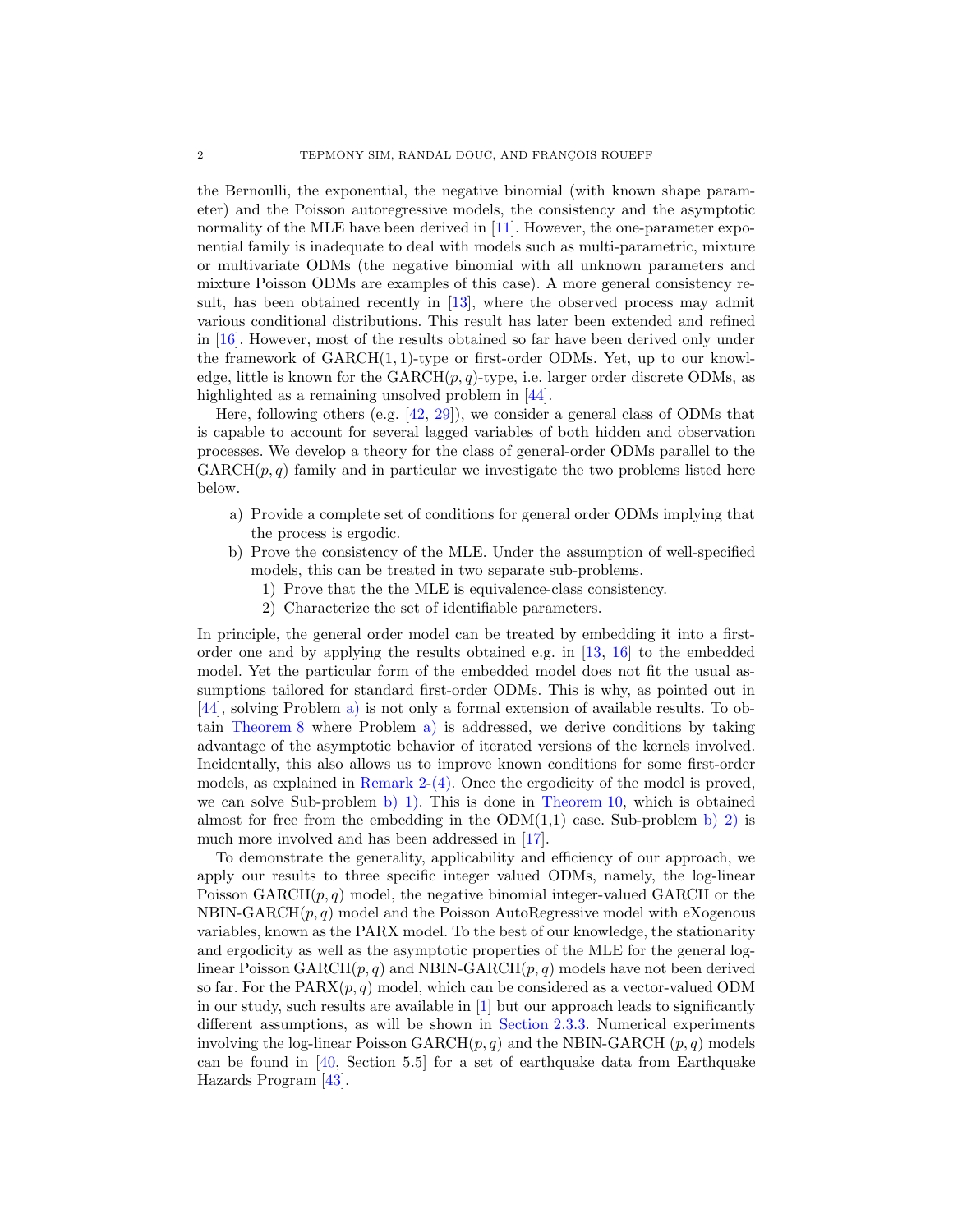The paper is structured as follows. Definitions used throughout the paper are introduced in [Section 2,](#page-2-0) where we also state our results on three specific examples. In [Section 3,](#page-12-0) we present our main results on the ergodicity and consistency of the MLE for general order ODMs. Finally, [Section 4](#page-17-1) contains the postponed proofs and we gather some independent useful lemmas in [Section 5.](#page-34-0)

## 2. Definitions and Examples

<span id="page-2-0"></span>2.1. Observation-driven model of order  $(p, q)$ . Throughout the paper we use the notation  $u_{\ell,m} := (u_{\ell}, \ldots, u_m)$  for  $\ell \leq m$ , with the convention that  $u_{\ell,m}$  is the empty sequence if  $\ell > m$ , so that, for instance  $(x_{0:(-1)}, y) = y$ . The observationdriven time series model can formally be defined as follows.

<span id="page-2-3"></span>**Definition 1** (General order ODM and (V)LODM). Let  $(X, \mathcal{X})$ ,  $(Y, \mathcal{Y})$  and  $(U, \mathcal{U})$ be measurable spaces, respectively called the *latent space*, the *observation space* and the *reduced observation space*. Let  $(\Theta, \Delta)$  be a compact metric space, called the *parameter space*. Let  $\Upsilon$  be a measurable function from  $(Y, Y)$  to  $(U, U)$ . Let  $\{(x_1, p, u_{1:q}) \mapsto \tilde{\psi}_{u_{1:q}}^{\theta}(x_{1:p}) : \theta \in \Theta\}$  be a family of measurable functions from  $(X^p \times$  $U^q, \mathcal{X}^{\otimes p} \otimes \mathcal{U}^{\otimes q}$  to  $(X, \mathcal{X})$ , called the *reduced link functions* and let  $\{G^{\theta} : \theta \in \Theta\}$ be a family of probability kernels on  $X \times Y$ , called the *observation kernels*.

(i) A time series  ${Y_k : k \ge -q + 1}$  valued in Y is said to be distributed according to an *observation-driven model of order*  $(p, q)$  (hereafter,  $ODM(p, q)$ ) with reduced link function  $\tilde{\psi}^{\theta}$ , admissible mapping  $\Upsilon$  and observation kernel  $G^{\theta}$  if there exists a process  $\{X_k : k \ge -p+1\}$  on  $(X, X)$  such that for all  $k \in \mathbb{Z}_{\ge 0}$ ,

<span id="page-2-1"></span>(2.1) 
$$
Y_k | \mathcal{F}_k \sim G^{\theta}(X_k; \cdot),
$$

$$
X_{k+1} = \tilde{\psi}^{\theta}_{U_{k-q+1:k}}(X_{(k-p+1):k}),
$$

where  $\mathcal{F}_k = \sigma\left(X_{(-p+1):k}, Y_{(-q+1):(k-1)}\right)$  and  $U_j = \Upsilon(Y_j)$  for all  $j > -q$ . (ii) We further say that this model is a *vector linearly observation-driven model of order*  $(p, q, p', q')$  (shortened as  $VLODM(p, q, p', q'))$  if moreover for some  $p', q' \in$  $\mathbb{Z}_{>0}$ , X is a closed subset of  $\mathbb{R}^{p'}$ , U  $\subset \mathbb{R}^{q'}$  and, for all  $x = x_{0:(p-1)} \in \mathsf{X}^p$ ,  $u =$  $u_{0:(q-1)} \in U^q$ , and  $\theta \in \Theta$ ,

<span id="page-2-2"></span>(2.2) 
$$
\tilde{\psi}_u^{\theta}(x) = \omega(\theta) + \sum_{i=1}^p A_i(\theta) x_{p-i} + \sum_{i=1}^q B_i(\theta) u_{q-i},
$$

for some mappings  $\omega$ ,  $A_{1:p}$  and  $B_{1:q}$  defined on  $\Theta$  and valued in  $\mathbb{R}^{p'}$ ,  $(\mathbb{R}^{p' \times p'})^p$  and  $(\mathbb{R}^{p' \times q'})^q$ . In the case where  $p' = q' = 1$ , the VLODM $(p, q, p', q')$  is simply called a *linearly observation-driven model of order* (p, q) (shortened as LODM(p, q)).

Remark 1. Let us comment briefly on this definition.

(1) The standard definition of an observation driven model does not include the admissible mapping  $\Upsilon$  and indeed, we can define the same model without  $\Upsilon$  by replacing the second equation in  $(2.1)$  by

$$
X_{k+1} = \psi_{Y_{k-q+1:k}}^{\theta}(X_{(k-p+1):k}),
$$

where  $\{(x_{1:p}, y_{1:q}) \mapsto \psi_{y_{1:q}}^{\theta}(x_{1:p}) : \theta \in \Theta\}$  is a family of measurable functions from  $(X^p \times Y^q, \mathcal{X}^{\otimes p} \otimes \mathcal{Y}^{\otimes q})$  to  $(X, \mathcal{X})$ , called the (non-reduced) *link*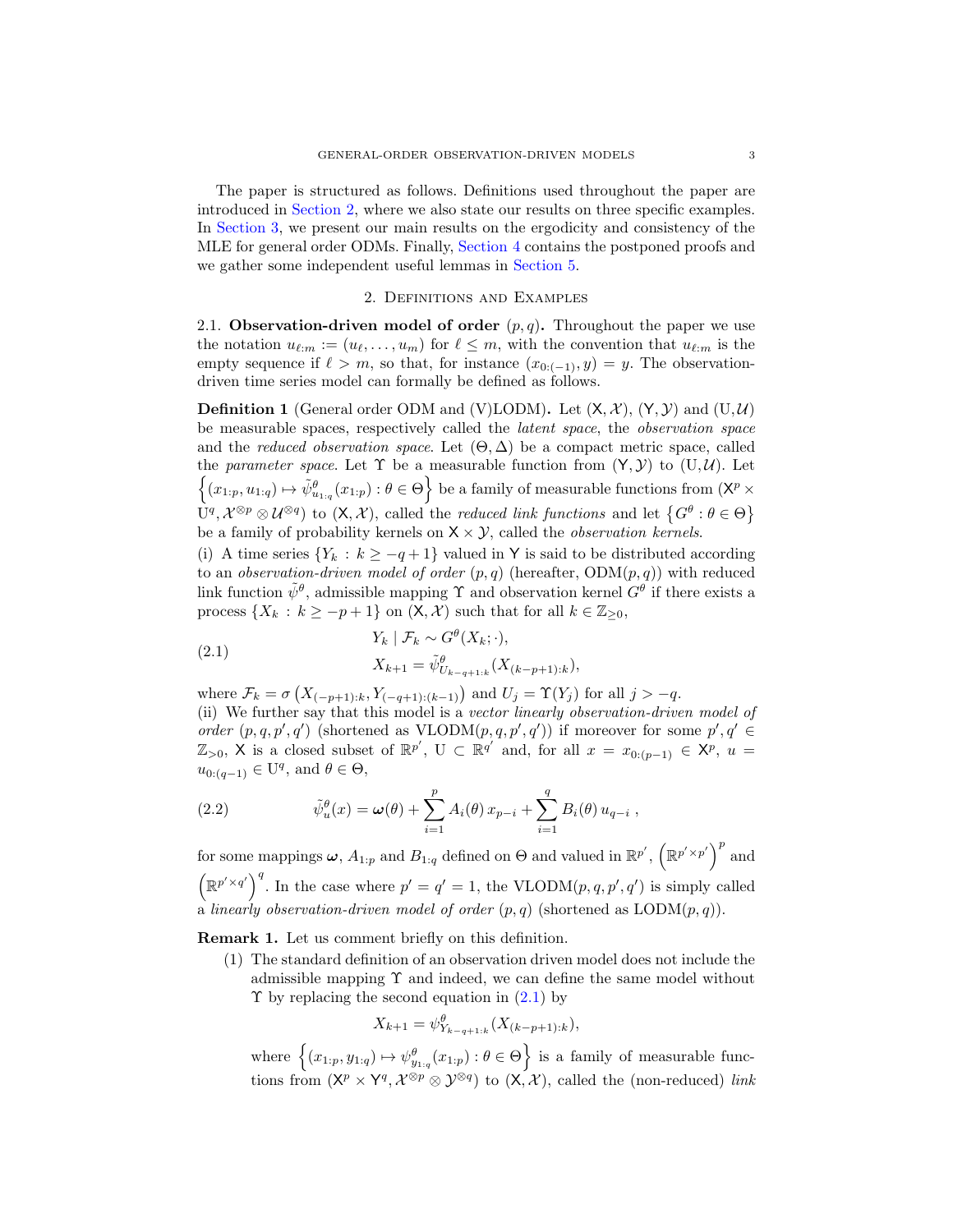*functions*, and defined by

(2.3) 
$$
\psi_y^{\theta}(x) = \tilde{\psi}_{\Upsilon^{\otimes q}(y)}^{\theta}(x) , \qquad x \in \mathsf{X}^p, \ y \in \mathsf{Y}^q .
$$

However by inserting the mapping  $\Upsilon$ , we introduce some flexibility and this is useful for describing various ODMs with the same reduced link function  $\tilde{\psi}^{\theta}$ . For instance all LODMs or VLODMs use the form of reduced link function in  $(2.2)$  although they may use various mappings  $\Upsilon$ 's. This is the case for the GARCH, log-linear GARCH and NBIN-GARCH, see below, but also of the bivariate integer-valued GARCH model [\[9](#page-35-8)].

- (2) When  $p = q = 1$ , then the ODM $(p, q)$  defined by  $(2.1)$  collapses to the (first-order) ODM considered in [\[13\]](#page-36-10) and [\[16\]](#page-36-12). Note also that if  $p \neq q$ , setting  $r := \max(p, q)$ , the ODM $(p, q)$  can be embedded in an ODM $(r, r)$ , but this requires augmenting the parameter dimension which might impact the identifiability of the model.
- (3) Note that in our definition,  $\Upsilon$  does not depend on  $\theta$ . In some cases, one can simplify the link function  $\tilde{\psi}$ , by allowing one to let  $\Upsilon$  depend on the unknown parameter. To derive identifiability conditions or to prove the consistency of the MLE, the dependence of the distribution with respect to the unknown parameter  $\theta$  is crucial. In contrast, proving that the process is ergodic is always done *for a given*  $\theta$  and it is thus possible to use our set of conditions to prove ergodicity with  $\Upsilon$  depending on  $\theta$ , hence reasoning for a given  $\theta$  and a given  $\Upsilon$ . Moreover our set of conditions (namely Conditions  $(A-3)$ ,  $(A-4)$ ,  $(A-5)$ ,  $(A-6)$ ,  $(A-7)$  $(A-7)$  and  $(A-8)$  $(A-8)$  in [Theorem 8\)](#page-16-0) depends on Υ only through the image space U, which can usually be taken to be the same even in situations where  $\Upsilon$  may depend on  $\theta$ .

The GARCH model has been extensively studied, see, for example, [\[5](#page-35-10), [25,](#page-36-15) [26](#page-36-16), [34,](#page-37-10) [27\]](#page-36-3) and the references therein. Many other examples have been derived in the class of LODMs. An important feature of the GARCH is the fact that  $x \mapsto G^{\theta}(x; \cdot)$  maps a family of distributions parameterized by the scale parameter  $\sqrt{x}$ , which is often expressed by replacing the first line in [\(2.1\)](#page-2-1) by an equation of the form  $Y_k = \sqrt{X_k} \epsilon_k$ with the assumption that  $\{\epsilon_n : n \in \mathbb{Z}\}\$ is i.i.d. Such a simple multiplicative formula no longer holds when the observations  $Y_k$ 's are integers, which seriously complicates the theoretical analysis of such models, as explained in [\[44\]](#page-37-7). Our results will apply to the GARCH case but we do not improve the existing results in this case. The real interest of our approach lies in being able to address general order integer-valued ODMs for which existing results are scarce.

**Definition 2** (Space  $(Z, \mathcal{Z})$ , Notation  $\mathbb{P}_{\xi}^{\theta}$ ,  $\mathbb{E}_{\xi}^{\theta}$ ). Consider an ODM as in [Definition 1.](#page-2-3) Then, for all  $k \geq 0$ , the conditional distribution of  $(Y_k, X_{k+1})$  given  $\mathcal{F}_k$  only depends on

<span id="page-3-0"></span>(2.4) 
$$
Z_k = (X_{(k-p+1):k}, U_{(k-q+1):(k-1)}) \in \mathsf{Z},
$$

where we defined

(2.5)  $\mathsf{Z} = \mathsf{X}^p \times \mathsf{U}^{q-1}$  endowed with the  $\sigma$ -field  $\mathcal{Z} = \mathsf{X}^{\otimes p} \otimes \mathsf{U}^{\otimes (q-1)}$ .

For all  $\theta \in \Theta$  and all probability distributions  $\xi$  on  $(Z, \mathcal{Z})$ , we denote by  $\mathbb{P}_{\xi}^{\theta}$  the distribution of  $\{X_k, Y_{k'} : k > -p, k' > -q\}$  satisfying  $(2.1)$  and  $Z_0 \sim \xi$ , with the usual notation  $\mathbb{P}_z^{\theta}$  in the case where  $\xi$  is a Dirac mass at  $z \in \mathsf{Z}$ . We replace  $\mathbb{P}$  by  $\mathbb{E}$ to denote the corresponding expectations.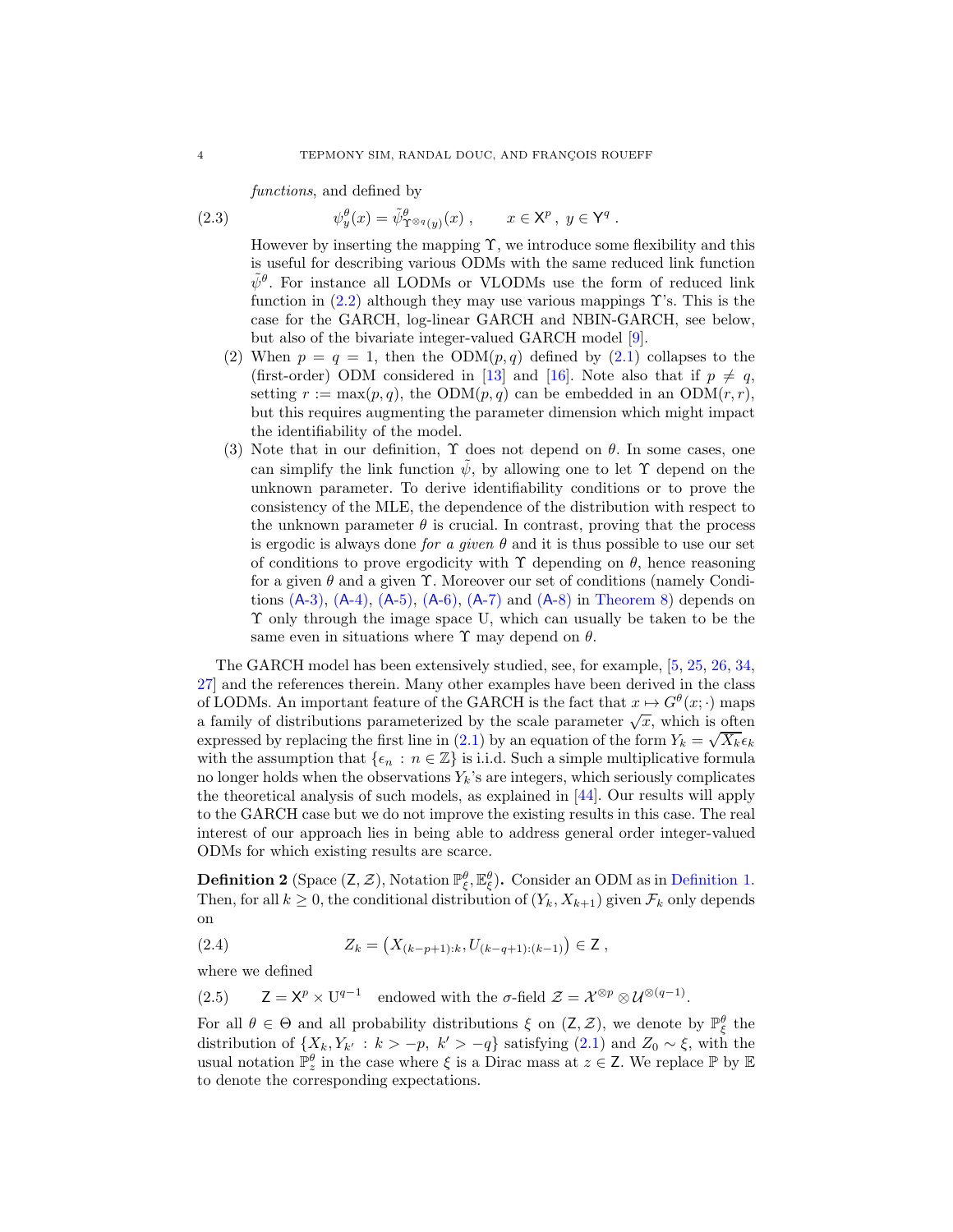We always assume that the observation kernel is dominated by a  $\sigma$ -finite measure  $\nu$  on  $(Y, Y)$ , that is, for all  $\theta \in \Theta$ , there exists a measurable function  $g^{\theta} : X \times Y \to Y$  $\mathbb{R}_{\geq 0}$  written as  $(x, y) \mapsto g^{\theta}(x, y)$  such that for all  $x \in X$ ,  $g^{\theta}(x, \cdot)$  is the density of  $G^{\theta}(x; \cdot)$  with respect to  $\nu$ . Then the inference about the model parameter is classically performed by relying on the likelihood of the observations  $(Y_0, \ldots, Y_n)$ given  $Z_0$ . For all  $z \in \mathbb{Z}$ , the corresponding conditional density function  $p^{\theta}(y_{0:n}|z)$ with respect to  $\nu^{\otimes (n+1)}$  under parameter  $\theta \in \Theta$  is given by

(2.6) 
$$
y_{0:n} \mapsto \prod_{k=0}^{n} g^{\theta}(x_k; y_k),
$$

where, setting  $u_k = \Upsilon(y_k)$  for  $k = 0, \ldots, n$ , the sequence  $x_{0:n}$  is defined through the initial conditions and recursion equations

<span id="page-4-0"></span>(2.7) 
$$
\begin{cases} x_k = \Pi_{p+k} (z) , & -p < k \leq 0 ,\\ u_k = \Pi_{p+q+k} (z) , & -q < k \leq -1 ,\\ x_k = \tilde{\psi}^{\theta}_{u_{(k-q):(k-1)}} (x_{(k-p):(k-1)}) , & 1 \leq k \leq n , \end{cases}
$$

where, throughout the paper, for all  $j \in \{1, \ldots, p+q-1\}$ , we denote by  $\Pi_j(z)$ the j-th entry of  $z \in \mathsf{Z}$ . Note that  $x_{k+1}$  only depends on z and  $y_{0:k}$  for all  $k \geq 0$ . Throughout the paper, we use the notation: for all  $n \geq 1$ ,  $y_{0:n-1} \in \mathsf{Y}^n$  and  $z \in \mathsf{Z}$ ,

<span id="page-4-1"></span>(2.8) 
$$
\psi^{\theta}(y_{0:(n-1)})(z) := x_n, \text{ with } x_n \text{ defined by (2.7)}.
$$

Note that for  $n = 0$ ,  $y_{0:-1}$  is the empty sequence and  $(2.8)$  is replaced by  $\psi^{\theta}(\psi)(z) =$  $x_0 = \Pi_p(z)$ . Given the initial condition  $Z_0 = z^{(i)}$ , the (conditional) maximum likelihood estimator  $\hat{\theta}_{z^{(i)},n}$  of the parameter  $\theta$  is thus defined by

<span id="page-4-3"></span>(2.9) 
$$
\hat{\theta}_{z^{(i)},n} \in \underset{\theta \in \Theta}{\operatorname{argmax}} \mathsf{L}_{z^{(i)},n}^{\theta},
$$

where, for all  $z^{(i)} \in \mathsf{Z}$ ,

<span id="page-4-4"></span>(2.10) 
$$
L_{z^{(i)},n}^{\theta} := n^{-1} \sum_{k=1}^{n} \ln g^{\theta} \left( \psi^{\theta} \langle Y_{0:(k-1)} \rangle(z^{(i)}); Y_k \right).
$$

Note that since  $\{X_n : n \in \mathbb{Z}\}\$ is unobserved, to compute the conditional likelihood, we used some arbitrary initial values for  $X_{(-p+1):0}$ , (the first p entries of  $z^{(i)}$ ). We also use arbitrary values for the last  $q-1$  entries of  $z^{(i)}$ . Note that we index our set of observations as  $Y_{0:n}$  (hence assuming  $1+n$  observations to compute  $L^{\theta}_{z^{(i)},n}$ ). The iterated function  $\psi^{\theta}(Y_{0:k})$  can be cumbersome but is very easy to compute in practice using the recursion [\(2.7\)](#page-4-0). Moreover, the same kind of recursion holds for its derivatives with respect to  $\theta$ , allowing one to apply gradient steps to locally maximize the likelihood.

In this contribution, we investigate the convergence of  $\hat{\theta}_{z^{(i)},n}$  as  $n \to \infty$  for some (well-chosen) value of  $z^{(i)}$  under the assumption that the model is well specified and the observations are in *the* steady state. The first problem to solve in this line of results is thus to show the following.

<span id="page-4-2"></span>(A-1) For all  $\theta \in \Theta$ , there exists a unique stationary solution satisfying [\(2.1\)](#page-2-1).

This ergodic property is the cornerstone for making statistical inference theory work and we provide simple general conditions in [Section 3.2.](#page-13-0) We now introduce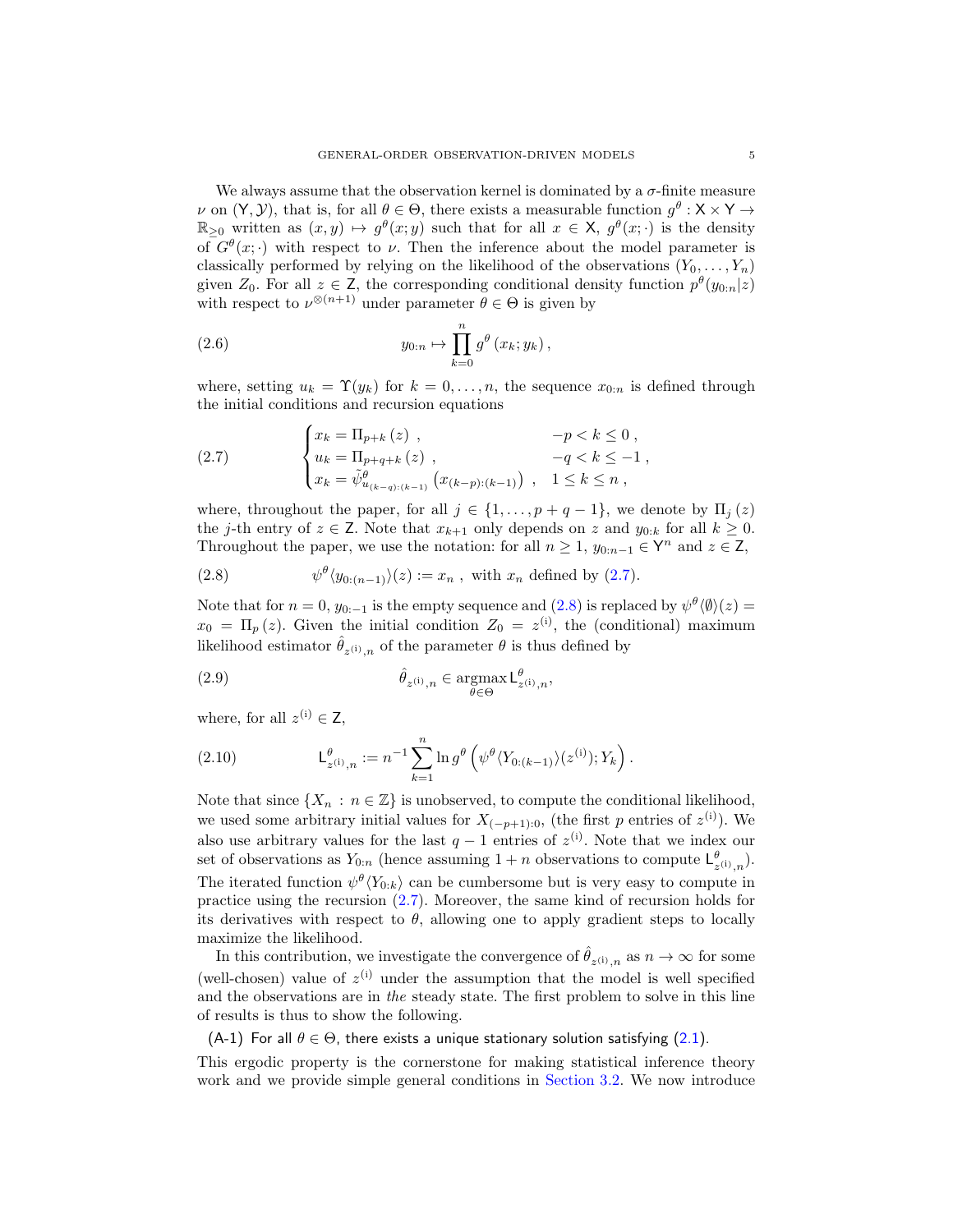the notation that will allow us to refer to the stationary distribution of the model throughout the paper.

## <span id="page-5-2"></span>**Definition 3.** If  $(A-1)$  $(A-1)$  holds, then

- a)  $\mathbb{P}^{\theta}$  denotes the distribution on  $((X \times Y)^{\mathbb{Z}}, (\mathcal{X} \times \mathcal{Y})^{\otimes \mathbb{Z}})$  of the stationary solution of [\(2.1\)](#page-2-1) extended on  $k \in \mathbb{Z}$ , with  $\mathcal{F}_k = \sigma(X_{-\infty:k}, Y_{-\infty:(k-1)})$ ;
- b)  $\tilde{\mathbb{P}}^{\theta}$  denotes the projection of  $\mathbb{P}^{\theta}$  on the component  $\mathsf{Y}^{\mathbb{Z}}$ .

We also use the symbols  $\mathbb{E}^{\theta}$  and  $\tilde{\mathbb{E}}^{\theta}$  to denote the expectations corresponding to  $\mathbb{P}^{\theta}$ and  $\tilde{\mathbb{P}}^{\theta}$ , respectively. We further denote by  $\pi_X^{\theta}$  and  $\pi_Y^{\theta}$  the marginal distributions of  $X_0$  and  $Y_0$  under  $\mathbb{P}^{\theta}$ , on  $(X, \mathcal{X})$  and  $(Y, \mathcal{Y})$ , respectively. As a byproduct of the proof of  $(A-1)$ , one usually obtains a function  $V_X : X \to \mathbb{R}_{\geq 0}$  of interest, common to all  $\theta \in \Theta$ , such that the following property holds on the stationary distribution (see [Section 3.2\)](#page-13-0).

<span id="page-5-0"></span>(A-2) For all  $\theta \in \Theta$ ,  $\pi_X^{\theta}(V_X) < \infty$ .

It is here stated as an assumption for convenience. Note also that, in the following, for  $V : \mathsf{X} \to \mathbb{R}_{\geq 0}$  and  $f : \mathsf{X} \to \mathbb{R}$ , we denote the V-norm of f by

$$
|f|_V = \sup \left\{ \frac{|f(x)|}{V(x)} : x \in \mathsf{X} \right\},\,
$$

with the convention  $0/0 = 0$  and we write  $f \leq V$  if  $|f|_V < \infty$ . With this notation, under  $(A-2)$ , for any  $f : X \to \mathbb{R}$  such that  $f \lesssim V_X$ ,  $\pi_X^{\theta}(|f|) < \infty$  holds, and similarly, since  $\pi_Y^{\theta} = \pi_X^{\theta} G^{\theta}$  as a consequence of  $(2.1)$ , for any  $f : Y \to \mathbb{R}$  such that  $G^{\theta}(|f|) \lesssim V_{\mathsf{X}},$  we have  $\pi_{\mathsf{Y}}^{\theta}(|f|) < \infty$ .

2.2. Equivalence-class consistency and identifiability. For all  $\theta, \theta' \in \Theta$ , we write  $\theta \sim \theta'$  if and only if  $\tilde{\mathbb{P}}^{\theta} = \tilde{\mathbb{P}}^{\theta'}$ . This defines an equivalence relation on the parameter set  $\Theta$  and the corresponding equivalence class of  $\theta$  is denoted by  $[\theta] :=$  $\{\theta' \in \Theta: \ \theta \sim \theta'\}.$ 

The equivalence relationship  $\sim$  was introduced by [\[32](#page-37-11)] as an alternative to the classical identifiability condition. Namely, we say that  $\hat{\theta}_{z^{(i)},n}$  is *equivalence-class consistent* at the true parameter  $\theta_{\star}$  if

<span id="page-5-1"></span>(2.11) 
$$
\lim_{n \to \infty} \Delta(\hat{\theta}_{z^{(i)},n}, [\theta_\star]) = 0, \quad \tilde{\mathbb{P}}^{\theta_\star} \text{-a.s.}
$$

Recall that  $\Delta$  is the metric endowing the parameter space  $\Theta$ . Therefore, in [\(2.11\)](#page-5-1),  $\Delta(\hat{\theta}_{z^{(i)},n}, [\theta_\star])$  is the distance between the MLE and the set of parameters having the same stationary distribution as the true parameter, and the convergence is considered under this common stationary distribution.

Identifiability can then be treated as a separate problem which consists in determining all the parameters  $\theta_{\star}$  for which  $[\theta_{\star}]$  reduces to the singleton  $\{\theta_{\star}\}\$ , so that equivalence-class consistency becomes the usual consistency at and only at these parameters. The identifibility problem is treated in [\[17,](#page-36-14) Proposition 11 and Theorem 12] for general order ODMs, where many cases of interest are specifically detailed. We will use in particular [\[17,](#page-36-14) Theorem 17 and Section 5.5].

2.3. Three examples. To motivate our general results we first explicit three models of interest, namely, the log-linear Poisson  $\text{GARCH}(p, q)$ , the NBIN-GARCH $(p, q)$ and the  $PARX(p, q)$  models. To the best of our knowledge, the stationarity and ergodicity as well as the asymptotic properties of the MLE for the general log-linear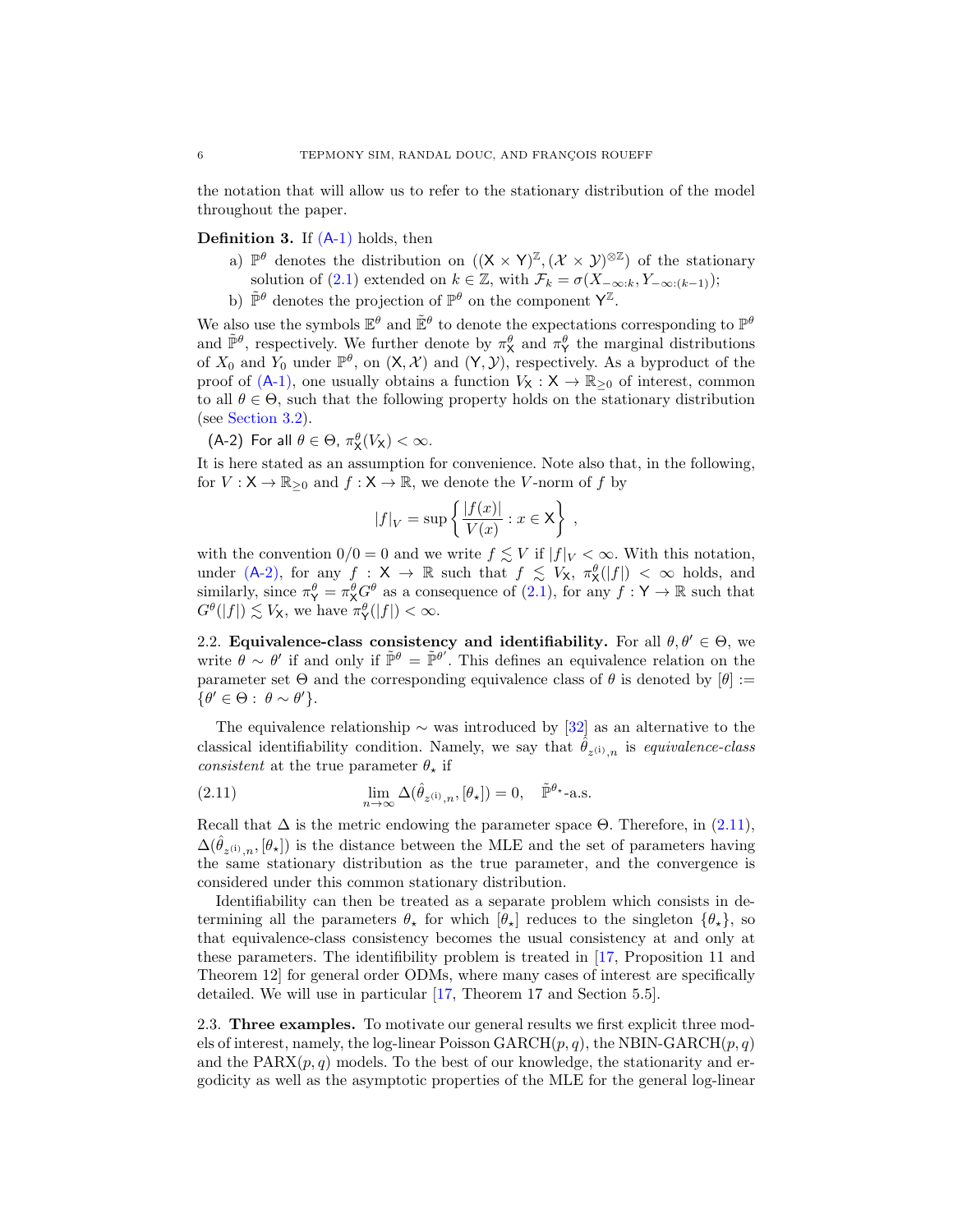Poisson  $GARCH(p, q)$  and NBIN-GARCH $(p, q)$  models have not been derived so far. Such results are available for PARX model in [\[1\]](#page-35-9) but our approach leads to significantly different assumptions, as will be shown in [Section 2.3.3.](#page-8-0)

Once the ergodicity of the model is established, we can investigate the consistency of the MLE. This is done by first investigating the equivalence-class consitency of the MLE and then we only need to add an identifiability condition to get the consistency of the MLE, see Theorems [4,](#page-6-0) [5](#page-8-1) and [7](#page-10-0) hereafter. Such results pave the way for investigating the asymptotic normality. This is done in  $[40,$  Proposition 5.4.7(iii) and Proposition 5.4.15] for the first two examples and in [\[1](#page-35-9), Theorems 2 and 3] for the third one.

2.3.1. *Log-linear Poisson GARCH model.* The Log-linear Poisson GARCH model is defined as follows in our setting.

<span id="page-6-1"></span>**Example 1.** The Log-linear Poisson GARCH $(p, q)$  Model parameterized by  $\theta =$  $(\omega, a_{1:p}, b_{1:q}) \in \Theta \subset \mathbb{R}^{1+p+q}$  is a LODM $(p, q)$  with affine reduced link function of the form  $(2.2)$  with coefficients given by

<span id="page-6-5"></span>(2.12) 
$$
\omega(\theta) = \omega, \quad A_i(\theta) = a_i \quad \text{for} \quad 1 \le i \le p
$$

$$
\text{and} \quad B_i(\theta) = b_i \quad \text{for} \quad 1 \le i \le q,
$$

with observations space  $Y = \mathbb{Z}_{\geq 0}$ , hidden variables space  $X = \mathbb{R}$ , admissible mapping  $\Upsilon(y) = \ln(1+y)$ , and observation kernel  $G^{\theta}(x; \cdot)$  defined as the Poisson distribution with mean  $e^x$ .

Our condition for showing the ergodicity of general order log-linear Poisson GARCH models requires the following definition. For all  $x = x_{(1-(p\vee q)) : 0} \in \mathbb{R}^{p\vee q}$ ,  $m \in \mathbb{Z}_{\geq 0}$ , and  $w = w_{(-q+1):m} \in \{0,1\}^{q+m}$ , define  $\widehat{\psi}^{\theta}(w)(x)$  as  $x_{m+1}$  obtained by the recursion

<span id="page-6-4"></span>(2.13) 
$$
x_k = \sum_{j=1}^p a_j \ x_{k-j} + \sum_{j=1}^q b_j \ w_{k-j} \ x_{k-j} \ , \qquad 1 \leq k \leq m+1
$$

We can now state our result on general order log-linear Poisson GARCH models.

<span id="page-6-0"></span>Theorem 4. *Consider the log-linear Poisson GARCH*(p, q) *model, which satisfies Eq.* [\(2.1\)](#page-2-1) *under the setting of [Example 1.](#page-6-1) Suppose that, for all*  $\theta \in \Theta$ *, we have* 

<span id="page-6-3"></span>(2.14) 
$$
\lim_{m \to \infty} \max \left\{ \left| \widehat{\psi}^{\theta} \langle w \rangle(x) \right| : w \in \{0, 1\}^{q+m} \right\} = 0 \text{ for all } x \in \mathbb{R}^{p \vee q},
$$

*and define*

<span id="page-6-2"></span>
$$
(2.15) \tPp(z; a1:p) = zp - \sum_{k=1}^{p} a_k z^{p-k} \t and \tQq(z; b1:q) = \sum_{k=0}^{q-1} b_{k+1} z^{q-1-k}.
$$

<span id="page-6-6"></span>*Then, the following assertions hold.*

*(i)* For all  $\theta \in \Theta$ , there exists a unique stationary solution  $\{(X_k, Y_k) : k \in \mathbb{Z}_{\geq 0}\}\$ *to* [\(2.1\)](#page-2-1), that is,  $(A-1)$  $(A-1)$  holds. Moreover, for any  $\tau > 0$ ,  $(A-2)$  $(A-2)$  holds with  $V_{\mathsf{X}} : \mathbb{R} \to$ R≥<sup>0</sup> *defined by*

<span id="page-6-7"></span>(2.16) 
$$
V_{\mathsf{X}}(x) = e^{\tau |x|}, \qquad x \in \mathbb{R}.
$$

 $(i)$  *For* any  $x_1^{(i)}$  ∈ ℝ and  $y_1^{(i)}$  ∈ ℤ<sub>≥0</sub>, setting  $z^{(i)}$  =  $(x_1^{(i)}, \ldots, x_1^{(i)}, \Upsilon(y_1^{(i)}), \cdots, \Upsilon(y_1^{(i)})) \in \mathbb{R}^p \times \mathbb{R}^{q-1}, \text{ the MLE } \hat{\theta}_{z^{(i)},n} \text{ as defined}$ *by* [\(2.9\)](#page-4-3) *is equivalence-class consistent, that is,* [\(2.11\)](#page-5-1) *holds for any*  $\hat{\theta}_* \in \Theta$ .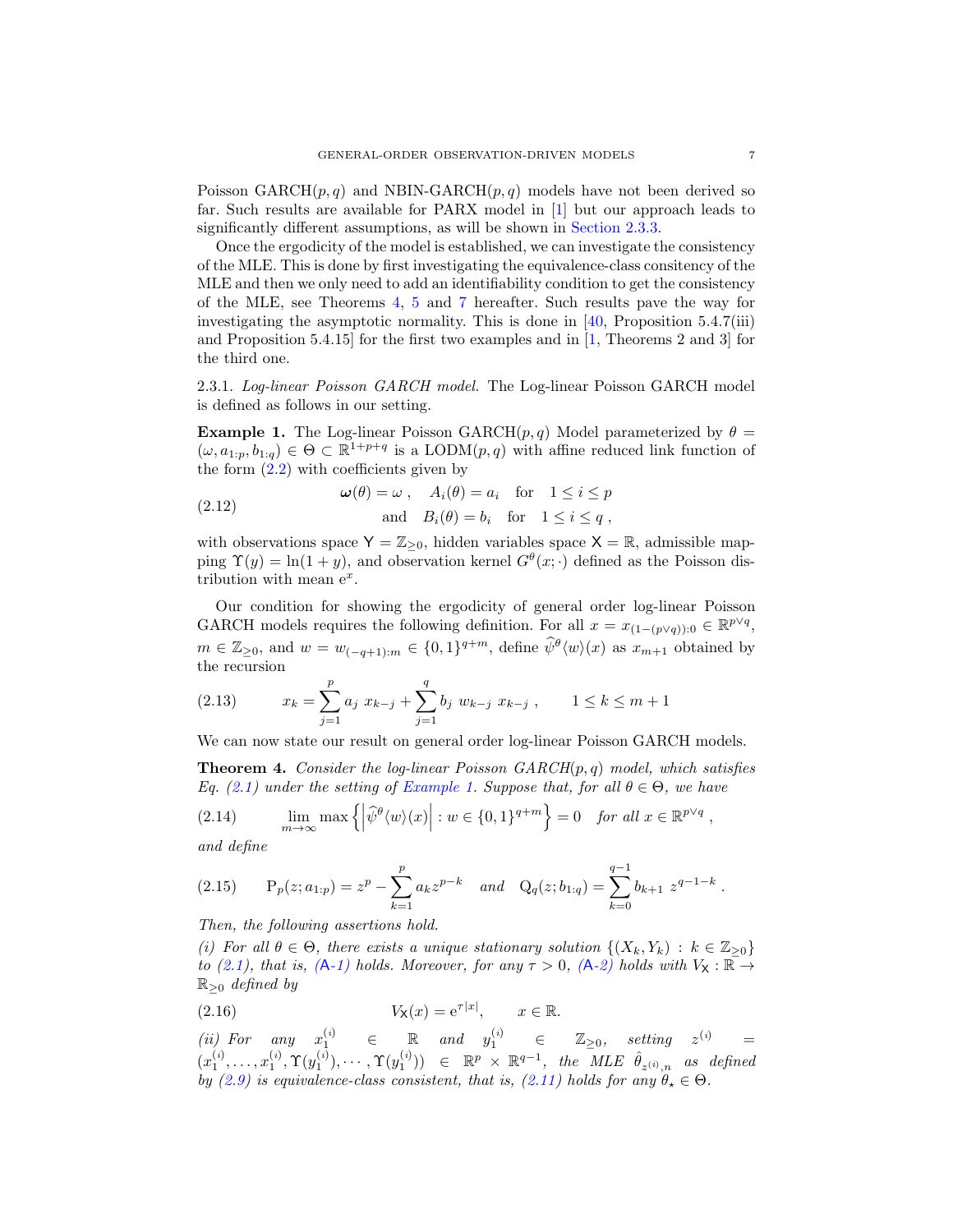<span id="page-7-7"></span>(*iii*) If the true parameter  $\theta_{\star} = (\omega^{\star}, a^{\star}_{1:p}, b^{\star}_{1:q})$  moreover satisfies that the polynomials  $P_p(\cdot; a_{1:p}^{\star})$  and  $Q_q(\cdot; b_{1:q}^{\star})$  defined by  $(2.15)$  have no common complex roots, then *the MLE*  $\hat{\theta}_{z^{(i)},n}$  *is consistent.* 

The proof is postponed to [Section 4.4.](#page-25-0)

<span id="page-7-3"></span><span id="page-7-0"></span>Remark 2. Let us provide some insights about Condition [\(2.14\)](#page-6-3).

(1) Using the two possible constant sequences w,  $w_k = 0$  for all k or  $w_k = 1$ for all k in  $(2.13)$ , we easily see that  $(2.14)$  implies

$$
a_{1:p} \in S_p
$$
 and  $a_{1:(p\vee q)} + b_{1:(p\vee q)} \in S_{p\vee q}$ ,

where we used the usual convention  $a_k = 0$  for  $p < k \leq q$  and  $b_k = 0$  for  $q < k \leq p$  and where

<span id="page-7-6"></span>(2.17) 
$$
\mathcal{S}_p = \left\{c_{1:p} \in \mathbb{R}^p : \forall z \in \mathbb{C}, |z| \le 1 \text{ implies } 1 - \sum_{k=1}^p c_k z^k \ne 0 \right\}.
$$

(2) A sufficient condition to have  $(2.14)$  is

(2.18) 
$$
\sup \left\{ \left| \widehat{\psi}^{\theta} \langle w \rangle(x) \right| : w \in \{0, 1\}^q, x \in [-1, 1]^{p \vee q} \right\} < 1.
$$

<span id="page-7-2"></span>Indeed, defining  $\rho$  as the left-hand side of the previous display, we clearly have, for all  $m > p \vee q$ ,  $w \in \{0, 1\}^{q+m}$  and  $x \in \mathbb{R}^{p \vee q}$ ,

$$
\left|\widehat{\psi}^{\theta}\langle w\rangle(x)\right| \leq \rho \max\left\{\left|\widehat{\psi}^{\theta}\langle w'\rangle(x)\right|: w' \in \{0,1\}^{q+m-j}, 1 \leq j \leq p \vee q\right\}.
$$

<span id="page-7-4"></span>(3) The first iteration [\(2.13\)](#page-6-4) implies, for all  $w \in \{0,1\}^q$  and  $x \in [-1,1]^{p \vee q}$ ,

$$
|\widehat{\psi}^{\theta}\langle w\rangle(x)| \leq \left[\sum_{k=1}^{p\vee q} (|a_k| \vee |a_k + b_k|)\right].
$$

Hence a sufficient condition to have  $(2.18)$  (and thus  $(2.14)$ ) is

(2.19) 
$$
\sum_{k=1}^{p\vee q} (|a_k| \vee |a_k + b_k|) < 1.
$$

<span id="page-7-1"></span>(4) When  $p = q = 1$ , by Points [\(1\)](#page-7-3) and [\(3\)](#page-7-4) above, Condition [\(2.14\)](#page-6-3) is equivalent to have  $|a_1| < 1$  and  $|a_1 + b_1| < 1$ . This condition is weaker than the one derived in [\[13\]](#page-36-10) where  $|b_1| < 1$  is also imposed.

2.3.2. *NBIN-GARCH model.* Our next example is the NBIN-GARCH $(p, q)$ , which is defined as follows in our setting.

<span id="page-7-5"></span>**Example 2.** The NBIN-GARCH $(p, q)$  model is a LODM $(p, q)$  parameterized by  $\theta = (\omega, a_{1:p}, b_{1:q}, r) \in \Theta \subset \mathbb{R}_{>0} \times \mathbb{R}_{\geq 0}^{p+q} \times \mathbb{R}_{>0}$  with affine reduced link function of the form [\(2.2\)](#page-2-2) with coefficients given by [\(2.12\)](#page-6-5), observations space  $Y = \mathbb{Z}_{\geq 0}$ , hidden variables space  $X = \mathbb{R}_{\geq 0}$ , admissible mapping  $\Upsilon(y) = y$ , and observation kernels  $G^{\theta}(x; \cdot)$  defined as the negative binomial distribution with shape parameter  $r > 0$ and mean r x, that is, for all  $y \in \mathbb{Z}_{\geq 0}$ ,

$$
G^{\theta}(x; \{y\}) = \frac{\Gamma(r+y)}{y\,! \Gamma(r)} \left(\frac{1}{1+x}\right)^r \left(\frac{x}{1+x}\right)^y.
$$

We now state our result for general order NBIN-GARCH model.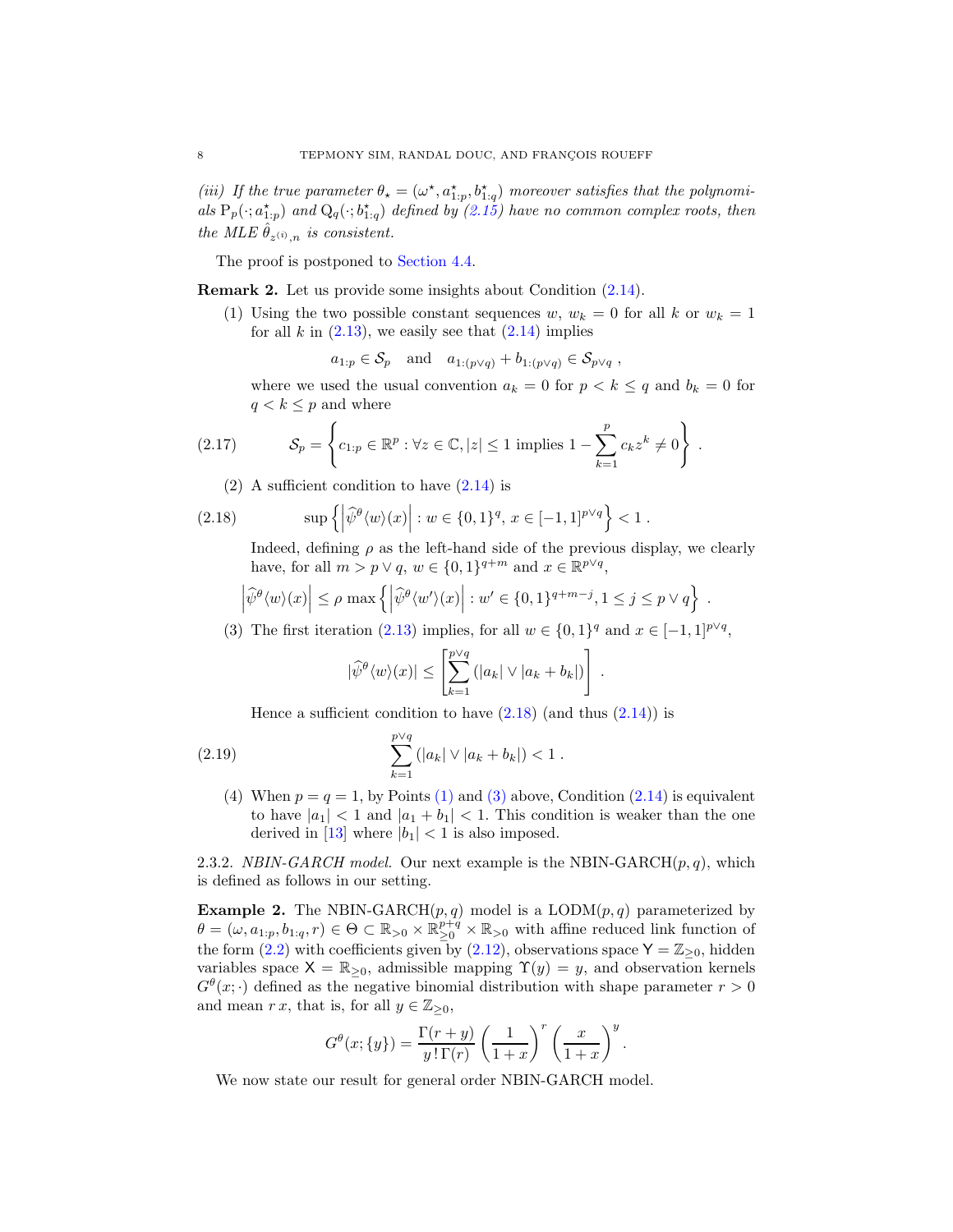<span id="page-8-1"></span>Theorem 5. *Consider the NBIN-GARCH*(p, q) *model, which satisfies Eq. [\(2.1\)](#page-2-1) under the setting of [Example 2.](#page-7-5) Suppose that, for all*  $\theta = (\omega, a_{1:n}, b_{1:q}, r) \in \Theta$ , we *have*

<span id="page-8-2"></span>(2.20) 
$$
\sum_{k=1}^{p} a_k + r \sum_{k=1}^{q} b_k < 1.
$$

<span id="page-8-4"></span>*Then the following assertions hold.*

*(i)* For all  $\theta \in \Theta$ *, there exists a unique stationary solution to [\(2.1\)](#page-2-1), that is,* (A[-1\)](#page-4-2) *holds. Moreover,*  $(A-2)$  $(A-2)$  *holds with*  $V_X(x) = x$  *for all*  $x \in \mathbb{R}_+$ *.* 

<span id="page-8-5"></span>*(ii)* For any  $x_1^{(i)} \in \mathbb{R}_{\geq 0}$  and  $y_1^{(i)} \in \mathbb{Z}_{\geq 0}$ , setting  $z^{(i)} = (x_1^{(i)}, \ldots, x_1^{(i)}, y_1^{(i)}, \ldots, y_1^{(i)}) \in$  $\mathbb{R}_{\geq 0}^p\times\mathbb{Z}_{\geq 0}^{q-1}$ , the MLE  $\hat{\theta}_{z^{(i)},n}$  as defined by  $(2.9)$  is equivalence-class consistent, that  $is, (2.11)$  $is, (2.11)$ *holds for any*  $\theta_{\star} \in \Theta$ .

<span id="page-8-6"></span>(*iii*) If the true parameter  $\theta_{\star} = (\omega^{\star}, a^{\star}_{1:p}, b^{\star}_{1:q}, r^{\star})$  moreover satisfies that the poly*nomials*  $P_p(\cdot; a_{1:p}^*)$  *and*  $Q_q(\cdot; b_{1:q}^*)$  *defined by* [\(2.15\)](#page-6-2) *have no common complex roots, then the MLE*  $\hat{\theta}_{z^{(i)},n}$  *is consistent.* 

The proof is postponed to [Section 4.5.](#page-28-0)

**Remark 3.** Clearly, under the setting of [Example 2,](#page-7-5) if Eq.  $(2.1)$  has a stationary solution such that  $\mu = \int x \pi_X(\mathrm{d}x) < \infty$ , taking the expectation on both sides of the second equation in [\(2.1\)](#page-2-1) and using that  $\int y \pi_Y(dy) = r \int x \pi_X(dx)$ , then [\(2.20\)](#page-8-2) must hold, in which case we get

$$
\mu = \left(1 - \sum_{k=1}^{p} a_k - r \sum_{k=1}^{q} b_k\right)^{-1}
$$

.

Hence [\(2.20\)](#page-8-2) is in fact necessary and sufficient to get a stationary solution admitting a finite first moment, as was already observed in [\[48,](#page-37-12) Theorem 1] although the ergodicity is not proven in this reference. However, we believe that, similarly to the classical GARCH $(p, q)$  processes, we can find stationary solutions to Eq. [\(2.1\)](#page-2-1) in the case where [\(2.20\)](#page-8-2) does not hold. This is left for future work.

<span id="page-8-0"></span>2.3.3. *The PARX model.* The PARX model is similar to the standard INGARCH $(p, q)$  model but with additional exogenous variables in the linear link function for generating the hidden variables. Following [\[1\]](#page-35-9), these exogenous variables are assumed to satisfy some Markov dynamic of order 1 independently of the observations and of the hidden variables (see their Assumption 1). This leads to the following definition.

<span id="page-8-3"></span>**Definition 6** (PARX model). Let  $d, p, q$  and r be positive integers. For  $\gamma = \gamma_{1:d} \in$  $\mathbb{R}_{\geq 0}^d$ , we set  $\mathbf{f}_{\gamma}$  :  $\xi = (\xi_1, \ldots, \xi_d) \mapsto \sum_{j=1}^d \gamma_j f_j(\xi_j)$  where  $f_i : \mathbb{R}^r \to \mathbb{R}_{\geq 0}$  are given functions for all  $i \in \{1, ..., d\}$ . Let  $\mathcal{P}(x)$  denote the Poisson distribution with parameter x and L be a given Markov kernel on  $\mathbb{R}^r \times \mathcal{B}(\mathbb{R}^r)$ . We define the Poisson AutoRegressive model with eXogenous variables, shortly written as  $PARX(p, q)$ , as a class of processes parameterized by  $\theta = (\omega, a_{1:p}, b_{1:q}, \gamma_{1:d}) \in \Theta$ , where  $\Theta$  is a compact subset of  $\mathbb{R}_{>0} \times \mathbb{R}_{\geq 0}^{p+q+d}$ , and satisfying

<span id="page-8-7"></span>(2.21) 
$$
X_{t} = \omega + \sum_{i=1}^{p} a_{i} X_{t-i} + \sum_{i=1}^{q} b_{i} Y_{t-i} + \mathbf{f}_{\gamma} (\Xi_{t-1})
$$

$$
(Y_{t}, \Xi_{t}) | \mathcal{F}_{t} \sim \mathcal{P}(X_{t}) \otimes L(\Xi_{t-1}; \cdot) ,
$$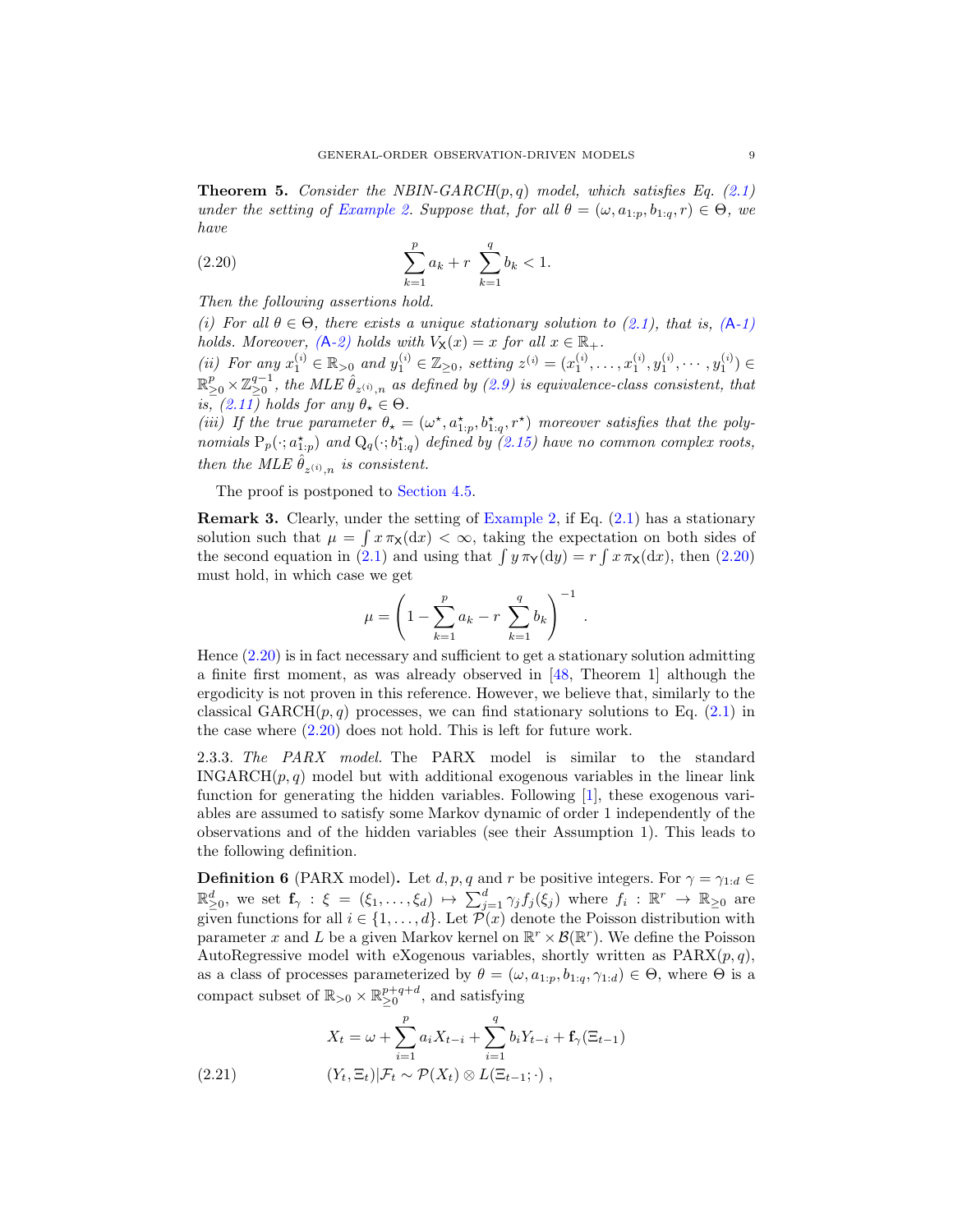where  $\mathcal{F}_t = \sigma\left(X_{(-p+1):t}, Y_{(-q+1):(t-1)}, \Xi_{(-q+1):(t-1)}\right)$ .

**Remark 4.** Note that our  $a_1, \ldots, a_p$  and  $b_1, \ldots, b_q$  correspond to  $\beta_1, \ldots, \beta_q$  and  $\alpha_1, \ldots, \alpha_p$  of [\[1\]](#page-35-9). Here we allowed r to be different from d whereas in in [\[1](#page-35-9)] it is assumed that  $d = r$  and they are denoted by  $d_x$ .

Since the exogenous variables are observed we can recast the PARX model into a VLODM $(p, q)$  by including the exogenous variables into the observations  $Y_t$  and the hidden variable  $X_t$ . Namely, we can formally see the above PARX model as a special case of VLODM as follows.

<span id="page-9-2"></span>Example 3 (PARX model as a VLODM). Consider a PARX model as in [Definition 6.](#page-8-3) Set  $\bar{Y}_t = (Y_t, \Xi_t)$ ,  $\bar{X}_t = (X_t, \Xi_{t-1})$ , which are valued in  $\bar{Y} = \mathbb{Z}_{\geq 0} \times \mathbb{R}^r$ and  $\bar{X} = \mathbb{R}_{\geq 0} \times \mathbb{R}^r$ . Then  $\{\bar{Y}_k : k \geq -q+1\}$  is a VLODM $(p, q, 1 + r, 1 + d + r)$  by setting

a) the admissible mapping as  $\Upsilon(\bar{y}) := (y, f_1(\xi), \ldots, f_d(\xi), \xi) \in \bar{U} := \mathbb{Z}_{\geq 0} \times$  $\mathbb{R}_{\geq 0}^d \times \mathbb{R}^r$  for all  $\bar{y} = (y, \xi) \in \mathbb{Z}_{\geq 0} \times \mathbb{R}^r$ ;

<span id="page-9-6"></span>b) for all 
$$
\theta = (\omega, a_{1:p}, b_{1:q}, \gamma_{1:d}), \omega(\theta) := \begin{bmatrix} \omega \\ 0_{r,1} \end{bmatrix}, A_k(\theta) := \begin{bmatrix} a_k & 0_{1,r} \\ 0_{r,1} & 0_{r,r} \end{bmatrix}
$$
 for  $k = 1, \ldots, p, B_1(\theta) := \begin{bmatrix} b_1 & \begin{bmatrix} \gamma_1 & \cdots & \gamma_d \end{bmatrix} & 0_{1,r} \\ 0_{r,d} & 0_{r,d} \end{bmatrix}$  and  $B_k(\theta) := \begin{bmatrix} b_k & 0_{1,d+r} \\ 0_{r,1} & 0_{r,d+r} \end{bmatrix}$   
for  $k = 1, \ldots, q$ ;  
c) for all  $\bar{x} = (x, \xi) \in \mathbb{R}_{\geq 0} \times \mathbb{R}^r$ ,  $G^{\theta}(\bar{x}; \cdot) := \mathcal{P}(x) \otimes L(\xi; \cdot)$ .

We end up this section by stating our result for general PARX model. For establishing the ergodicity of the PARX model, we need some assumptions on the dynamic of the exogeneous variables through the Markov kernel L. Namely we consider the following assumptions on the kernel L.

- <span id="page-9-10"></span><span id="page-9-7"></span><span id="page-9-0"></span>(L-1) The Markov kernel L admits a kernel density  $\ell$  with respect to some measure  $\nu_{\mathrm{L}}$  on Borel sets of  $\mathbb{R}^r$  such that
	- (i) for all  $(\xi, \xi') \in \mathbb{R}^r \times \mathbb{R}^r$ ,  $\ell(\xi; \xi') > 0$ ;
	- (ii) for all  $\xi \in \mathbb{R}^r$ , there exists  $\delta > 0$  such that

$$
\int_{\mathbb{R}^r} \sup_{\vert \xi' - \xi \vert \vert \leq \delta} \ell(\xi';\xi'') \ \nu_L(d\xi'') < \infty,
$$

where  $\|\cdot\|$  denotes the Euclidean norm on  $\mathbb{R}^r$ .

- <span id="page-9-5"></span>(L-2) The Markov kernel L is weak-Feller ( $Lf$  is bounded and continuous for any f that is bounded and continuous).
- <span id="page-9-9"></span><span id="page-9-8"></span><span id="page-9-4"></span><span id="page-9-1"></span>(L-3) There exist a probability measure  $\pi_{\rm L}$  on Borel sets of  $\mathbb{R}^r$ , a measurable function  $V_{\text{L}}:\mathbb{R}^r\to [1,\infty)$  and constants  $(\varrho,C)\in (0,1)\times \mathbb{R}_{\geq 0}$  such that
	- (i) L is  $\pi_{\text{L}}$ -invariant,
	- (ii)  $\pi_{\text{L}}(V_{\text{L}}) < \infty$  and  $\{V_{\text{L}} \leq M\}$  is a compact set for any  $M > 0$ ,
	- (iii) for all  $i \in \{1, \ldots, d\}$ , we have  $f_i \lesssim V_L$ .
	- (iv) for all Borel functions  $h : \mathbb{R}^r \to \mathbb{R}$  such that  $h \lesssim V_L$ , we have for all  $(\xi, n) \in \mathbb{Z}_{\geq 0}$ ,

$$
|L^n h(\xi) - \pi_{\mathcal{L}}(h)| \leq C \varrho^n |h|_{V_{\mathcal{L}}} V_{\mathcal{L}}(\xi).
$$

<span id="page-9-3"></span>(L-4) There exists a constant  $M \geq 1$  such that for all  $(\xi, \xi') \in \mathbb{R}^{2r}$ ,

$$
\textup{\textsf{d}}_{\textup{\textsf{TV}}}(L(\xi,\cdot),L(\xi',\cdot))\leq M\|\xi-\xi'\|
$$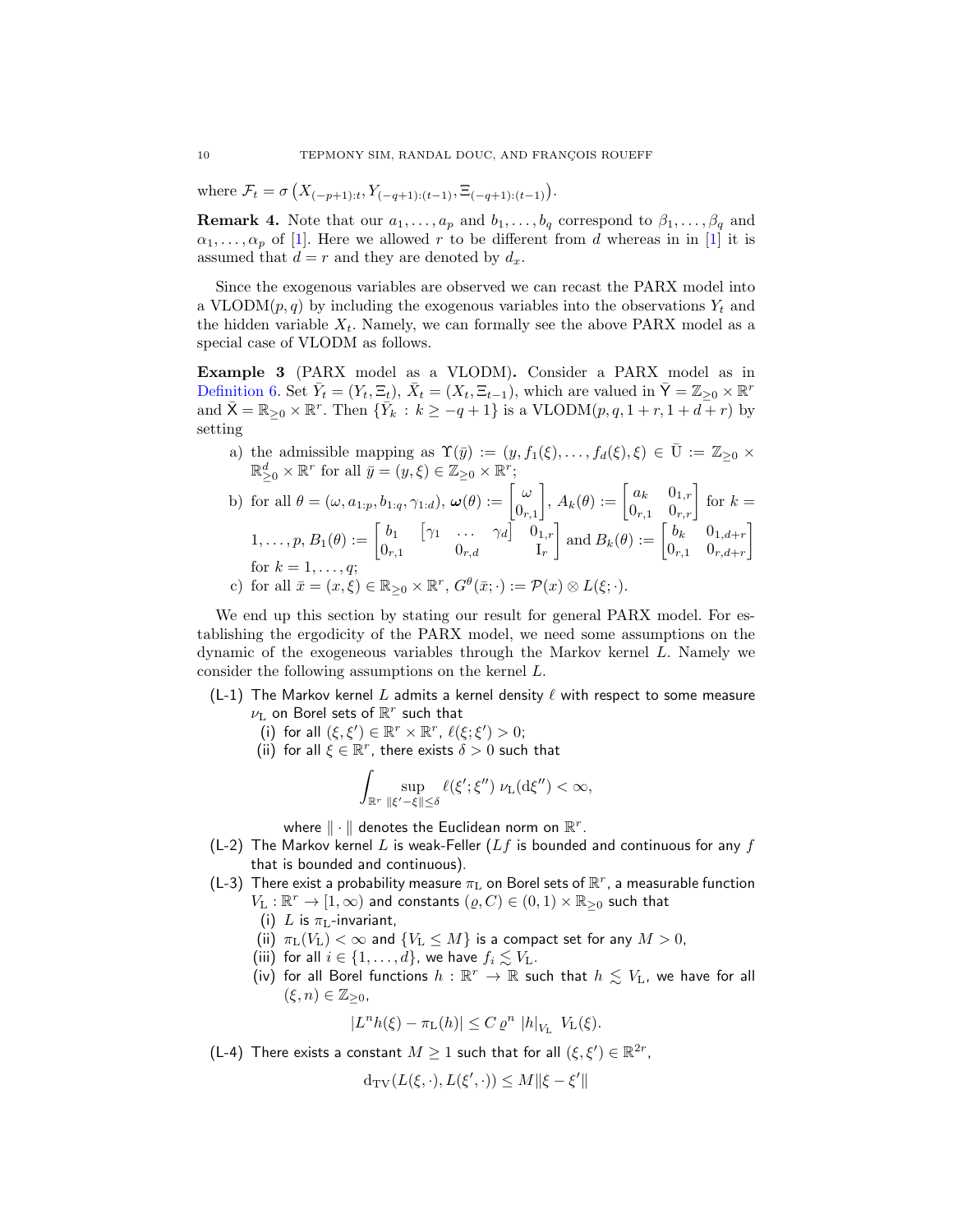where  $\text{d}_{\mathrm{TV}}(\nu, \nu')$  is the total variation distance between two probability measures  $\nu, \nu'$  on  $\mathbb{R}^r$ .

- <span id="page-10-7"></span><span id="page-10-6"></span><span id="page-10-5"></span><span id="page-10-4"></span><span id="page-10-1"></span>(L-5) There exist  $C_{\rm L}\geq 0$ ,  ${\rm h}_{\rm L}:\mathbb{R}_+\to\mathbb{R}_+$  and a measurable function  $\bar\phi_{\rm L}:\mathbb{R}^r\to\mathbb{R}_{\geq 0}$ such that the following assertions hold for  $L$ , its kernel density  $\ell$  introduced in  $(L-1)$  and its drift function introduced in  $(L-3)$ .
	- (i) For all  $\xi' \in \mathbb{R}^r$ , the mapping  $\xi \mapsto \ell(\xi, \xi')$  is continuous.
	- (ii) We have  $\sup_{\xi, \xi' \in \mathbb{R}^r} \ell(\xi, \xi') < \infty$ .
	- (iii) For all  $\xi \in \mathbb{R}^r$ , we have  $1 + ||\xi|| \leq \bar{\phi}_L(\xi)$ .
	- (iv) For all  $(\xi, \xi', \xi'') \in \mathbb{R}^{3r}$ ,

$$
\left|\ln\frac{\ell(\xi;\xi'')}{\ell(\xi';\xi'')}\right|\leq h_L(\|\xi-\xi'\|)\,e^{C_L\,\left(1+\|\xi\|\vee\|\xi'\right)}\,\,\bar{\phi}_L(\xi'')\;.
$$

- (v)  $h_L(u) = O(u)$  as  $u \to 0$ .
- <span id="page-10-8"></span>(vi) If  $C_{\rm L}=0$ , then  $\ln^+ \bar{\phi}_{\rm L} \lesssim V_{\rm L}$ . Otherwise,  $\bar{\phi}_{\rm L} \lesssim V_{\rm L}$ .

<span id="page-10-9"></span><span id="page-10-2"></span>(L-6) We have  $L(v; \{f_{1:d}(\cdot) \in A\}) < 1$  for all  $v \in V$  and affine hyperplanes  $A \subset \mathbb{R}^d$ . We can now state our main result for the PARX model.

<span id="page-10-0"></span>Theorem 7. *Consider the PARX*(p, q) *model of [Definition 6,](#page-8-3) seen as the VLODM of [Example 3.](#page-9-2) Suppose that*  $(L-1)-(L-4)$  $(L-1)-(L-4)$  *hold, and that, for all*  $\theta =$  $(\omega, a_{1:p}, b_{1:q}, \gamma_{1:d}) \in \Theta$ *, we have* 

<span id="page-10-3"></span>(2.22) 
$$
\sum_{i=1}^{p} a_i + \sum_{i=1}^{q} b_i < 1.
$$

<span id="page-10-10"></span>*Then the following assertions hold.*

*(i)* for all  $\theta \in \Theta$ , there exists a unique stationary solution  $\{(X_k, Y_k, \Xi_k) : k \in \mathbb{Z}_{\geq 0}\}\$ *to [\(2.1\)](#page-2-1), that is, (*A*[-1\)](#page-4-2) holds for the VLODM of [Example 3.](#page-9-2) Moreover, (*A*[-2\)](#page-5-0) holds with*  $V_{\mathsf{X}}(\bar{x}) = x + V_{\mathsf{L}}(\xi)$  *for all*  $\bar{x} = (x, \xi) \in \mathbb{R}_{\geq 0} \times \mathbb{R}^r$ *.* 

<span id="page-10-11"></span>(*ii*) Suppose moreover that  $(L-5)$  $(L-5)$  holds. Then, for any  $x_1^{(i)} \in \mathbb{R}_{\geq 0}$ ,  $\xi_1^{(i)} \in \mathbb{R}^r$  and  $y_1^{(i)} \in \mathbb{Z}_{\geq 0}, \text{ setting } z^{(i)} = ((x_1^{(i)}, \xi_1^{(i)}), \dots, (x_1^{(i)}, \xi_1^{(i)}), (y_1^{(i)}, \xi_1^{(i)}), \cdots, (y_1^{(i)}, \xi_1^{(i)})) \in$  $(\mathbb{R}_{\geq 0} \times \mathbb{R}^r)^p \times (\mathbb{Z}_{\geq 0} \times \mathbb{R}^r)^{q-1}$ , the MLE  $\hat{\theta}_{z^{(i)},n}$  as defined by [\(2.9\)](#page-4-3) is equivalence-class *consistent, that is,* [\(2.11\)](#page-5-1) *holds for any*  $\theta_{\star} \in \Theta$ .

<span id="page-10-12"></span>(*iii*) Suppose in addition that  $(L-6)$  $(L-6)$  holds. Then the MLE  $\hat{\theta}_{z^{(i)},n}$  is consistent.

The proof is postponed to [Section 4.6.](#page-30-0) Let us briefly comment on our assumptions.

Remark 5. Contrary to the previous example, the PARX model requires an additional Markov kernel L and therefore additional assumptions on this kernel. We briefly comment on them hereafter and compare our assumptions to those in [\[1\]](#page-35-9).

- (i) Assumptions  $(L-1)-(L-3)$  $(L-1)-(L-3)$  are classical assumptions on Markov kernels to ensure its stability and ergodicity. In  $[1,$  Assumption 2, a different approach is used and instead a first order contraction of the random iterative functions defining the Markov transition is used. Their assumption would typically imply our  $(L-3)$  $(L-3)$  with  $V_L(\xi) = 1 + ||\xi||^s$  for some  $s \ge 1$ , with their Assumption(3)(ii) implying our  $(L-3)(iii)$  $(L-3)(iii)$  $(L-3)(iii)$ .
- (ii) Our Assumption  $(L-4)$  $(L-4)$  is inherited from our approach for proving ergodicity using the embedding of the PARX model into a VLODM model detailed in [Example 3.](#page-9-2) It is not clear to us whether it can be omitted for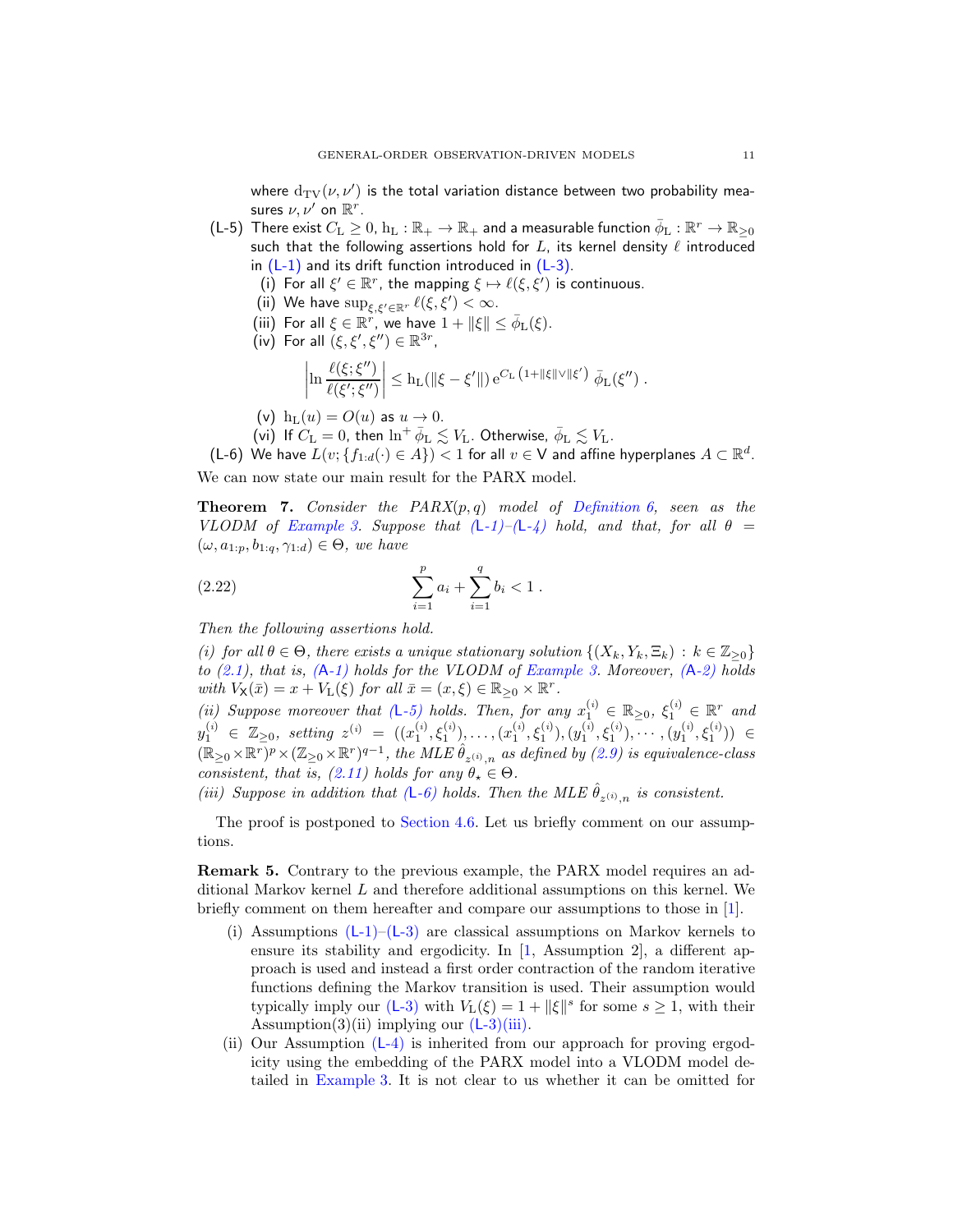proving ergodicity. This question is left for future work. Note that we provide another formulation of this assumption in [Remark 10,](#page-30-1) see [Section 4.6.](#page-30-0) There is no equivalent of our Assumption  $(L-4)$  $(L-4)$  in [\[1](#page-35-9)] as their technique for proving ergodicity is different. However, although we have the same condition  $(2.22)$  as them for ergodicity, see their Assumption 3(i), they require an additional condition, Assumption 3(iii), which we do not needed. This condition involves both the coefficients  $a_i$  and  $b_i$  and the contraction constant  $\rho$  used in their stability assumption for the Markov transition of the covariates. In contrast, our condition on the parameters  $a_i$  and  $b_i$  of the model, merely imposed through [\(2.22\)](#page-10-3), are completely separated from our assumptions  $(L-1)$ – $(L-4)$  $(L-4)$  on the dynamics of the covariates.

(iii) Assumptions  $(L-5)$  $(L-5)$  and  $(L-6)$  $(L-6)$  are not required to get ergodicity. they are needed to establish the equivalence class consistency of the MLE and the identifiability of the model. Like our Assumption (L[-4\)](#page-9-3) for proving ergodcity, Assumption (L[-5\)](#page-10-1) is inherited from the embedding of the PARX model into a VLODM model here used for proving the equivalent class consistency. Assumption (L[-6\)](#page-10-2) is a mild and natural identifiability assumption. It basically says that the covariates  $f_1(\xi_k), \ldots, f_d(\xi_k)$  are not linearly related conditionally to  $\xi_{k-1}$ . If they were, it would suggest using a smaller set of covariates. The identifiability condition of [\[1](#page-35-9)] is different as it involves a condition both on the covariate distribution and on the parameters  $a_1, \ldots, a_p$ and  $b_1, \ldots, b_q$ , see their Assumption 5.

To conclude this section, let us carefully examine the simple case where the covariates are assumed to follow a Gaussian linear dynamic and see, in this specific case, how our assumptions compare to that of  $[1]$ . More precisely, assume that L is defined by the following equation on the exogenous variables

$$
(2.23) \t\t \t\t \Xi_t = \aleph \Xi_{t-1} + \sigma \eta_t ,
$$

where  $\aleph$  is an  $r \times r$  matrix with spectral radius  $\rho(\aleph) \in (0,1)$ ,  $\sigma > 0$ , and  $\eta_t \sim$  $\mathcal{N}(0, I_r)$ . Then Assumption (L[-1\)](#page-9-0) holds with

<span id="page-11-0"></span>
$$
\ell(\xi, \xi') = (2\pi\sigma^2)^{-r/2} e^{-\|\xi' - \aleph \xi\|^2/(2\sigma^2)},
$$

and  $\nu$ <sub>L</sub> being the Lebesgue measure on  $\mathbb{R}^r$ . It is straightforward to check (L[-2\)](#page-9-5) and  $(L-3)$  $(L-3)$  with  $V_L(\xi) = e^{\lambda ||\xi||}$  for any  $\lambda > 0$ .

Let us now check that Assumption (L[-4\)](#page-9-3) holds. First note that, setting  $f(x) =$  $e^{-x^2/2}$ , we have  $\ell(\xi, \xi'') = \frac{1}{(2\pi\sigma^2)^{r/2}} f(||\xi'' - \aleph \xi||)$ . Then, for all  $\xi, \xi', \xi'' \in \mathbb{R}^r$  such that  $\|\xi - \xi'\| \leq \epsilon$ , which implies  $\|\aleph(\xi - \xi')\| \leq \|\aleph\|\epsilon$ , where  $\|\aleph\|$  denotes the operator norm of ℵ, and thus

$$
|\ell(\xi, \xi'') - \ell(\xi', \xi'')| \le \frac{\|\aleph\|}{(2\pi\sigma^2)^{r/2}} \|\xi - \xi'\| \sup_{\|\xi''\| - \|\aleph\| \epsilon \le x \le \|\xi''\| + \|\aleph\| \epsilon} |f'(x)|
$$
  

$$
\le \frac{\|\aleph\|}{(2\pi\sigma^2)^{r/2}} \|\xi - \xi'\| \left(\|\xi''\| + \|\aleph\| \epsilon\right) e^{-\left(\|\xi''\| - \|\aleph\| \epsilon\right)^2 + \gamma^2}.
$$

Then we get that for all  $\xi, \xi' \in \mathbb{R}^r$  such that  $\|\xi - \xi'\| \le \epsilon$ ,

$$
d_{TV}(L(\xi,\cdot),L(\xi',\cdot)) = \frac{1}{2} \int_{\mathbb{R}^r} |\ell(\xi,\xi'') - \ell(\xi',\xi'')| \, d\xi'' \le M_0 \|\xi - \xi'\|,
$$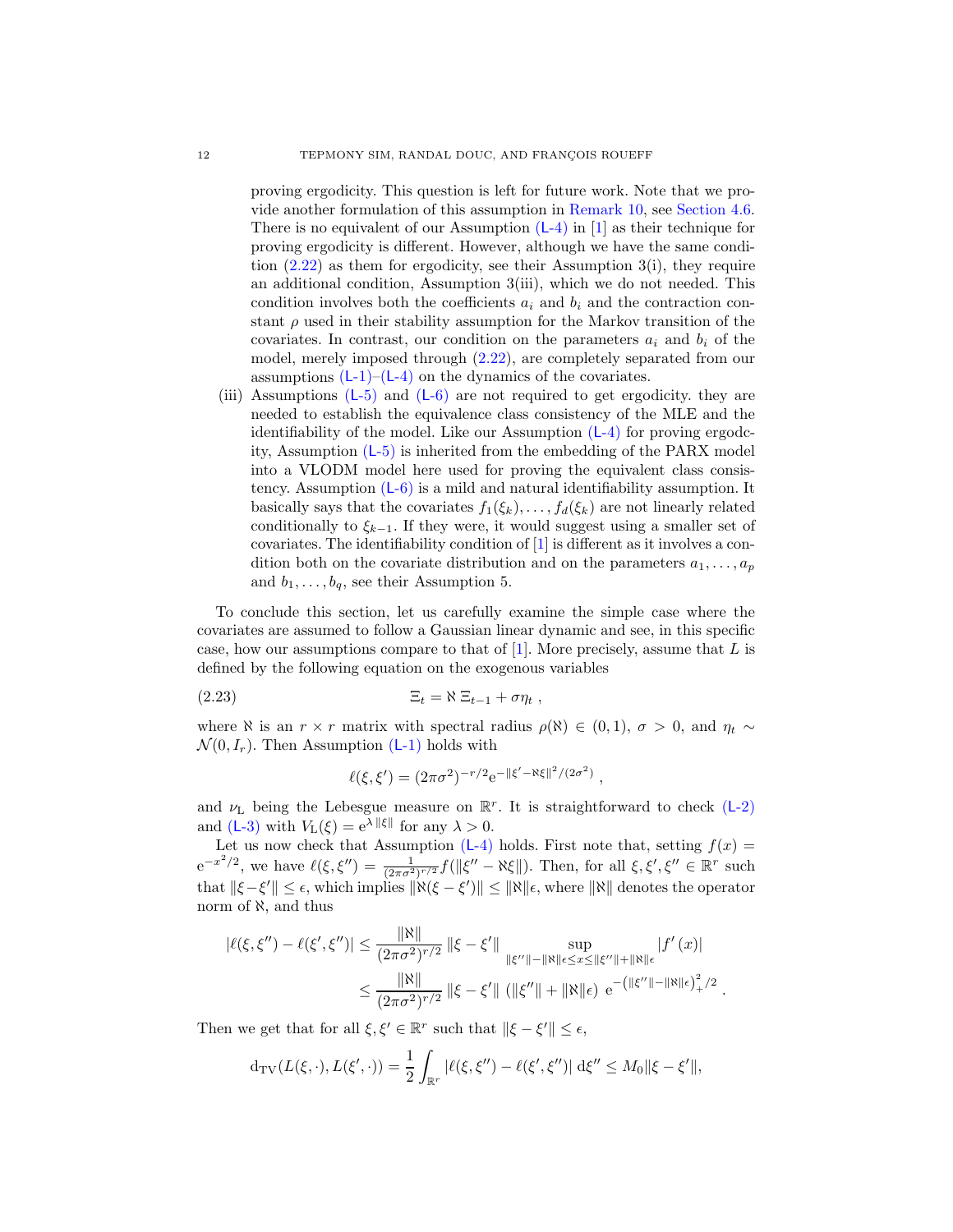for some positive constant  $M_0$  only depending on  $\|\aleph\|$ ,  $\sigma$  and  $\epsilon$ . Finally, for all  $\xi, \xi' \in \mathbb{R}^r$ ,

$$
d_{\mathrm{TV}}(L(\xi,\cdot),L(\xi',\cdot)) \leq (M_0 1_{\|\xi-\xi'\|\leq \epsilon} + \epsilon^{-1} 1_{\|\xi-\xi'\|>\epsilon}) \|\xi-\xi'\|,
$$

and Assumption (L[-4\)](#page-9-3) holds.

Let us now check Assumption  $(L-5)$  $(L-5)$ . Assumptions  $(L-5)(i)$  $(L-5)(i)$  and  $(L-5)(ii)$  $(L-5)(ii)$  are immediate. For all  $(\xi, \xi', \xi'') \in \mathbb{R}^{3r}$ , we have

$$
\left| \ln \frac{\ell(\xi; \xi'')}{\ell(\xi'; \xi'')} \right| = \frac{1}{2\sigma^2} \left| \| \xi'' - \aleph \xi \|^2 - \| \xi'' - \aleph \xi' \|^2 \right|
$$
  
\n
$$
\leq \frac{\|\aleph\|}{2\sigma^2} \left| \|\xi - \xi'\| \left( 1 + \|\aleph\| \left( \|\xi\| + \|\xi'\| \right) \right) \left( 1 + \|\xi''\| \right) \right|
$$
  
\n
$$
\leq \ln \left( \|\xi - \xi'\| \right) e^{C_{\text{L}} \left( 1 + \|\xi\| \vee \|\xi' \right)} \bar{\phi}_{\text{L}}(\xi'')
$$

Thus  $(L-5)(iv)$  $(L-5)(iv)$  $(L-5)(iv)$  holds with  $h_L(u) = (\|\aleph\|/2\sigma^2) u$ ,  $C_L = \|\aleph\|$  and  $\bar{\phi}_L(\xi) = 1 + \|\xi\|$ . Then,  $(L-5)$  $(L-5)$ [\(iii\)](#page-10-7) and  $(L-5)$ [\(v\)](#page-10-8) follow from these choices of  $h<sub>L</sub>$  and  $\bar{\phi}_L$ . We also get  $(L-5)(vi)$  $(L-5)(vi)$  $(L-5)(vi)$  since  $V_L(\xi) = e^{\lambda ||\xi||}$  for some  $\lambda > 0$ .

Finally (L[-6\)](#page-10-2) immediately holds since  $\nu_{\text{L}}$  is the Lebesgue measure on  $\mathbb{R}^r$ .

Having shown  $(L-1)-(L-6)$  $(L-1)-(L-6)$  for covariates satisfying the dynamics  $(2.23)$ , [Theorem 7](#page-10-0) applies in this case under the sole condition [\(2.22\)](#page-10-3). In comparison, checking the assumptions for ergodicity in [\[1](#page-35-9)] require the additional assumption

$$
\sum_{i=1}^p a_i + \sum_{i=1}^q b_i < 1 - \left( \left( 1 - \sum_{i=1}^p a_i \right) (\rho(\aleph) - b_1) \right)_+,
$$

<span id="page-12-0"></span>see their Assumption 3(iii).

#### 3. General Results

<span id="page-12-3"></span>3.1. Preliminaries. In the well-specified setting, a general result on the consistency of the MLE for a class of first-order ODMs has been obtained in [\[13\]](#page-36-10). Let us briefly describe the approach used to establish the convergence of the MLE  $\hat{\theta}_{z^{(i)},n}$ in this reference and in the present contribution for higher order ODMs. Let  $\theta_{\star} \in \Theta$ denote the true parameter. The consistency of the MLE is obtained through the following steps.

- <span id="page-12-1"></span>Step 1 Find sufficient conditions for the ergodic property  $(A-1)$  $(A-1)$  of the model. Then the convergence of the MLE to  $\theta_{\star}$  is studied under  $\tilde{\mathbb{P}}^{\theta_{\star}}$  as defined in [Definition 3.](#page-5-2)
- <span id="page-12-2"></span>**Step 2** Establish that, as the number of observations  $n \to \infty$ , the normalized loglikelihood  $L^{\theta}_{z^{(i)},n}$  as defined in [\(2.10\)](#page-4-4), for some well-chosen  $z^{(i)} \in \mathsf{X}^p$ , can be approximated by

$$
n^{-1} \sum_{k=1}^{n} \ln p^{\theta}(Y_k | Y_{-\infty:k-1}),
$$

<span id="page-12-4"></span>where  $p^{\theta}(\cdot|\cdot)$  is a  $\tilde{\mathbb{P}}^{\theta_*}$ -a.s. finite real-valued measurable function defined on  $(Y^{\mathbb{Z}}, Y^{\otimes \mathbb{Z}})$ . To define  $p^{\theta}(\cdot|\cdot)$ , we set, for all  $y_{-\infty:0} \in Y^{\mathbb{Z}_{\leq 0}}$  and  $y \in Y$ , whenever the following limit is well defined,

(3.1) 
$$
p^{\theta}(y \mid y_{-\infty:0}) = \lim_{m \to \infty} g^{\theta}(\psi^{\theta}(y_{-m:0})(z^{(i)}); y).
$$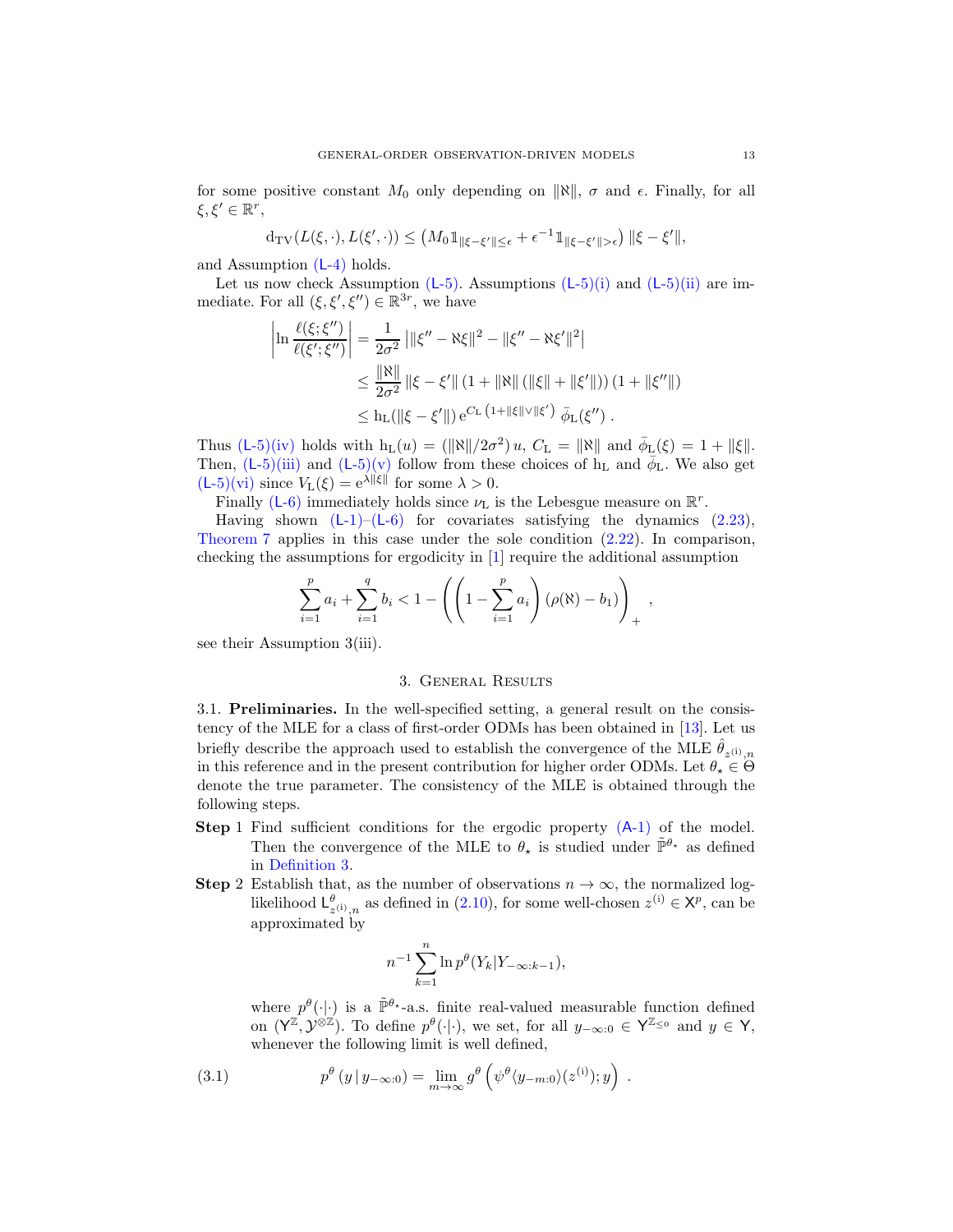**Step 3** By (A[-1\),](#page-4-2) the observed process  $\{Y_k : k \in \mathbb{Z}\}\$ is ergodic under  $\tilde{\mathbb{P}}^{\theta_\star}$  and provided that

$$
\tilde{\mathbb{E}}^{\theta_\star}\left[\ln^+ p^\theta(Y_1|Y_{-\infty:0})\right] < \infty,
$$

it then follows that

<span id="page-13-1"></span>
$$
\lim_{n \to \infty} \mathsf{L}^{\theta}_{z^{(i)},n} = \tilde{\mathbb{E}}^{\theta_{\star}} \left[ \ln p^{\theta}(Y_1 | Y_{-\infty:0}) \right], \quad \tilde{\mathbb{P}}^{\theta_{\star}}\text{-a.s.}
$$

<span id="page-13-3"></span>Step 4 Using an additional argument (similar to that in [\[37](#page-37-13)]), deduce that the MLE  $\hat{\theta}_{z^{(i)},n}$  defined by  $(2.9)$  eventually lies in any given neighborhood of the set

(3.2) 
$$
\Theta_{\star} = \underset{\theta \in \Theta}{\operatorname{argmax}} \tilde{\mathbb{E}}^{\theta_{\star}} \left[ \ln p^{\theta} (Y_1 | Y_{-\infty:0}) \right],
$$

which only depends on  $\theta_{\star}$ , establishing that

(3.3) 
$$
\lim_{n \to \infty} \Delta(\hat{\theta}_{z^{(i)},n}, \Theta_{\star}) = 0, \quad \tilde{\mathbb{P}}^{\theta_{\star}}\text{-a.s.},
$$

<span id="page-13-2"></span>where  $\Delta$  is the metric endowing the parameter space  $\Theta$ .

- <span id="page-13-4"></span>Step 5 Establish that  $\Theta_{\star}$  defined in [\(3.2\)](#page-13-1) reduces to the equivalent class  $[\theta_{\star}]$  of [Definition 3.](#page-5-2) The convergence [\(3.3\)](#page-13-2) is then called the *equivalence-class consistency* of the MLE.
- <span id="page-13-5"></span>**Step** 6 Establish that  $|\theta_{\star}|$  reduces to the singleton  $\{\theta_{\star}\}\$ . The convergence [\(3.3\)](#page-13-2) is then called the *strong consistency* of the MLE.

In [\[16](#page-36-12)], we provided easy-to-check conditions on first order ODMs for obtaining [Step](#page-12-1) 1 to [Step](#page-13-3) 4. See [\[16,](#page-36-12) Theorem 2] for [Step](#page-12-1) 1, and [\[16](#page-36-12), Theorem 1] for the following steps. In [\[15\]](#page-36-17), we proved a general result for partially observed Markov chains, which include first order ODMs, in order to get [Step](#page-13-4) 5, see Theorem 1 in this reference. Finally [Step](#page-13-5) 6 is often carried out using particular means adapted to the precise considered model.

We present in [Section 3.2](#page-13-0) the conditions that we use to prove ergodicity ([Step](#page-12-1) 1) and, in [Section 3.3,](#page-17-2) we adapt the conditions already used in [\[16,](#page-36-12) [15\]](#page-36-17) to carry out [Step](#page-12-2) 2 to [Step](#page-13-4) 5 for first order model to higher order ODMs.

Using the embedding described in [Section 4.1,](#page-17-3) all the steps from  $Step 1$  $Step 1$  to [Step](#page-13-4) 5 can in principle be obtained by applying the existing results to the first order ODMs in which the original higher order model is embedded. This approach is indeed successful, up to some straightforward adaptation, for [Step](#page-12-2) 2 to [Step](#page-13-4) 5. Ergodicity in [Step](#page-12-1) 1 requires a deeper analysis that constitutes the main part of this contribution. As for **[Step](#page-13-5)** 6, it is treated in  $[17]$ .

<span id="page-13-0"></span>3.2. Ergodicity. In this section, we provide conditions that yield stationarity and ergodicity of the Markov chain  $\{(Z_k, Y_k) : k \in \mathbb{Z}_{\geq 0}\}\$ , that is, we check  $(A-1)$  $(A-1)$ and  $(A-2)$ . We will set  $\theta$  to be an arbitrary value in  $\Theta$  and since this is a "for all  $\theta$  (...)" condition, to save space and alleviate the notational burden, we will drop the superscript  $\theta$  from, for example,  $G^{\theta}$  and  $\psi^{\theta}$  and respectively write G and  $\psi$ , instead.

Ergodicity of Markov chains is usually studied using  $\varphi$ -irreducibility. This approach is well known to be quite efficient when dealing with fully dominated models; see [\[35](#page-37-14)]. It is not at all the same picture for integer-valued observation-driven models, where other tools need to be invoked; see  $[21, 13, 16]$  $[21, 13, 16]$  $[21, 13, 16]$  $[21, 13, 16]$  for  $ODMs(1,1)$ . Here we extend these results for general order  $ODMs(p, q)$ . Let us now introduce our list of assumptions. They will be further commented after they are all listed.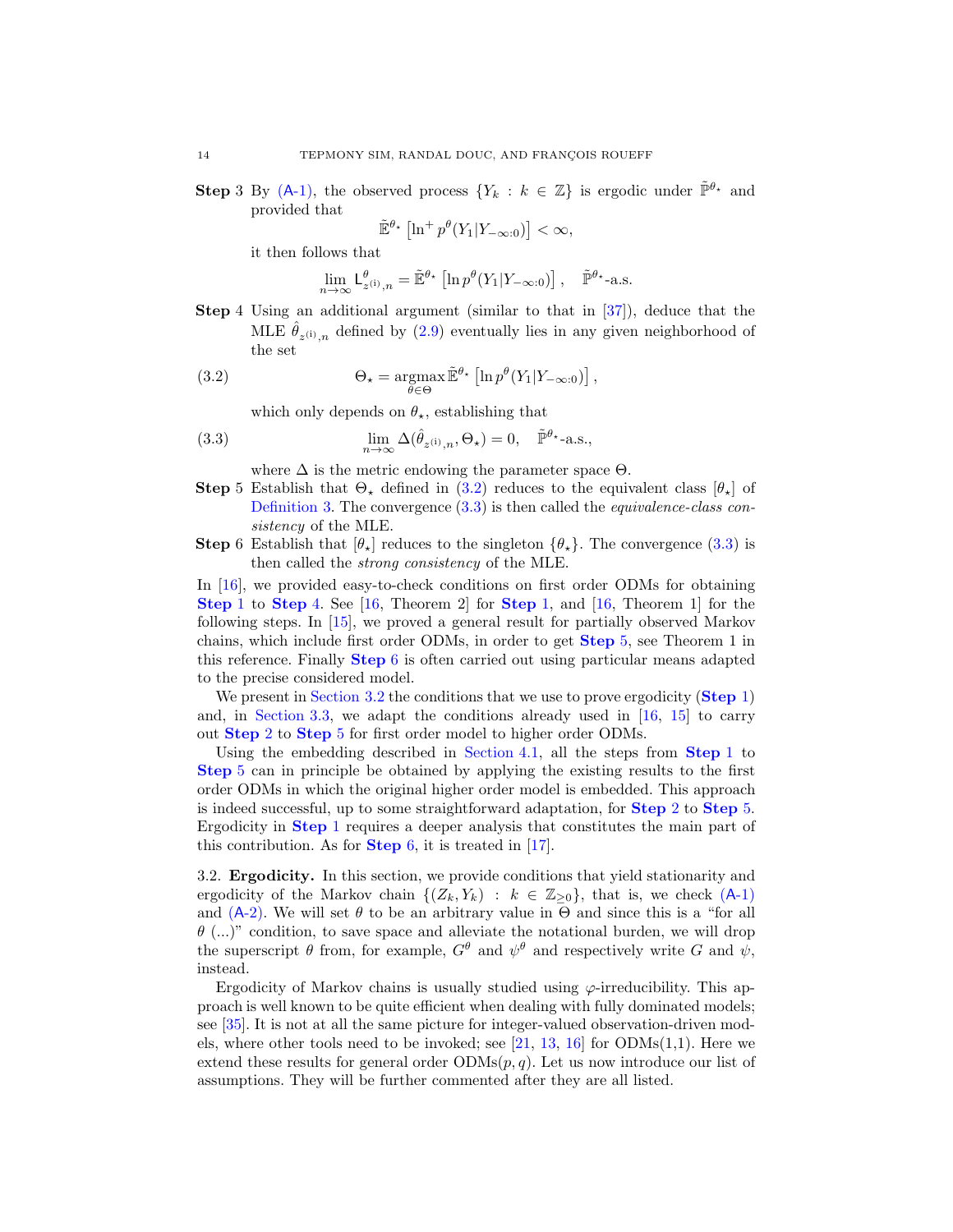<span id="page-14-0"></span>We first need some metric on the space Z and assume the following.

(A-3) The  $\sigma$ -fields X and U are Borel ones, respectively associated to  $(X, \delta_X)$  and  $(U, \delta_U)$ , both assumed to be complete and separable metric spaces.

For an  $\text{LODM}(p,q)$ , the following condition, often referred to as the *invertibility* condition, see [\[41\]](#page-37-15), is classically assumed.

<span id="page-14-4"></span>(I-1) For all  $\theta \in \Theta$ , we have  $A_{1:p}(\theta) \in \mathcal{S}_p$ ,

where  $S_p$  is defined in [\(2.17\)](#page-7-6). For an ODM $(p, q)$  with a possibly non-linear link function, (I[-1\)](#page-14-4) is replaced by a uniform contracting condition on the iterates of the link function, see (A[-4\)](#page-14-1) below. In order to write this condition in this more general case, recall that any finite Y-valued sequence  $y, \psi^{\theta}(y)$  is defined by  $(2.8)$  with the recursion [\(2.7\)](#page-4-0). Next, we may rewrite these iterates directly in terms of  $u_{0:(n-1)}$ instead of  $y_{0:(n-1)}$ . Namely, we can define

<span id="page-14-5"></span>(3.4) 
$$
\tilde{\psi}^{\theta} \langle u_{0:(n-1)} \rangle(z) := x_n , \text{ with } x_n \text{ defined by (2.7)}
$$

so that  $\psi^{\theta} \langle y_{0:(n-1)} \rangle (z) = \tilde{\psi}^{\theta} \langle \Upsilon^{\otimes n} (y_{0:(n-1)}) \rangle (z)$  for all  $z \in \mathsf{Z}$  and  $y_{0:(n-1)} \in \mathsf{Y}^n$ . Now define, for all  $n \in \mathbb{Z}_{>0}$ , the Lipschitz constant for  $\tilde{\psi}^{\theta}(u)$ , uniform over  $u \in U^n$ ,

<span id="page-14-9"></span>(3.5) 
$$
\operatorname{Lip}_{n}^{\theta} = \sup \left\{ \frac{\delta_{\mathsf{X}}(\tilde{\psi}^{\theta}\langle u \rangle(z), \tilde{\psi}^{\theta}\langle u \rangle(z'))}{\delta_{\mathsf{Z}}(z, z')} : (z, z', u) \in \mathsf{Z}^{2} \times \mathbb{U}^{n} \right\},
$$

where we set, for all  $v \in \mathbb{Z}^2$ ,

<span id="page-14-10"></span>(3.6) 
$$
\boldsymbol{\delta}_{\mathsf{Z}}(v) = \left(\max_{1 \leq k \leq p} \boldsymbol{\delta}_{\mathsf{X}} \circ \Pi_k^{\otimes 2}(v)\right) \bigvee \left(\max_{p < k < p+q} \boldsymbol{\delta}_{\mathsf{U}} \circ \Pi_k^{\otimes 2}(v)\right) .
$$

<span id="page-14-1"></span>We use the following assumption on a general link function.

(A-4) For all  $\theta \in \Theta$ , we have  $\mathrm{Lip}_1^\theta<\infty$  and  $\mathrm{Lip}_n^\theta\to 0$  as  $n\to\infty$ .

The following assumption is mainly related to the observation kernel  $G$  and relies on the metrics introduced in  $(A-3)$  $(A-3)$  and on the iterates of the link functions defined in [\(3.4\)](#page-14-5).

<span id="page-14-2"></span>(A-5) The space  $(X, \delta_X)$  is locally compact and if  $q > 1$ , so is  $(U, \delta_U)$ . For all  $x \in X$ , there exists  $\delta > 0$  such that

<span id="page-14-6"></span>(3.7) 
$$
\int \sup \{g(x';y) : x' \in \mathsf{X}, \, \delta_{\mathsf{X}}(x',x) < \delta\} \, \nu(\mathrm{d}y) < \infty \, .
$$

<span id="page-14-8"></span>Moreover, one of the two following assertions hold.

- <span id="page-14-7"></span>(a) The kernel  $G$  is strong Feller.
- (b) The kernel G is weak Feller and the function  $u \mapsto \tilde{\psi}(u)(z)$  defined in [\(3.4\)](#page-14-5) is continuous on U for all  $z \in Z$ .

The definitions of weak and strong Feller in [\(a\)](#page-14-6) and [\(b\)](#page-14-7) correspond to Feller and strong Feller of [\[14](#page-36-18), Defintion 12.1.1]. Next, we consider a classical drift condition used for showing the existence of an invariant probability distribution.

<span id="page-14-3"></span>(A-6) There exist measurable functions  $V_X : X \to \mathbb{R}_{\geq 0}$  and  $V_U : U \to \mathbb{R}_{\geq 0}$  such that, setting  $V_Y = V_U \circ \Upsilon$ ,  $GV_Y \lesssim V_X$ ,  $\{V_X \leq M\}$  is compact for any  $M > 0$ , and so is  ${V_Y \leq M}$  if  $q > 1$ , and

<span id="page-14-11"></span>(3.8) 
$$
\lim_{n \to \infty} \lim_{M \to \infty} \sup_{z \in \mathsf{Z}} \frac{\mathbb{E}_z [V_\mathsf{X}(X_n)]}{M + V(z)} = 0,
$$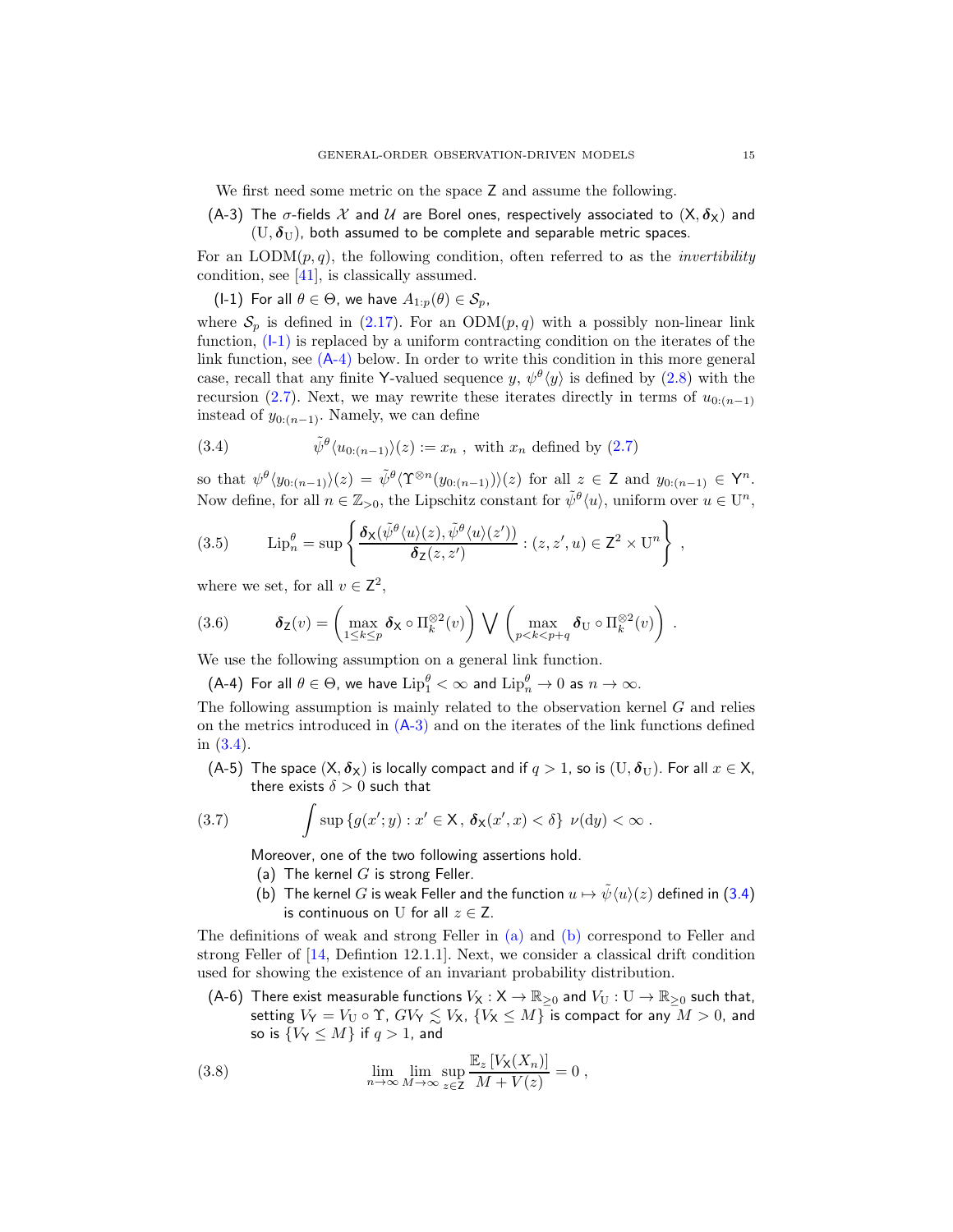<span id="page-15-4"></span>where we defined

(3.9) 
$$
V(z) = \max_{\substack{1 \le k \le p \\ p < \ell < p + q}} \left\{ V_{\mathsf{X}}(\Pi_k(z)), \frac{V_{\mathsf{U}}(\Pi_\ell(z))}{|GV|_{V_{\mathsf{X}}}} \right\}
$$

<span id="page-15-0"></span>The following condition is used to show the existence of a reachable point.

(A-7) The conditional density of G with respect to  $\nu$  satisfies, for all  $(x, y) \in X \times Y$ ,

.

<span id="page-15-10"></span>
$$
(3.10) \t\t g(x; y) > 0 ,
$$

and one of the two following assertions hold.

- <span id="page-15-12"></span>(a) There exists  $y_0 \in Y$  such that  $\nu(\lbrace y_0 \rbrace) > 0$ .
- (b) The function  $(x, u) \mapsto \tilde{\psi}_u(x)$  is continuous on  $\mathsf{X}^p \times \mathbf{U}^q$ .

<span id="page-15-11"></span>The last assumption is used to show the uniqueness of the invariant probability measure, through a coupling argument. It requires the following definition, used in a coupling argument. Under (A[-8\)-](#page-15-1)[\(i\)](#page-15-2) (defined below), for any initial distribution  $\xi$  on  $(\mathsf{Z}^2, \mathcal{Z}^{\otimes 2})$ , let  $\hat{\mathbb{E}}_{\xi}$  denote the expectation (operator) associated to the distribution of  $\{X_k, X'_k, U_{k'}, U'_{k'} : k > -p, k' > -q\}$  satisfying  $(X_{(-p+1):0}, U_{(-q+1):-1}, X'_{(-p+1):0}, U'_{(-q+1):-1})$ <sup>'</sup> ∼ ξ and, for all  $k \in \mathbb{Z}_{\geq 0}$ ,

<span id="page-15-13"></span>(3.11) 
$$
Y_k | \mathcal{F}'_k \sim \underline{G}(X_k, X'_k; \cdot) \text{ and } Y'_k = Y_k ,
$$

$$
X_{k+1} = \tilde{\psi}_{U_{(k-q+1):k}}(X_{(k-p+1):k}) \text{ and } U_k = \Upsilon(Y_k) ,
$$

$$
X'_{k+1} = \tilde{\psi}_{U'_{(k-q+1):k}}(X'_{(k-p+1):k}) \text{ and } U'_k = \Upsilon(Y'_k) .
$$

where  $\mathcal{F}'_k = \sigma\left(X_{(-p+1):k}, U_{(-q+1):(k-1)}, X'_{(-p+1):k}, U'_{(-q+1):(k-1)}\right)$ .

<span id="page-15-1"></span>(A-8) There exist measurable functions  $\alpha : X^2 \to [0,1]$ ,  $W_X : X^2 \to [1,\infty)$ ,  $W_U$ :  $U \to \mathbb{R}_{\geq 0}$  and a Markov kernel  $G$  on  $X^2 \times Y$ , dominated by  $\nu$  with kernel density  $\underline{g}(x,x';y)$  such that, setting  $W_{\mathsf{Y}}=W_{\mathsf{U}}\circ \Upsilon$ , we have  $\underline{G}W_{\mathsf{Y}}\lesssim W_{\mathsf{X}}$  and the three following assertions hold.

<span id="page-15-3"></span>(i) For all  $(x, x') \in \mathsf{X}^2$  and  $y \in \mathsf{Y}$ ,

<span id="page-15-9"></span><span id="page-15-8"></span><span id="page-15-2"></span>(3.12) 
$$
\min \{g(x; y), g(x'; y)\} \geq \alpha(x, x') \underline{g}(x, x'; y).
$$

- (ii) The function  $W_{\mathbf{X}}$  is symmetric on  $\mathsf{X}^2$ ,  $W_{\mathbf{X}}(x, \cdot)$  is locally bounded for all  $x \in \mathsf{X}$ , and  $W_{\mathsf{U}}$  is locally bounded on U.
- (iii) We have  $1 \alpha \leq \delta_{\mathsf{X}} \times W_{\mathsf{X}}$  on  $\mathsf{X}^2$ .
- <span id="page-15-5"></span>And, defining, for all  $v = (z, z') \in \mathbb{Z}^2$ ,

(3.13) 
$$
W(v) = \max \left\{ W_{\mathsf{X}} \circ \Pi_k^{\otimes 2}(v), \ \frac{W_{\mathsf{U}}(\Pi_\ell(\tilde{z}))}{|\underline{G}W_{\mathsf{Y}}|_{W_{\mathsf{X}}}} : \substack{1 \le k \le p \\ \tilde{z} \in \{z, z'\}}_{p < \ell < p + q} \right\},
$$

<span id="page-15-7"></span>one of the two following assertions holds.

- (iv)  $\lim_{\zeta \to \infty} \limsup_{n \to \infty}$ 1  $\frac{1}{n}$  ln sup  $v\in \bar{Z}^2$  $\mathbb{\hat{E}}_v\left[W_{\mathsf{X}}(X_n,X_n')\right]$  $\frac{\lambda(1+n) \cdot n}{W^{\zeta}(v)} \leq 0.$
- <span id="page-15-14"></span>(v)  $\lim_{n\to\infty}\lim_{M\to\infty}\sup_{y\in\mathbb{Z}^2}$ v∈Z<sup>2</sup>  $\mathbb{\hat{E}}_v\left[W_{\mathsf{X}}(X_n,X_n')\right]$  $\frac{N(N \setminus \{1:n\}, 1:n)}{M+W(z)} = 0$  and, for all  $r = 1, 2, \ldots$ , there exists  $\tau \geq 1$  such that  $\sup\limits_{v\in\mathsf{Z}^2}$  $\mathbb{E}_v\left[W_{\mathsf{X}}(X_r,X'_r)\right]/W^{\tau}(v) < \infty.$

<span id="page-15-6"></span>Remark 6. Let us comment briefly on these assumptions.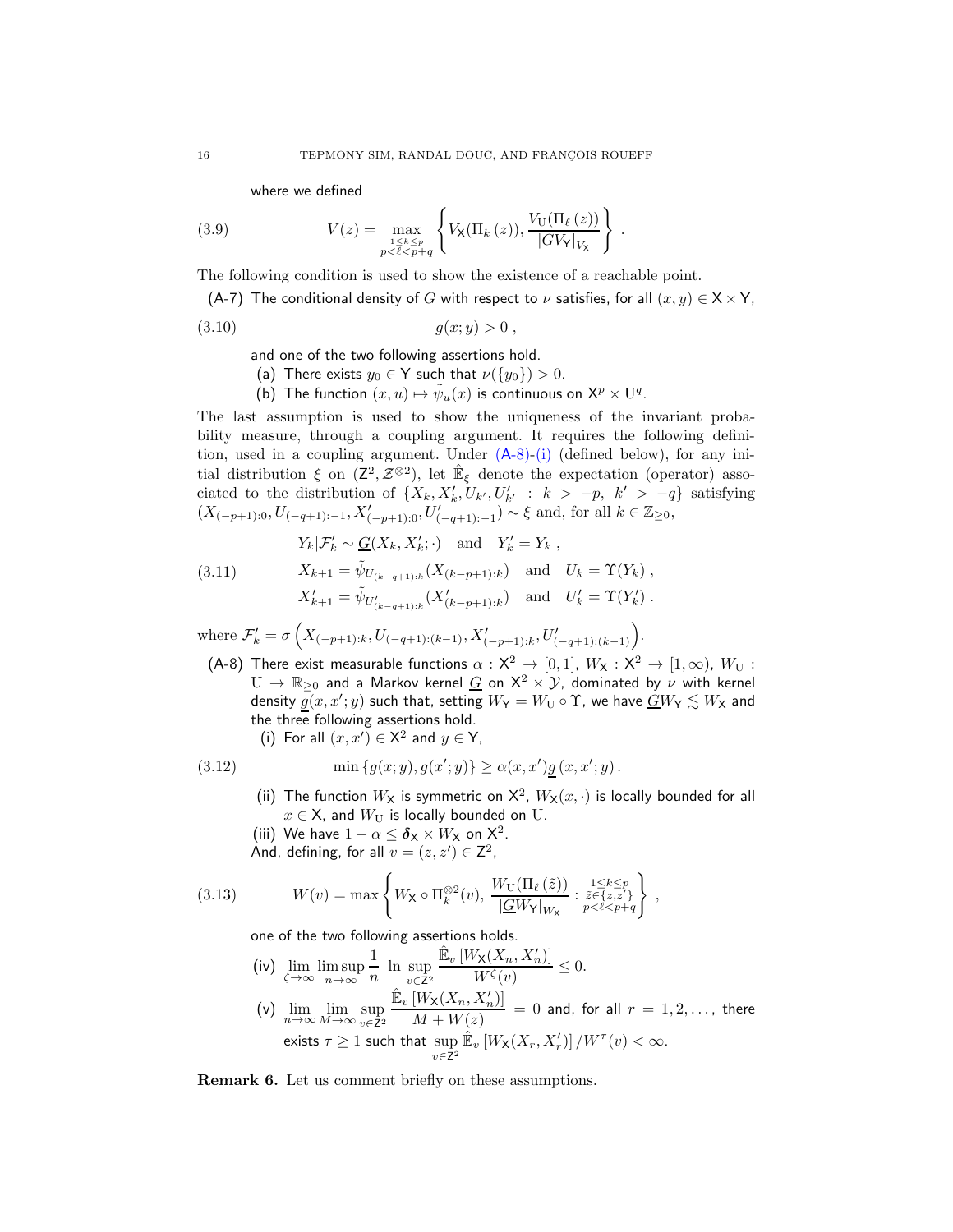<span id="page-16-1"></span> $(1)$  In many examples,  $(3.12)$  is satisfied with

(3.14) 
$$
g(x, x'; y) = g(\phi(x, x'); y)
$$

<span id="page-16-4"></span>where  $\phi$  is a measurable function from  $X^2$  to X, in which case,  $\overline{GW}_{Y}$  should be replaced by  $GW_Y \circ \phi$  in  $(A-8)$ .

- <span id="page-16-5"></span>(2) If  $\tilde{\psi}^{\theta}$  is of the form [\(2.2\)](#page-2-2) with  $p' = q' = 1$ , then (A[-4\)](#page-14-1) is equivalent to (I[-1\).](#page-14-4)
- (3) If  $q = 1$ , the terms depending on  $\ell$  both in [\(3.9\)](#page-15-4) and [\(3.13\)](#page-15-5) vanish. We can take  $V_U = W_U = 0$  without loss of generality in this case.
- (4) Recall that a kernel is strong (resp. weak) Feller if it maps any bounded measurable (resp. bounded continuous) function to a bounded continuous function. By Scheffé's lemma, a sufficient condition for  $G$  to be weak Feller is to have that  $x \mapsto g(x; y)$  is continuous on X for all  $y \in Y$ . But then [\(3.7\)](#page-14-8) gives that G is also strong Feller by dominated convergence.
- <span id="page-16-6"></span>(5) Note that Condition [\(3.7\)](#page-14-8) holds when  $G(x, \cdot)$  is taken among an exponential family with natural parameter continuously depending on  $x$  and valued within the open set of natural parameters, in which case  $G$  is also strong Feller. We are in this situation for both Examples [1](#page-6-1) and [2.](#page-7-5)

We can now state the main ergodicity result.

<span id="page-16-0"></span>**Theorem 8.** Let  $\mathbb{P}_z$  be defined as  $\mathbb{P}_z^{\theta}$  in [Definition 1.](#page-2-3) Conditions  $(A-3)$ , *(*A*[-4\),](#page-14-1) (*A*[-5\),](#page-14-2) (*A*[-6\),](#page-14-3) (*A*[-7\)](#page-15-0) and (*A*[-8\)](#page-15-1) imply that there exists a unique initial distribution*  $\pi$  *which makes*  $\mathbb{P}_{\pi}$  *shift invariant. Moreover it satisfies*  $\mathbb{E}_{\pi}[V_{\mathsf{X}}(X_0)] < \infty$ *. Hence, provided that these assumptions hold at each*  $\theta \in \Theta$ , they imply  $(A-1)$  $(A-1)$ *and (*A*[-2\).](#page-5-0)*

For convenience, we postpone this proof to [Section 4.2.](#page-18-0)

The following lemma provides a general way for constructing the instrumental functions  $\alpha$  and  $\phi$  that appear in (A[-8\)](#page-15-1) and in [Remark 6](#page-15-6)[-\(1\).](#page-16-1) The proof can be easily adapted from [\[16,](#page-36-12) Lemma 1] and is thus omitted.

<span id="page-16-7"></span>**Lemma 9.** *Suppose that*  $X = C^S$  *for some measurable space*  $(S, S)$  *and*  $C \subseteq \mathbb{R}$ *. Thus for all*  $x \in X$ *, we write*  $x = (x_s)_{s \in S}$ *, where*  $x_s \in C$  *for all*  $s \in S$ *. Suppose moreover that for all*  $x = (x_s)_{s \in \mathbb{S}} \in \mathsf{X}$ *, we can express the conditional density*  $g(x; \cdot)$  *as a mixture of densities of the form*  $j(x_s)h(x_s; \cdot)$  *over*  $s \in S$ *. This means that for all*  $t \in \mathsf{C}$ ,  $y \mapsto j(t)h(t; y)$  *is a density with respect to*  $\nu$  *and there exists a probability measure*  $\mu$  *on*  $(S, S)$  *such that* 

(3.15) 
$$
g(x; y) = \int_{\mathsf{S}} j(x_s) h(x_s; y) \mu(\mathrm{d}s), \quad y \in \mathsf{Y}.
$$

*We moreover assume that* h *takes nonnegative values and that one of the two following assumptions holds.*

<span id="page-16-3"></span><span id="page-16-2"></span>(H'-1) For all  $y \in Y$ , the function  $h(\cdot; y) : t \mapsto h(t; y)$  is nondecreasing.

(H'-2) For all  $y \in Y$ , the function  $h(\cdot; y) : t \mapsto h(t; y)$  is nonincreasing.

*For all*  $x, x' \in \mathsf{X}^{\mathsf{S}}$ *, we denote*  $x \wedge x' := (x_s \wedge x'_s)_{s \in \mathsf{S}}$  *and*  $x \vee x' := (x_s \vee x'_s)_{s \in \mathsf{S}}$  *and we define*

$$
\begin{cases}\n\alpha(x, x') = \inf_{s \in \mathbb{S}} \left\{ \frac{j(x_s \vee x'_s)}{j(x_s \wedge x'_s)} \right\} & \text{and} \quad \phi(x, x') = x \wedge x' \quad \text{ under (H'-1)}; \\
\alpha(x, x') = \inf_{s \in \mathbb{S}} \left\{ \frac{j(x_s \wedge x'_s)}{j(x_s \vee x'_s)} \right\} & \text{and} \quad \phi(x, x') = x \vee x' \quad \text{ under (H'-2)}.\n\end{cases}
$$

*Then*  $\alpha$  *and*  $\phi$  *defined above satisfy*  $(A-8)(i)$  $(A-8)(i)$  $(A-8)(i)$  *and*  $(3.14)$ *.*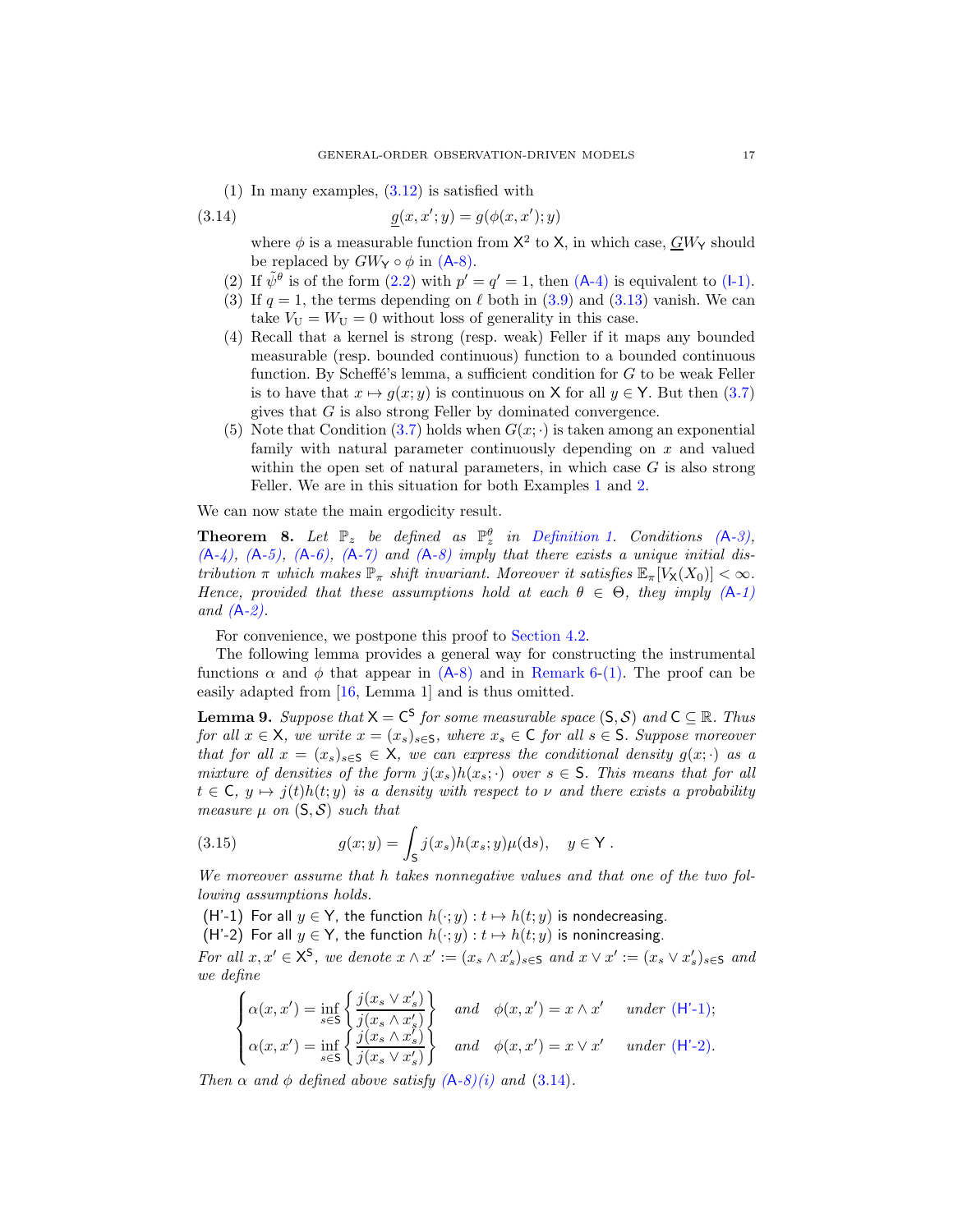<span id="page-17-2"></span>3.3. Convergence of the MLE. Once the ergodicity of the model is established, one can derive the asymptotic behavior of the MLE, provided some regularity and moment condition holds for going through [Step](#page-12-2) 2 to [Step](#page-13-4) 5, as described in [Section 3.1.](#page-12-3) These steps are carried out using  $[16,$  Theorem 1 and  $[15,$  Theorem 3, written for general ODMs(1,1). The adaptation to higher order  $\text{ODMs}(p, q)$ will follow easily from the embedding of [Section 4.1.](#page-17-3) We consider the following assumptions, the last of which uses  $V_{\mathsf{X}}$  as introduced in [Definition 3](#page-5-2) under Assumptions  $(A-1)$  $(A-1)$  and  $(A-2)$ .

- <span id="page-17-8"></span><span id="page-17-4"></span>(B-1) For all  $y \in Y$ , the function  $(\theta, x) \mapsto g^{\theta}(x; y)$  is continuous on  $\Theta \times X$ .
- <span id="page-17-5"></span>(B-2) For all  $y \in Y$ , the function  $(\theta, z) \mapsto \psi^{\theta}(y)(z)$  is continuous on  $\Theta \times Z$ .
- <span id="page-17-11"></span><span id="page-17-7"></span>(B-3) There exist  $x_1^{(i)} \in X$ ,  $u_1^{(i)} \in U$ , a closed set  $X_1 \subseteq X$ ,  $C \ge 0$ ,  $h : \mathbb{R}_+ \to \mathbb{R}_+$  and a measurable function  $\phi: Y \to \mathbb{R}_{\geq 0}$  such that the following assertions hold with  $z^{(i)} = (x_1^{(i)}, \dots, x_1^{(i)}, u_1^{(i)}, \dots, u_1^{(i)}) \in \mathbb{Z}$ .
	- (i) For all  $\theta \in \Theta$  and  $(z, y) \in \mathsf{Z} \times \mathsf{Y}$ ,  $\psi^{\theta}(y)(z) \in \mathsf{X}_1$ . (ii) sup  $g^{\theta}(x; y) < \infty.$ 
		- $(\theta, x, y) \in \Theta \times X_1 \times Y$

<span id="page-17-6"></span>
$$
\text{(iii) For all } y \in \mathsf{Y} \text{ and } \theta \in \Theta, \ \delta_{\mathsf{X}}\left(x_1^{(\mathsf{i})}, \psi^\theta\langle y\rangle(z^{(\mathsf{i})})\right) \vee \delta_{\mathrm{U}}(\Upsilon(y),u_1^{(\mathsf{i})}) \leq \bar{\phi}(y).
$$

(iv) For all  $\theta \in \Theta$  and  $(x, x', y) \in \mathsf{X}_1 \times \mathsf{X}_1 \times \mathsf{Y}$ ,

<span id="page-17-17"></span><span id="page-17-14"></span><span id="page-17-13"></span>(3.16) 
$$
\left|\ln \frac{g^{\theta}(x;y)}{g^{\theta}(x';y)}\right| \leq h(\boldsymbol{\delta}_{\mathsf{X}}(x,x')) e^{C\left(\boldsymbol{\delta}_{\mathsf{X}}(x_1^{(i)},x)\vee \boldsymbol{\delta}_{\mathsf{X}}(x_1^{(i)},x')\right)} \bar{\phi}(y),
$$

- <span id="page-17-12"></span>(v)  $h(u) = O(u)$  as  $u \rightarrow 0$ .
- (vi) If  $C = 0$ , then, for all  $\theta \in \Theta$ ,  $G^{\theta} \ln^+ \bar{\phi} \lesssim V_{\mathsf{X}}$ . Otherwise, for all  $\theta \in \Theta$ ,  $G^{\theta} \bar{\phi} \lesssim V_{\mathsf{X}}$ .

<span id="page-17-15"></span>Remark 7. If we consider a VLODM as in [Definition 1,](#page-2-3) Condition (B[-2\)](#page-17-4) is obvious and (B[-3\)](#page-17-5) [\(iii\)](#page-17-6) reduces to impose that  $\overline{\phi}(y) \geq A + B |\Upsilon(y)|$  for some non-negative constants A and B only depending on  $x_1^{(i)}$ , on (the compact set)  $\Theta$  and on the choice of the norm  $|\cdot|$  on  $U = \mathbb{R}^{q'}$ .

<span id="page-17-16"></span>**Remark 8.** In the case where the observations are discrete, one usually take  $\nu$  to be the counting measure on the at most countable space Y. In this case,  $g^{\theta}(x; y) \in [0, 1]$ for all  $\theta$ , x and y and Condition (B[-3\)](#page-17-5)[\(ii\)](#page-17-7) trivially holds whatever  $X_1$  is.

We have the following result, whose proof is postponed to [Section 4.3.](#page-24-0)

<span id="page-17-0"></span>**Theorem 10.** *Consider an ODM* $(p,q)$  *for some*  $p,q \geq 1$  *satisfying*  $(A-4)$ *. Assume that*  $(A-1)$ ,  $(A-2)$  $(A-2)$ ,  $(B-1)$ ,  $(B-2)$  *and*  $(B-3)$  $(B-3)$  *hold. Then the MLE*  $\hat{\theta}_{z^{(i)},n}$  *defined by* [\(2.9\)](#page-4-3) *is equivalence-class consistent, that is, the convergence* [\(2.11\)](#page-5-1) *holds for any*  $\theta_{\star} \in \Theta$ .

## 4. Postponed Proofs

<span id="page-17-3"></span><span id="page-17-1"></span>4.1. Embedding into an observation-driven model of order  $(1, 1)$ . A simplifying and unifying step is to embed the general order case into the order  $(1, 1)$ by augmenting the state space. Consider an ODM as in [Definition 1.](#page-2-3) For all  $u \in U$ and  $y \in \mathsf{Y}$ , we denote by  $\tilde{\Psi}_u^{\theta}$  and  $\tilde{\Psi}_y^{\theta}$  the two  $\mathsf{Z} \to \mathsf{Z}$  mappings defined by

<span id="page-17-9"></span>(4.1) 
$$
\tilde{\Psi}_{u}^{\theta}: z = z_{1:(p+q-1)} \mapsto \begin{cases} \left(z_{2:p}, \tilde{\psi}^{\theta}(u)(z), z_{(p+2):(p+q-1)}, u\right) & \text{if } q > 1\\ \left(z_{2:p}, \tilde{\psi}^{\theta}(u)(z)\right) & \text{if } q = 1, \end{cases}
$$

<span id="page-17-10"></span>
$$
(4.2) \t\Psi_y^{\theta} = \tilde{\Psi}_{\Upsilon(y)}^{\theta}.
$$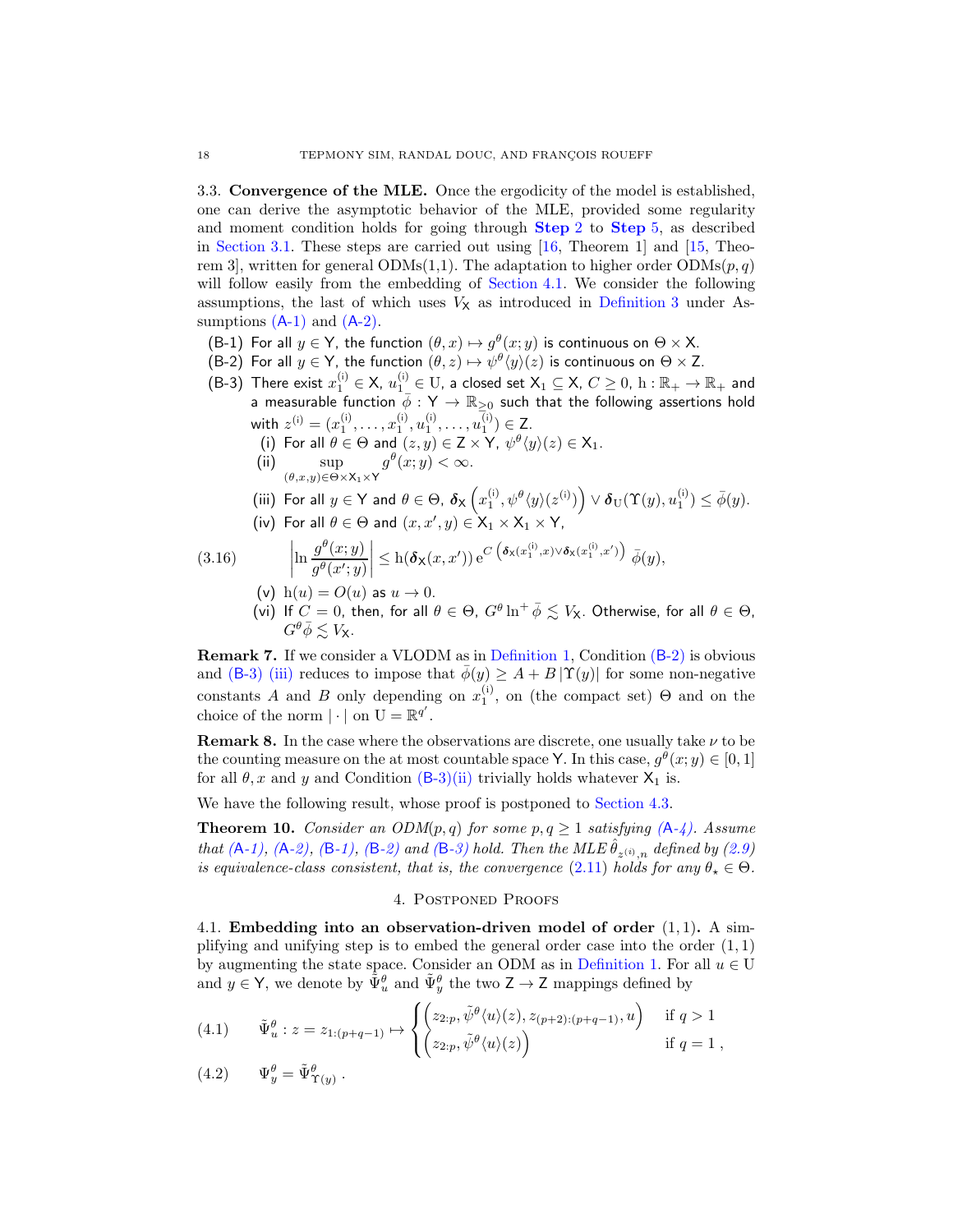We further denote the successive composition of  $\Psi_{y_0}^{\theta}$ ,  $\Psi_{y_1}^{\theta}$ , ..., and  $\Psi_{y_k}^{\theta}$  by

(4.3) 
$$
\Psi^{\theta} \langle y_{0:k} \rangle = \Psi^{\theta}_{y_k} \circ \Psi^{\theta}_{y_{k-1}} \circ \cdots \circ \Psi^{\theta}_{y_0}.
$$

Note in particular that  $\psi^{\theta}(y_{0:k})$  defined by  $(2.8)$  with the recursion  $(2.7)$  can be written as

(4.4) 
$$
\psi^{\theta} \langle y_{0:k} \rangle = \Pi_p \circ \Psi^{\theta} \langle y_{0:k} \rangle ,
$$

Conversely, we have, for all  $k \ge 0$  and  $y_{0:k} \in \mathsf{Y}^{k+1}$ ,

<span id="page-18-1"></span>(4.5) 
$$
\Psi^{\theta}(y_{0:k})(z) = \left( \left( \psi^{\theta}(y_{0:j})(z) \right)_{k-p < j \leq k}, u_{(k-q+2):k} \right) ,
$$

where we set  $u_j = \prod_{p+q+j} (z)$  for  $-q < j \leq -1$  and  $u_j = \Upsilon(y_j)$  for  $0 \leq j \leq k$ and use the convention  $\psi^{\theta}(y_{0:j})(z) = \prod_{p-j} (z)$  for  $-p < j \leq 0$ . By letting  $Z_k =$  $(X_{(k-p+1):k}, U_{(k-q+1):(k-1)})$  (see [\(2.4\)](#page-3-0)), Model [\(2.1\)](#page-2-1) can be rewritten as, for all  $k \in \mathbb{Z}_{\geq 0}$ ,

<span id="page-18-2"></span>(4.6) 
$$
Y_k | \mathcal{F}_k \sim G^{\theta}(\Pi_p(Z_k); \cdot),
$$

$$
Z_{k+1} = \Psi_{Y_k}^{\theta}(Z_k).
$$

By this representation, the  $ODM(p, q)$  is thus embedded in an  $ODM(1, 1)$ . This in principle allows us to apply the same results obtained for the class of  $ODMs(1, 1)$ in [\[16](#page-36-12)] to the broader class of  $ODMs(p, q)$ . Not all but some conditions written above for an  $ODM(p,q)$  indeed easily translate to the embedded  $ODM(1, 1)$ . Take for instance  $(A-4)$ . By  $(3.5)$ ,  $(3.6)$  and  $(4.5)$ , we have, for all  $n \in \mathbb{Z}_{>0}$ , using the convention  $\text{Lip}_{m}^{\theta} = 1$  for  $m \leq 0$ ,

<span id="page-18-4"></span>(4.7) 
$$
\sup_{y \in \mathsf{Y}^n, z, z' \in \mathsf{Z}^2} \frac{\delta_Z\left(\Psi^{\theta}\langle y \rangle(z), \Psi^{\theta}\langle y \rangle(z')\right)}{\delta_Z(v)} \leq \mathbb{1}_{\{n < q\}} \vee \left(\max_{0 \leq j < p} \mathrm{Lip}^{\theta}_{n-j}\right).
$$

Hence the same assumption  $(A-4)$  $(A-4)$  will hold for the embedded ODM $(1, 1)$ . As an ODM(1,1), the bivariate process  $\{(Z_k, Y_k) : k \in \mathbb{Z}_{\geq 0}\}\$ is a Markov chain on the space  $(Z \times Y, Z \otimes Y)$  with transition kernel  $K^{\theta}$  satisfying, for all  $(z, y) \in Z \times Y$ ,  $A \in \mathcal{Z}$  and  $B \in \mathcal{Y}$ ,

(4.8) 
$$
K^{\theta}((z,y); A \times B) = \int \mathbb{1}_{A \times B}(\Psi_y^{\theta}(z), y') G^{\theta}(\Pi_p(z); dy').
$$

**Remark 9.** Note that  $(A-1)$  $(A-1)$  is equivalent to saying that the transition kernel  $K^{\theta}$ of the complete chain admits a unique invariant probability measure  $\pi^{\theta}$  on  $Z \times Y$ . Moreover the resulting  $\pi_X^{\theta}$  and  $\pi_Y^{\theta}$  can be obtained by projecting  $\pi^{\theta}$  on any of its X component and any of its Y component, respectively.

Note also that, by itself, the process  $\{Z_k : k \in \mathbb{Z}_{\geq 0}\}$  is a Markov chain on  $(Z, \mathcal{Z})$ with transition kernel  $R^{\theta}$  defined by setting, for all  $z \in \mathsf{Z}$  and  $A \in \mathcal{Z}$ ,

<span id="page-18-3"></span>(4.9) 
$$
R^{\theta}(z;A) = \int \mathbb{1}_A(\Psi_y^{\theta}(z))G^{\theta}(\Pi_p(z);dy).
$$

<span id="page-18-0"></span>4.2. Proof of [Theorem 8.](#page-16-0) The scheme of proof of this theorem is somewhat similar to that of  $[16,$  Theorem 2 which is dedicated to the ergodicity of  $ODM(1,1)$ processes. The main difference is that we need to rely on assumptions involving *iterates* of kernels such as  $(E-2)$ ,  $(A-4)$  $(A-4)$  and  $(A-8)(iv)$  $(A-8)(iv)$  $(A-8)(iv)$  below, to be compared with their counterparts  $(A-4)$ ,  $(A-7)$  and  $(A-8)(iv)$  in [\[16](#page-36-12), Theorem 2]). Using the embedding of [Section 4.1,](#page-17-3) we will use the following conditions directly applying to the kernel  $R$  of this embedding.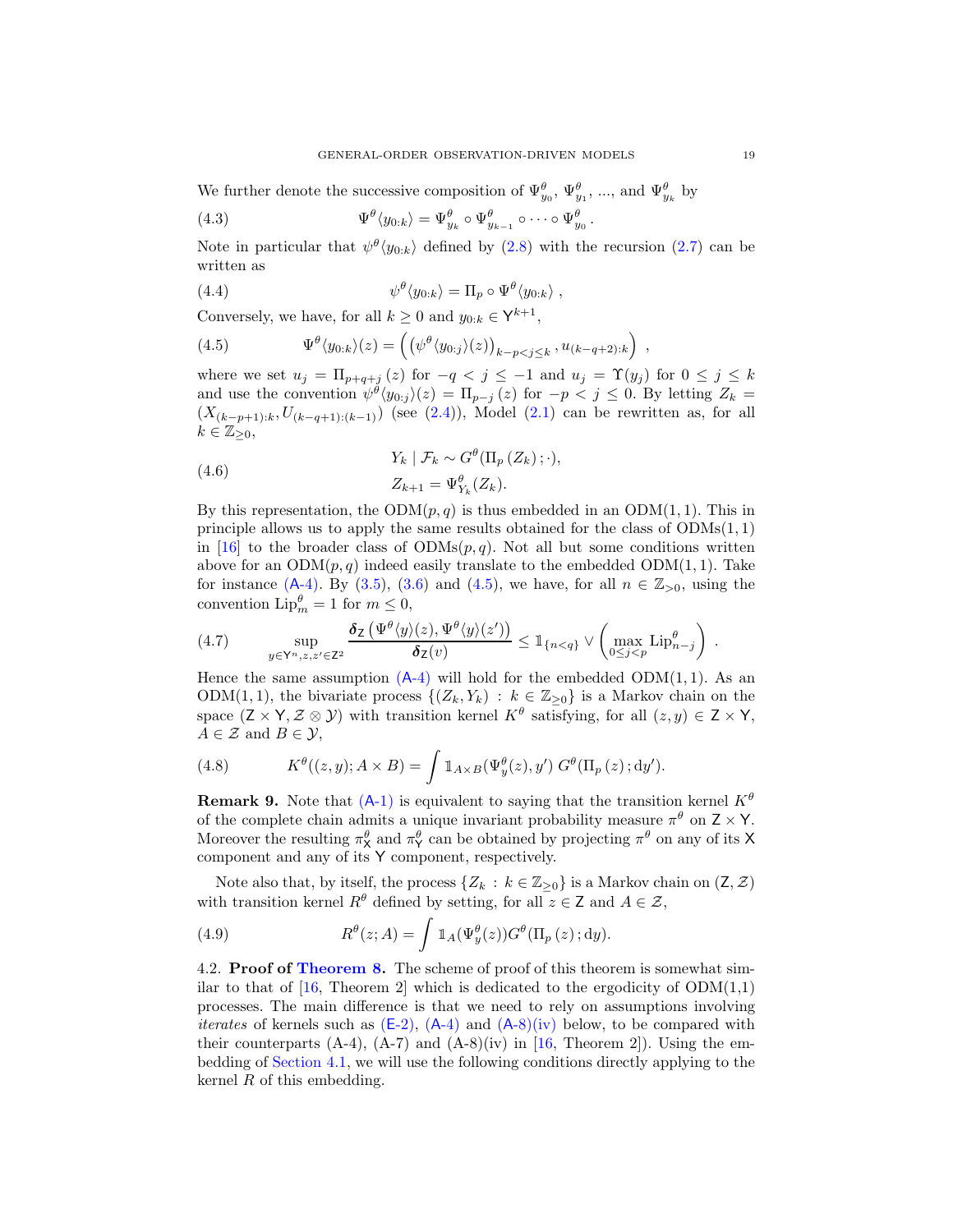- <span id="page-19-1"></span><span id="page-19-0"></span>(E-1) The space  $(Z, \delta_Z)$  is a locally compact and complete separable metric space.
- (E-2) There exists a positive integer m such that the Markov kernel  $R^m$  is weak Feller. Moreover, there exist  $(\lambda, \beta) \in (0, 1) \times \mathbb{R}_{\geq 0}$  and a measurable function  $V: \mathsf{Z} \to \mathbb{R}_{\geq 0}$  such that  $R^m V \leq \lambda V + \beta$  and  $\{V \leq M\}$  is a compact set for any  $M > 0$ .
- <span id="page-19-2"></span>(E-3) The Markov kernel R admits a reachable point, that is, there exists  $z_{\infty} \in Z$ such that, for any  $z \in \mathsf{Z}$  and any neighborhood  $\mathcal N$  of  $z_{\infty}$ ,  $R^m(z, \mathcal N) > 0$  for at least one positive integer  $m$ .
- <span id="page-19-3"></span>(E-4) There exists a Markov kernel  $\bar{R}$  on  $(\mathsf{Z}^2\times\{0,1\},\mathcal{Z}^{\otimes2}\otimes \mathcal{P}(\{0,1\}))$ , a Markov kernel  $\hat{R}$  on  $(\mathsf{Z}^2,\mathcal{Z}^{\otimes 2})$ , measurable functions  $\bar{\alpha}:\mathsf{Z}^2\to[0,1]$  and  $W:\mathsf{Z}^2\to\mathsf{Z}$  $[1,\infty)$  symmetric, and real numbers  $(D,\zeta_1,\zeta_2,\rho)\in (\mathbb{R}_+)^3\times (0,1)$  such that for all  $v = (z, z', u) \in \mathsf{X}^2 \times \{0, 1\}$  and  $n \geq 1$ ,
- <span id="page-19-6"></span>(4.10)  $1 - \bar{\alpha} \leq \delta_Z \times W$  on  $Z^2$ ,
- <span id="page-19-7"></span>(4.11)  $\forall z \in \mathbb{Z}, \exists \gamma > 0, \sup \{W(z, z') : \delta_{\mathbb{Z}}(z, z') < \gamma\} < \infty,$

<span id="page-19-8"></span>(4.12) 
$$
\begin{cases} \overline{R}(v; \cdot \times Z \times \{0,1\}) = R(z, \cdot) \text{ and} \\ \overline{R}(v; \cdot \times Z \times \{0,1\}) = R(z, \cdot) \end{cases}
$$

$$
\begin{aligned}\n(\mathbf{H}, \mathbf{L}^2) \quad \mathbf{R}(v; \mathbf{Z} \times \cdot \times \{0, 1\}) &= R(z', \cdot) \;, \\
\end{aligned}
$$

- <span id="page-19-9"></span>(4.13)  $\bar{R}(v; \cdot \times \{1\}) = \bar{\alpha}(z, z') \hat{R}((z, z'), \cdot) ,$
- <span id="page-19-10"></span>(4.14)  $\hat{R}^n((z, z'); \delta_z) \le D \rho^n \delta_z(z, z')$ ,
- <span id="page-19-11"></span>(4.15)  $\hat{R}^n((z, z'); \delta_Z \times W) \le D \rho^n \delta_Z^{\zeta_1}(z, z') W^{\zeta_2}(z, z')$ .

Based on these conditions, we can rely on the two following results. The existence of an invariant probability measure for  $R$  is given by the following result.

<span id="page-19-4"></span>**Lemma 11.** *Under*  $(E-1)$  $(E-1)$  *and*  $(E-2)$ , R *admits an invariant distribution*  $\pi$ ; more*over,*  $\pi V < \infty$ *.* 

*Proof.* By [\[45,](#page-37-16) Theorem 2], Assumption (E[-2\)](#page-19-0) implies that the transition kernel  $R^m$  admits an invariant probability distribution denoted hereafter by  $\pi_m$ . Let  $\tilde{\pi}$  be defined by, for all  $A \in \mathcal{Z}$ ,

$$
\tilde{\pi}(A) = \frac{1}{m} \sum_{k=1}^{m} \pi_m R^k(A).
$$

Obviously, we have  $\tilde{\pi}R = \tilde{\pi}$ , which shows that R admits an invariant probability distribution  $\tilde{\pi}$ . Now let  $M > 0$ . Then by Jensen's inequality, we have for all  $n \in \mathbb{Z}_{\geq 0}$ ,

$$
\tilde{\pi}(V \wedge M) = \tilde{\pi} R^{nm}(V \wedge M) \leq \tilde{\pi}((R^{nm}V) \wedge M)
$$
  

$$
\leq \lambda^n \tilde{\pi}(V \wedge M) + \frac{\beta}{1 - \lambda} \wedge M.
$$

Letting  $n \to \infty$ , we then obtain  $\tilde{\pi}(V \wedge M) \leq \frac{\beta}{1-\lambda} \wedge M$ . Finally, by the monotone convergence theorem, letting  $M \to \infty$ , we get  $\tilde{\pi} V < \infty$ .

<span id="page-19-5"></span>**Proposition 12.** Assume  $(E-1)$  $(E-1)$   $(E-3)$  $(E-3)$  and  $(E-4)$ . Then the Markov kernel R admits *at most one unique invariant probability measure.*

*Proof.* This is extracted from the uniqueness part of the proof of [\[13,](#page-36-10) Theorem 6], see their Section 3. Note that our Condition (E[-3\)](#page-19-2) corresponds to their condition (A2) and our Condition (E[-4\)](#page-19-3) to their condition (A3) (their  $\alpha$ , Q,  $\overline{Q}$  and  $Q^{\sharp}$  being our  $\bar{\alpha}$ ,  $R$ ,  $\bar{R}$  and  $\hat{R}$ ).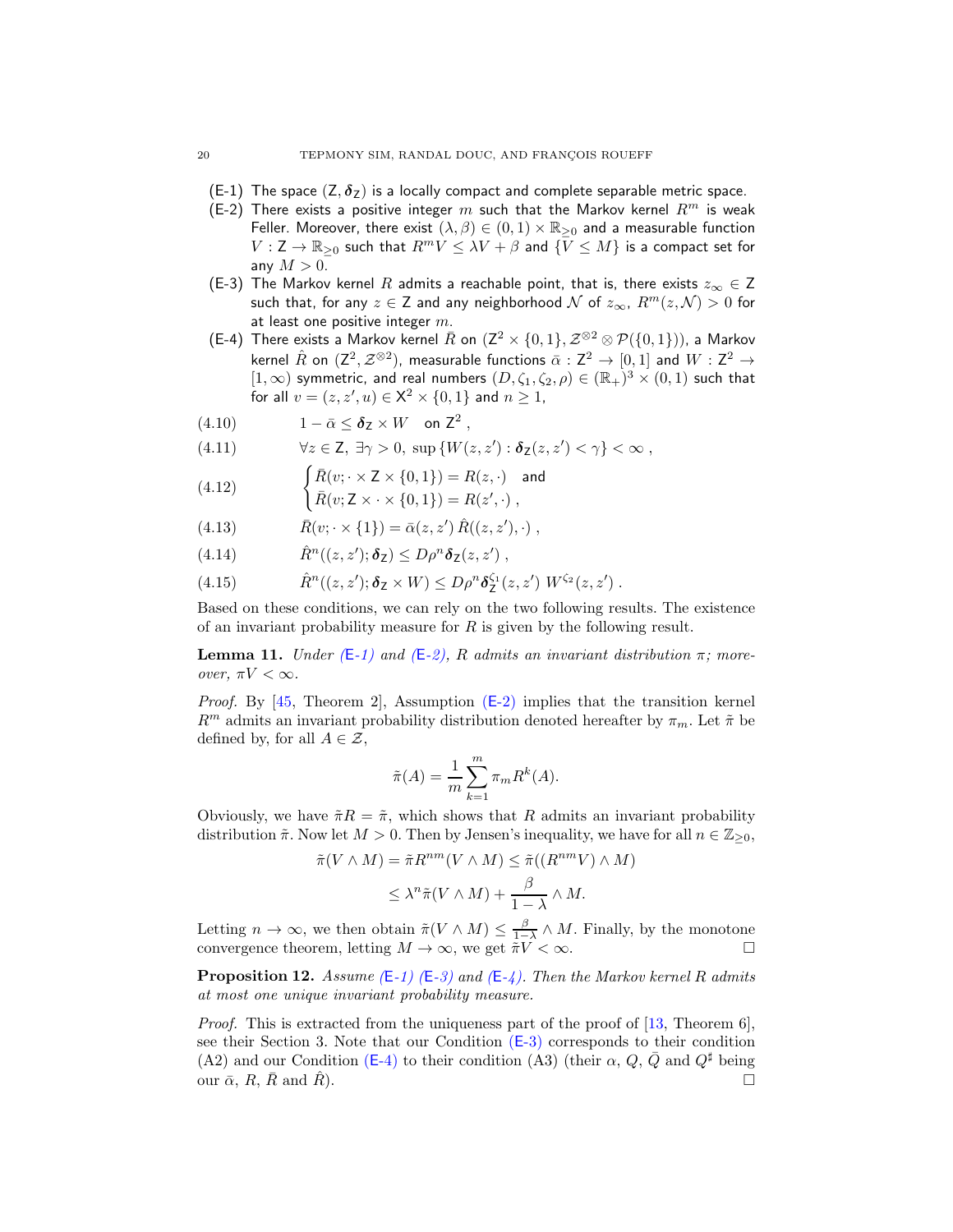Hence it is now clear that the conclusion of [Theorem 8](#page-16-0) holds if we can apply both [Lemma 11](#page-19-4) and [Proposition 12.](#page-19-5) This is done according to the following successive steps.

- <span id="page-20-1"></span>**Step 1** Under  $(A-3)$ , the metric  $(3.6)$  makes  $(Z, \delta_Z)$  locally compact, complete and separable, hence  $(E-1)$  $(E-1)$  holds true.
- **Step 2** Prove  $(E-2)$ : this is done in [Lemma 13](#page-20-0) using  $(A-3)$ ,  $(A-5)$ ,  $(A-6)$  $(A-6)$  and the fact that, for all  $y \in Y$ ,  $\psi(y)$  is continuous on Z, as a consequence of Lip<sub>1</sub> <  $\infty$ in  $(A-4)$ .
- <span id="page-20-3"></span><span id="page-20-2"></span>**Step 3** Prove  $(E-3)$ : this is done in [Lemma 14,](#page-21-0) using  $(A-3)$ ,  $(A-4)$  $(A-4)$  and  $(A-7)$ .
- <span id="page-20-4"></span>**Step 4** Define  $\bar{\alpha}$  and prove [\(4.10\)](#page-19-6) and [\(4.11\)](#page-19-7) in (E[-4\)](#page-19-3) with W as in [\(3.13\)](#page-15-5): this directly follows from Conditions  $(A-8)(ii)$  $(A-8)(ii)$  $(A-8)(ii)$  and  $(A-8)(iii)$ .
- **Step 5** Provide an explicit construction for  $\bar{R}$  and  $\hat{R}$  satisfying [\(4.12\)](#page-19-8) and [\(4.13\)](#page-19-9) in  $(E-4)$ : this is done in [Lemma 15](#page-22-0) using  $(A-8)(i)$  $(A-8)(i)$  $(A-8)(i)$ ;
- <span id="page-20-5"></span>**Step 6** Finally, we need to establish the additional properties of this  $\hat{R}$  required in  $(E-4)$ , namely,  $(4.14)$  and  $(4.15)$ . This will be done in the final part of this section using the additional [Lemma 16.](#page-23-0)

Let us start with **[Step 2](#page-20-1)**.

<span id="page-20-0"></span>Lemma 13. *If for all*  $y \in Y$ *,*  $\psi(y)$  *is continuous on* Z*, then*  $(A-5)$  $(A-5)$  *and*  $(A-6)$  $(A-6)$ *imply (*E*[-2\).](#page-19-0)*

*Proof.* We first show that R is weak Feller, hence  $R^m$  is too, for any  $m \geq 1$ . Let  $f: \mathsf{Z} \to \mathbb{R}$  be continuous and bounded. For all  $z = (x_{(-p+1):0}, u_{(-q+1):(-1)}) \in \mathsf{Z}$ ,  $Rf(z)$  is given by

$$
\mathbb{E}_z [f(Z_1)] = \mathbb{E}_z [f(x_{(-p+2):0}, X_1, u_{(-q+2):(-1)}, \Upsilon(Y_0))]
$$
  
= 
$$
\int f(x_{(-p+2):0}, \psi\langle y\rangle(z), u_{(-q+2):(-1)}, \Upsilon(y)) G(x_0; dy).
$$

Let us define  $\tilde{f} : Z \times Y \to \mathbb{R}$  by setting, for  $y \in Y$  and z as above,

$$
\tilde{f}(z,y)=f(x_{(-p+2):0},\psi\langle y\rangle(z),u_{(-q+2):(-1)},\Upsilon(y))\;.
$$

Further define  $\tilde{F}$  :  $Z \times X \to \mathbb{R}$  by setting, for all  $z \in Z$  and  $x \in X$ ,

$$
\tilde{F}(z,x) = \int \tilde{f}(z,y) G(x,dy) .
$$

Hence, with these definitions, we have, for all  $z \in \mathsf{Z}$ ,  $Rf(z) = \tilde{F}(z, \Pi_{p}(z))$ , and it is now sufficient to show that  $\tilde{F}$  is continuous. We write, for all  $z, z' \in \mathbb{Z}$  and  $x, x' \in \mathsf{X}, \, \tilde{F}(z', x') - \tilde{F}(z, x) = A(z, z', x') + B(z, x, x')$  with

$$
A(z, z', x') = \int \left(\tilde{f}(z', y) - \tilde{f}(z, y)\right) G(x'; dy)
$$
  

$$
B(z, x, x') = \int \tilde{f}(z, y) \left(G(x'; dy) - G(x; dy)\right).
$$

Since  $z \mapsto \tilde{f}(z, y)$  is continuous for all y, we have  $A(z, z', x') \to 0$  as  $(z', x') \to (z, x)$ by [\(3.7\)](#page-14-8) and dominated convergence. We have  $B(z, x, x') \rightarrow 0$  as  $x' \rightarrow x$ , as a consequence of  $(A-5)(a)$  $(A-5)(a)$  $(A-5)(a)$  or of  $(A-5)(b)$ . Hence  $\tilde{F}$  is continuous and we have proved that  $R^m$  is weak Feller for all  $m \in \mathbb{Z}_{>0}$ .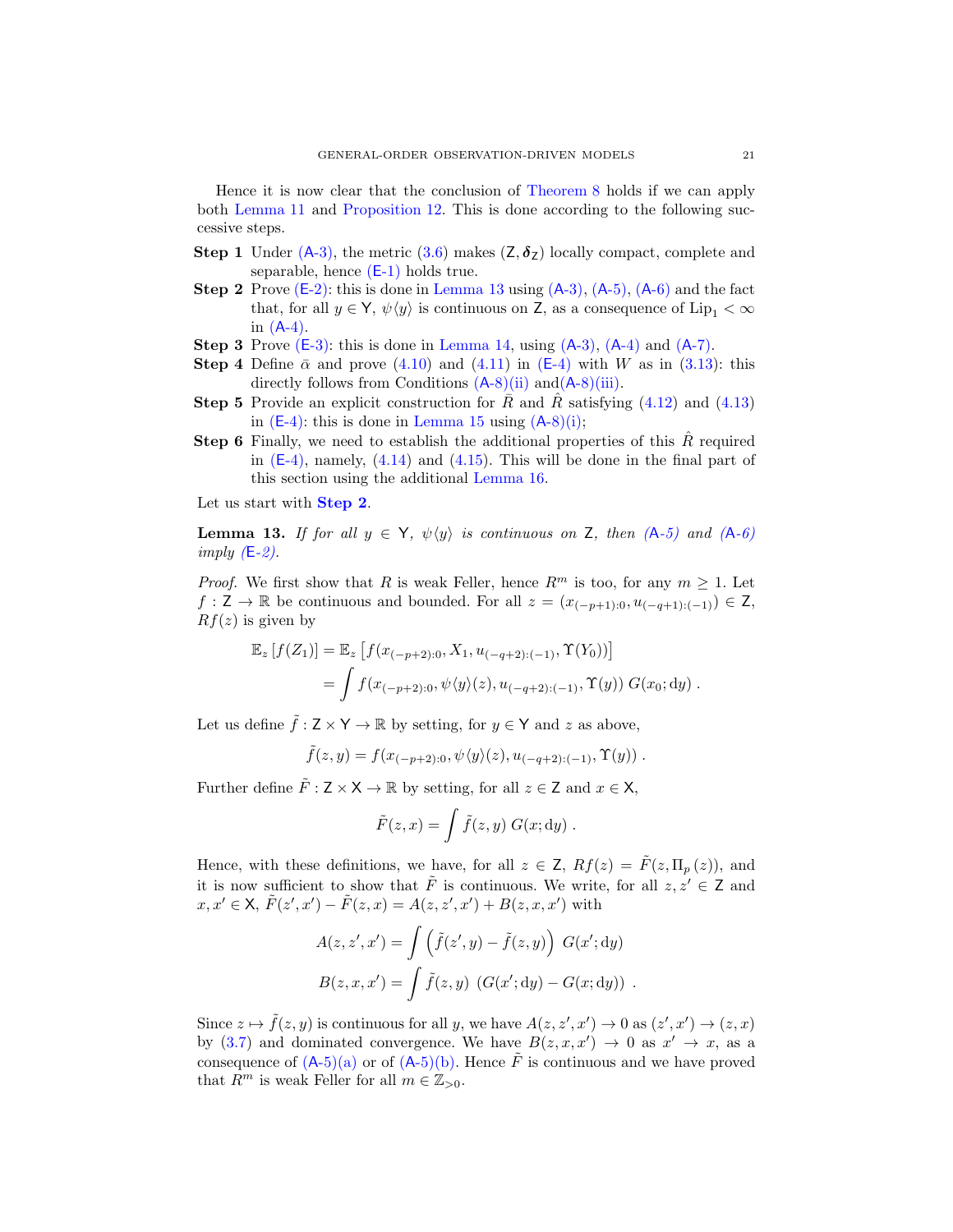We now show that we can find  $m \in \mathbb{Z}_{>0}$ ,  $\lambda \in (0,1)$  and  $\beta > 0$  such that  $R^mV \leq \lambda V + \beta$  with  $V : \mathsf{Z} \to \mathbb{R}_{\geq 0}$  defined by [\(3.9\)](#page-15-4). We have, for all  $n \geq q$ ,

$$
R^n V(z) = \mathbb{E}_z \left[ \max_{0 \le k < p} V_\mathbf{X}(X_{n-k}) \bigvee \max_{1 \le k < q} \frac{V_\mathbf{U}(U_{n-k})}{|GV|_{V_\mathbf{X}}|} \right]
$$
\n
$$
\le \sum_{0 \le k < p} \mathbb{E}_z \left[ V_\mathbf{X}(X_{n-k}) \right] + |GV_Y|_{V_\mathbf{X}}^{-1} \sum_{1 \le k < q} \mathbb{E}_z \left[ V_Y(Y_{n-k}) \right]
$$
\n
$$
\le 2 \sum_{0 \le k < p \vee q} \mathbb{E}_z \left[ V_\mathbf{X}(X_{n-k}) \right],
$$

where we used that  $V_U(U_{n-k}) = V_U(\Upsilon(Y_{n-k})) = V_Y(Y_{n-k})$  and  $\mathbb{E}_z[V_Y(Y_{n-k})] =$  $\mathbb{E}_{z} [GV_{Y}(X_{n-k})] \leq |GV_{Y}|_{V_{X}} \mathbb{E}_{z} [V_{X}(X_{n-k})],$  which is valid for  $n-k \geq 0$ . Now, by [\(3.8\)](#page-14-11), for any  $\lambda \in (0,1)$ , we can find  $m \in \mathbb{Z}_{\geq 0}$  and  $M > 0$  such that  $\mathbb{E}_z [V_\mathsf{X}(X_{m-k})] \leq \lambda (V(z) + M)/(2(p \vee q))$  for  $0 \leq k < p \vee q$ . Hence  $R^m V \leq \lambda V + \beta$  for  $\beta = M\lambda$ . for  $\beta = M\lambda$ .

We now proceed with **[Step 3](#page-20-2).** 

<span id="page-21-0"></span>Lemma 14. *(*A*[-3\),](#page-14-0) (*A*[-4\)](#page-14-1) and (*A*[-7\)](#page-15-0) imply (*E*[-3\).](#page-19-2)*

*Proof.* We separate the proof in two cases: first we assume  $(A-7)(a)$  $(A-7)(a)$  $(A-7)(a)$  and secondly, we assume  $(A-7)(b)$  $(A-7)(b)$  $(A-7)(b)$ .

**Case 1:** Assume  $(A-7)(a)$  $(A-7)(a)$  $(A-7)(a)$ . In this case, we pick  $y_0 \in Y$  as in  $(A-7)(a)$  Set  $y_k = y_0$  and  $u_k = \Upsilon(y_0)$  for all  $k \in \mathbb{Z}_{\geq 0}$ . By [Lemma 18,](#page-34-1) we have that  $\psi^{\theta}(y_{0:n})(z) = \tilde{\psi}^{\theta}(u_{0:n})(z)$  converges to the same  $x_{\infty}$  in X, for all  $z \in \mathbb{Z}$ . Now set  $z_{\infty} = (x_{\infty}, \ldots, x_{\infty}, \Upsilon(y_0), \ldots, \Upsilon(y_0)) \in \mathsf{Z}$ . Then, for any  $z \in \mathsf{Z}$ , by [\(4.5\)](#page-18-1) and [\(3.6\)](#page-14-10), for any  $\delta > 0$ , there exists  $m \in \mathbb{Z}_{>0}$  such that  $\delta_Z(z_\infty, \Psi^\theta(y_{0:m})(z)) < \delta$  and thus

$$
R^{m+1}(z; \{z' \in \mathbf{Z} : \delta_{\mathbf{Z}}(z_{\infty}, z') < \delta\}) \geq \mathbb{P}_{z}(Z_{m+1} = \Psi^{\theta}\langle y_{0:m}\rangle(z))
$$
  

$$
\geq \mathbb{P}_{z}(Y_{k} = y_{0}, \ \forall k \in \{0, ..., m\})
$$
  

$$
= \prod_{k=0}^{m} G^{\theta}\left(\psi^{\theta}\langle y_{0:k}\rangle(z); \{y_{0}\}\right).
$$

By (A[-7\)](#page-15-0) [\(a\)](#page-15-10) and [\(3.10\)](#page-15-12), we have  $G^{\theta}(x; \{y_0\}) > 0$  for all  $x \in X$ , and we conclude that  $z_{\infty}$  is a reachable point.

**Case 2:** Assume  $(A-7)(b)$  $(A-7)(b)$  $(A-7)(b)$ . Since  $(U, \delta_U)$  is assumed to be separable in  $(A-3)$ , there exists  $u_0 \in U$  such that

<span id="page-21-2"></span>(4.16) for all 
$$
\delta > 0
$$
,  $\nu (\lbrace y \in \mathsf{Y} : \delta_{\mathcal{U}}(u_0, \Upsilon(y)) < \delta \rbrace) > 0$ .

For any  $u \in U$  and any integers  $k \leq l$ , in the following, we denote by  $[u]_{k:l}$  the constant sequence  $u_{k,l}$  in  $U^{l-k+1}$  defined by  $u_j = u$  for all  $k \leq j \leq l$ . By [Lemma 18,](#page-34-1) we have that  $\tilde{\psi}^{\theta} \langle [u_0]_{0:n} \rangle(z)$  converges to the same  $x_{\infty}$  in X, for all  $z \in \mathbb{Z}$ . And by [\(4.1\)](#page-17-9), setting  $z_{\infty} = (x_{\infty}, \ldots, x_{\infty}, u_0, \ldots, u_0) \in \mathbb{Z}$ , we have that, for all  $z \in \mathbb{Z}$ ,

<span id="page-21-1"></span>(4.17) 
$$
\lim_{m \to \infty} \tilde{\Psi}^{\theta} \langle [u_0]_{0:m} \rangle(z) = \lim_{m \to \infty} \underbrace{\tilde{\Psi}_{u_0} \circ \cdots \circ \tilde{\Psi}_{u_0}}_{m \text{ times}}(z) = z_{\infty} \quad \text{in } \mathbb{Z}.
$$

Now pick  $z \in \mathsf{Z}$  and  $\delta > 0$ . By [\(4.17\)](#page-21-1), we can choose an integer m such that

$$
\delta_{\mathsf{Z}}(z_{\infty},\tilde{\Psi}^{\theta}\langle [u_0]_{0:m}\rangle(z)) < \delta/2.
$$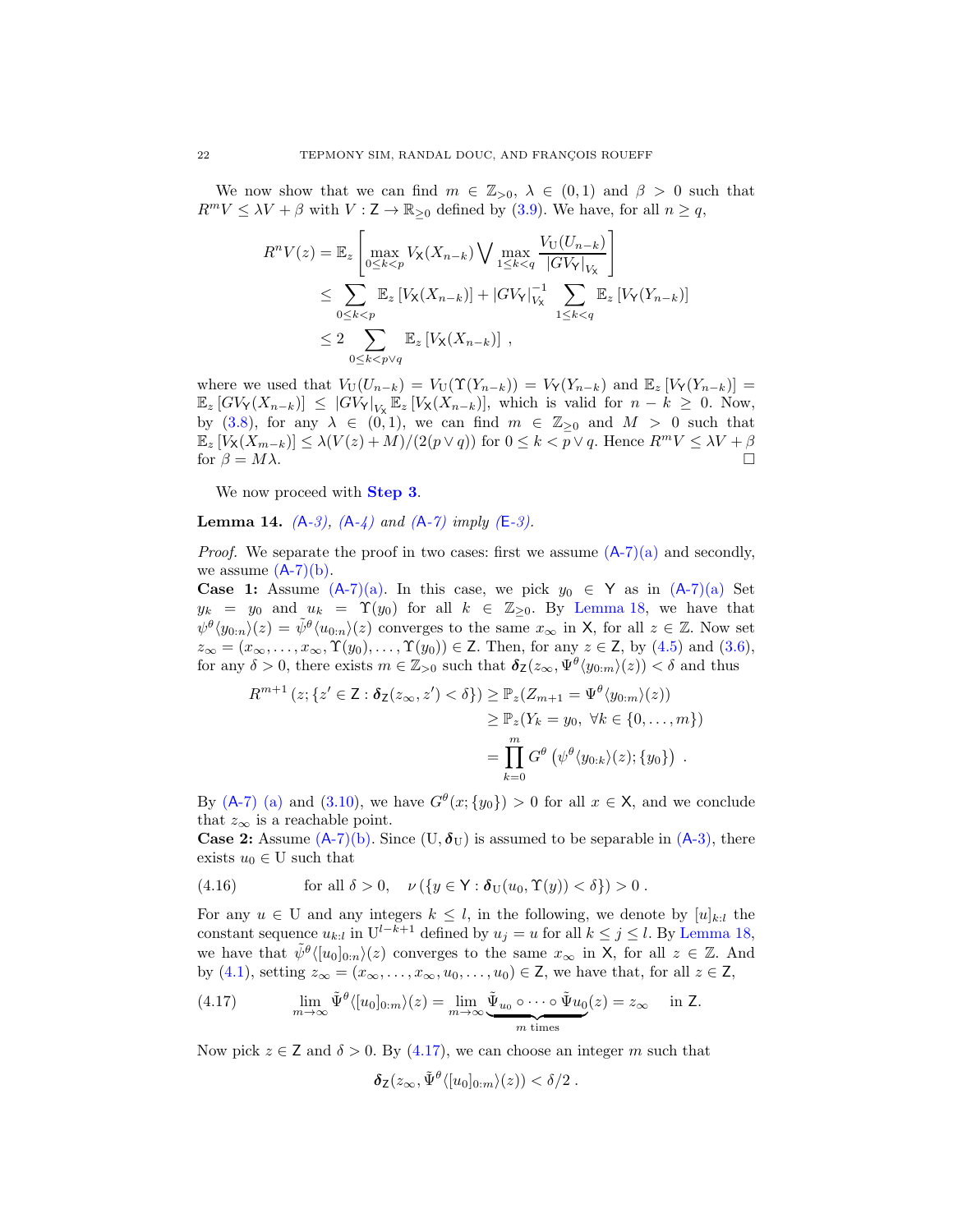Moreover, using (A[-7\)](#page-15-0) [\(b\)](#page-15-11) and [\(4.1\)](#page-17-9), we have that, for any  $m \in \mathbb{Z}_{\geq 0}$ ,  $u_{0:m} \mapsto$  $\tilde{\Psi}^{\theta}\langle u_{0,m}\rangle(z)$  is continuous on  $U^{m+1}$ . Hence there exists  $\delta' > 0$  such that, for all  $y_{0,m} \in \mathsf{Y}^{m+1}$ ,  $\delta_U(u_0, \Upsilon(y_k)) < \delta'$  for all  $0 \leq k \leq m$  implies  $\delta_{\mathsf{Z}}(\tilde{\Psi}^{\theta}\langle [u_0]_{0:m}\rangle(z), \tilde{\Psi}^{\theta}\langle \Upsilon^{\otimes(m+1)}(y_{0:m})\rangle(z)) < \delta/2$ , which with the previous display gives that

$$
\forall 0 \leq k \leq m , \ \boldsymbol{\delta}_{\mathrm{U}}(u_0, \Upsilon(y_k)) < \delta' \Longrightarrow \boldsymbol{\delta}_{\mathrm{Z}}(z_{\infty}, \tilde{\Psi}^{\theta} \langle \Upsilon^{\otimes (m+1)}(y_{0:m}) \rangle(z)) < \delta .
$$

Thus we have

$$
R^{m+1}(z; \{z : \delta_{\mathsf{Z}}(z_{\infty}, z) < \delta\}) \geq \mathbb{P}_{z}(\delta_{\mathrm{U}}(u_0, \Upsilon(Y_k)) < \delta', 0 \leq k \leq m).
$$

Applying [\(4.6\)](#page-18-2) and then [\(4.16\)](#page-21-2) with [\(3.10\)](#page-15-12), we have, for all  $\ell \geq 1$ ,

$$
\mathbb{P}_z(\boldsymbol{\delta}_{\mathrm{U}}(u_0,\boldsymbol{\Upsilon}(Y_{\ell})) < \delta'|\mathcal{F}_{\ell}) = G^{\theta}(\Pi_p(Z_{\ell})\,;\{y:\boldsymbol{\delta}_{\mathrm{U}}(u_0,\boldsymbol{\Upsilon}(y)) < \delta'\}) > 0.
$$

It follows that for all  $\ell = m, m - 1, ..., 1$ , conditioning on  $\mathcal{F}_{\ell}, \mathbb{P}_z(\boldsymbol{\delta}_U(u_0, \Upsilon(Y_k)))$  $\delta', 0 \leq k \leq \ell$  = 0 implies  $\mathbb{P}_z(\delta_U(u_0, \Upsilon(Y_k)) < \delta', 0 \leq k \leq \ell - 1) = 0$ . Since  $\mathbb{P}_z(\boldsymbol{\delta}_{\mathrm{U}}(u_0,\boldsymbol{\Upsilon}(Y_0)) < \delta') = G^{\theta}(\Pi_p(z); \{y : \boldsymbol{\delta}_{\mathrm{U}}(u_0,\boldsymbol{\Upsilon}(y)) < \delta'\}) > 0$ , we conclude that  $R^{m+1}(z; \{z : \delta_{\mathsf{Z}}(z_{\infty}, z) < \delta\}) > 0$  and  $z_{\infty}$  is a reachable point.

We now proceed with **[Step 4](#page-20-3)**. Let us define  $\bar{\alpha} = \alpha \circ \Pi_p^{\otimes 2}$ . By [\(3.6\)](#page-14-10) and [\(3.13\)](#page-15-5), we have  $W \geq W_{\mathsf{X}} \circ \Pi_p^{\otimes 2}$  and  $\delta_{\mathsf{Z}} \geq \delta_{\mathsf{X}} \circ \Pi_p^{\otimes 2}$ . Hence  $(4.10)$  follows from  $(A-8)(iii)$  $(A-8)(iii)$  $(A-8)(iii)$ . Condition [\(4.11\)](#page-19-7) directly follows from  $(A-8)$  $(A-8)$ [\(ii\)](#page-15-8) and the definition of W in [\(3.13\)](#page-15-5).

We now proceed with **[Step 5](#page-20-4)**.

<span id="page-22-0"></span>**Lemma 15.** Let  $\alpha : \mathsf{X}^2 \to [0,1]$  be a measurable function and  $\frac{G}{\alpha}$  be a Markov kernel *on*  $X^2 \times Y$  *satisfying*  $(A-8)(i)$  $(A-8)(i)$  $(A-8)(i)$  *and define the Markov kernel*  $\hat{R}$  *on*  $(Z^2, Z^{\otimes 2})$  *by* 

<span id="page-22-1"></span>(4.18) 
$$
\hat{R}f(v) = \int_{\mathsf{Y}} f \circ \Psi_y^{\otimes 2}(v) \underline{G} \left( \Pi_p^{\otimes 2}(v); dy \right).
$$

*Then one can define a Markov kernel*  $\overline{R}$  *on*  $(Z^2 \times \{0,1\}, Z^{\otimes 2} \otimes P(\{0,1\}))$  *which satisfies [\(4.12\)](#page-19-8) and [\(4.13\)](#page-19-9).*

*Proof.* We first define a probability kernel  $\overline{H}$  from  $Z^2$  to  $\mathcal{Y}^{\otimes 2} \otimes \mathcal{P}(\{0,1\})$  Let  $(z, z') \in \mathbb{R}$  $Z^2$  and set  $x = \Pi_p(z)$  and  $x' = \Pi_p(z')$ . We define  $\bar{H}((z, z'); \cdot)$  as the distribution of  $(Y, Y', \epsilon)$  drawn as follows. We first draw a random variable  $\overline{Y}$  taking values in Y with distribution  $\underline{G}(x, x'; \cdot)$ . Then we define  $(Y, Y', \epsilon)$  by separating the two cases,  $\alpha(x, x') = 1$  and  $\alpha(x, x') < 1$ .

- Suppose first that  $\alpha(x, x') = 1$ . Then by  $(A-8)(i)$  $(A-8)(i)$  $(A-8)(i)$ , we have  $G(x; \cdot) =$  $G(x';\cdot) = \underline{G}(x,x';\cdot)$ . In this case, we set  $(Y,Y',\epsilon) = (\overline{Y}, \overline{Y}, 1)$ .
- Suppose now that  $\alpha(x, x')$  < 1. Then, using [\(3.12\)](#page-15-3), the functions  $(1 - \alpha(x, x'))^{-1} [g(x; \cdot) - \alpha(x, x')g(x, x'; \cdot)]$  and  $(1 \alpha(x,x')$ <sup>-1</sup>  $[g(x';\cdot) - \alpha(x,x')g(x,x';\cdot)]$  are probability density functions with respect to  $\nu$  and we draw  $\Lambda$  and  $\Lambda'$  according to these two density functions, respectively. We then draw  $\epsilon$  in  $\{0, 1\}$  with mean  $\alpha(x, x')$ and, assuming  $\bar{Y}$ ,  $\Lambda$ ,  $\Lambda'$  and  $\epsilon$  to be independent, we set

$$
(Y, Y') = \begin{cases} (\bar{Y}, \bar{Y}) & \text{if } \epsilon = 1, \\ (\Lambda, \Lambda') & \text{if } \epsilon = 0. \end{cases}
$$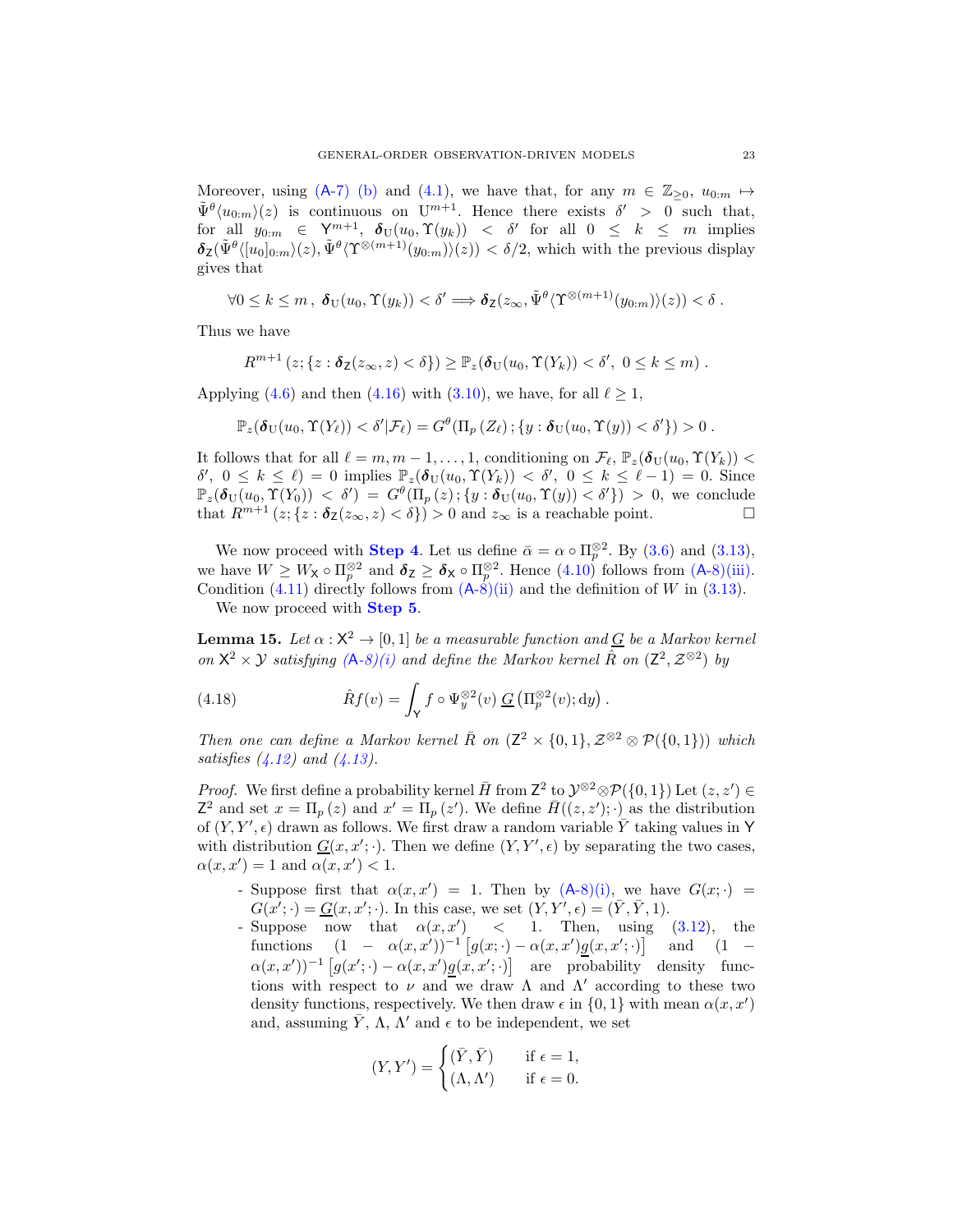One can easily check that the kernel  $H$  satisfies the following marginal conditions, for all  $(z, z') \in \mathbb{Z}^2$  and  $B \in \mathcal{Y}$ ,

(4.19) 
$$
\begin{cases} \bar{H}((z, z'); B \times Y \times \{0, 1\}) = G(\Pi_p(z); B), \\ \bar{H}((z, z'); Y \times B \times \{0, 1\}) = G(\Pi_p(z'); B), \end{cases}
$$

Define the Markov kernel  $\overline{R}$  on  $(Z^2 \times \{0,1\}, Z^{\otimes 2} \otimes \mathcal{P}(\{0,1\}))$  by setting for all  $(z, z', u) \in \mathbb{Z}^2 \times \{0, 1\}$  and  $A \in \mathcal{Z}^{\otimes 2} \otimes \mathcal{P}(\{0, 1\}),$ 

<span id="page-23-1"></span>
$$
\bar{R}((z, z', u); A) = \int \mathbb{1}_A (\Psi_y(z), \Psi_{y'}(z'), u_1) \ \bar{H}((z, z'); dy dy' du_1).
$$

Then  $(4.19)$  and  $(4.9)$  immediately gives  $(4.12)$ . To conclude the proof we check [\(4.13\)](#page-19-9). We have, for all  $v = (z, z', u) \in \mathbb{Z}^2 \times \{0, 1\}$  and  $A \in \mathcal{Z}^{\otimes 2}$ ,

$$
\bar{R}(v; A \times \{1\}) = \mathbb{E}\left[\mathbbm{1}_A\left(\Psi_y(\bar{Y}), \Psi_{y'}(\bar{Y})\right) \mathbbm{1}_{\{\epsilon=1\}}\right],
$$

where  $\bar{Y}$  and  $\epsilon$  are independent and distributed according to  $\underline{G}(\Pi_p^{\otimes 2}(z,z');\cdot)$  and a Bernoulli distribution with mean  $\bar{\alpha}(z, z')$ . This, and the definition of  $\hat{R}$  in [\(4.18\)](#page-22-1) lead to  $(4.13)$ .

In order to achieve [Step 6](#page-20-5), we rely on the following result which is an adaption of [\[13,](#page-36-10) Lemma 9].

<span id="page-23-0"></span>**Lemma 16.** Assume that there exists  $(\varrho, D_1, \ell) \in (0, 1) \times \mathbb{R}_{\geq 0} \times \mathbb{Z}_{\geq 0}$  such that for *all*  $(z, z') \in \mathbb{Z}^2$ ,

- <span id="page-23-2"></span>(4.20)  $\hat{R}((z, z'); {\delta z \le D_1 \delta_z(z, z')} ) = 1,$
- <span id="page-23-3"></span>(4.21)  $\hat{R}^{\ell}((z, z'); {\delta z \leq \varrho \delta_{\mathsf{Z}}(z, z')}) = 1,$

*and that*  $W: \mathbb{Z}^2 \to \mathbb{R}_{\geq 0}$  *satisfies* 

<span id="page-23-4"></span>(4.22) 
$$
\lim_{\zeta \to \infty} \limsup_{n \to \infty} \frac{1}{n} \ln \sup_{v \in \mathbb{Z}^2} \frac{\hat{R}^n W(v)}{W^{\zeta}(v)} \le 0,
$$

*Then,* [\(4.14\)](#page-19-10) *and* [\(4.15\)](#page-19-11) *hold.*

*Proof.* Note that  $(4.20)$  implies, for any non-negative measurable function f on  $\mathbb{Z}^2$ ,  $\hat{R}(\boldsymbol{\delta}_{\textsf{Z}} \times f) \leq D_1 \left( \boldsymbol{\delta}_{\textsf{Z}} \times \hat{R}f \right)$  and [\(4.21\)](#page-23-3) implies  $\hat{R}^{\ell}(\boldsymbol{\delta}_{\textsf{Z}} \times f) \leq \varrho (\boldsymbol{\delta}_{\textsf{Z}} \times \hat{R}^{\ell}f)$ . Hence for all  $n \geq 1$ , writing  $n = k\ell + r$ , where  $r \in \{0, \ldots, \ell - 1\}$  and  $k \in \mathbb{Z}_{\geq 0}$ , we get, setting  $\rho' = \varrho^{1/\ell}$ ,

$$
\hat{R}^n(\boldsymbol{\delta}_Z \times f) \le D_1^r \varrho^k \left( \boldsymbol{\delta}_Z \times \hat{R}^n f \right) \le \left( 1 \vee D_1^{\ell-1} \right) \varrho^{-1} \rho'^{n} \left( \boldsymbol{\delta}_Z \times \hat{R}^n f \right)
$$

.

Taking  $f \equiv 1$ , we get [\(4.14\)](#page-19-10) for any  $\rho \in [\rho', 1)$ . To obtain [\(4.15\)](#page-19-11), we take  $f = W$ and observe that [\(4.22\)](#page-23-4) implies that, for any  $\delta > 1$ , there exists  $\zeta > 0$  such that  $\sup(\hat{R}^n W/W^{\zeta}) = O(\delta^n)$ . Choosing  $\delta$  small enough to make  $\rho' \delta < 1$ , we get [\(4.15\)](#page-19-11) with  $\rho = \rho' \delta$ ,  $\zeta_1 = 1$  and  $\zeta_2 = \zeta$ .

We finally conclude **[Step 6](#page-20-5)**. By [Lemma 16,](#page-23-0) it remains to check Conditions  $(4.20)$ and [\(4.21\)](#page-23-3), and [\(4.22\)](#page-23-4). For all  $\ell \geq 1$ , we have  $\hat{R}^{\ell}(v; \{\Psi \langle y_{1:\ell} \rangle^{\otimes 2}(v) : y_{1:\ell} \in \mathsf{Y}^{\ell} \}) = 1$ . Using  $(4.7)$ , we thus get

$$
\hat{R}^{\ell}\left(v;\boldsymbol{\delta}_{\mathsf{Z}}\leq\boldsymbol{\delta}_{\mathsf{Z}}(v)\left(\mathbb{1}_{\{\ell
$$

and  $(4.20)$  and  $(4.21)$  both follow from  $(A-4)$ .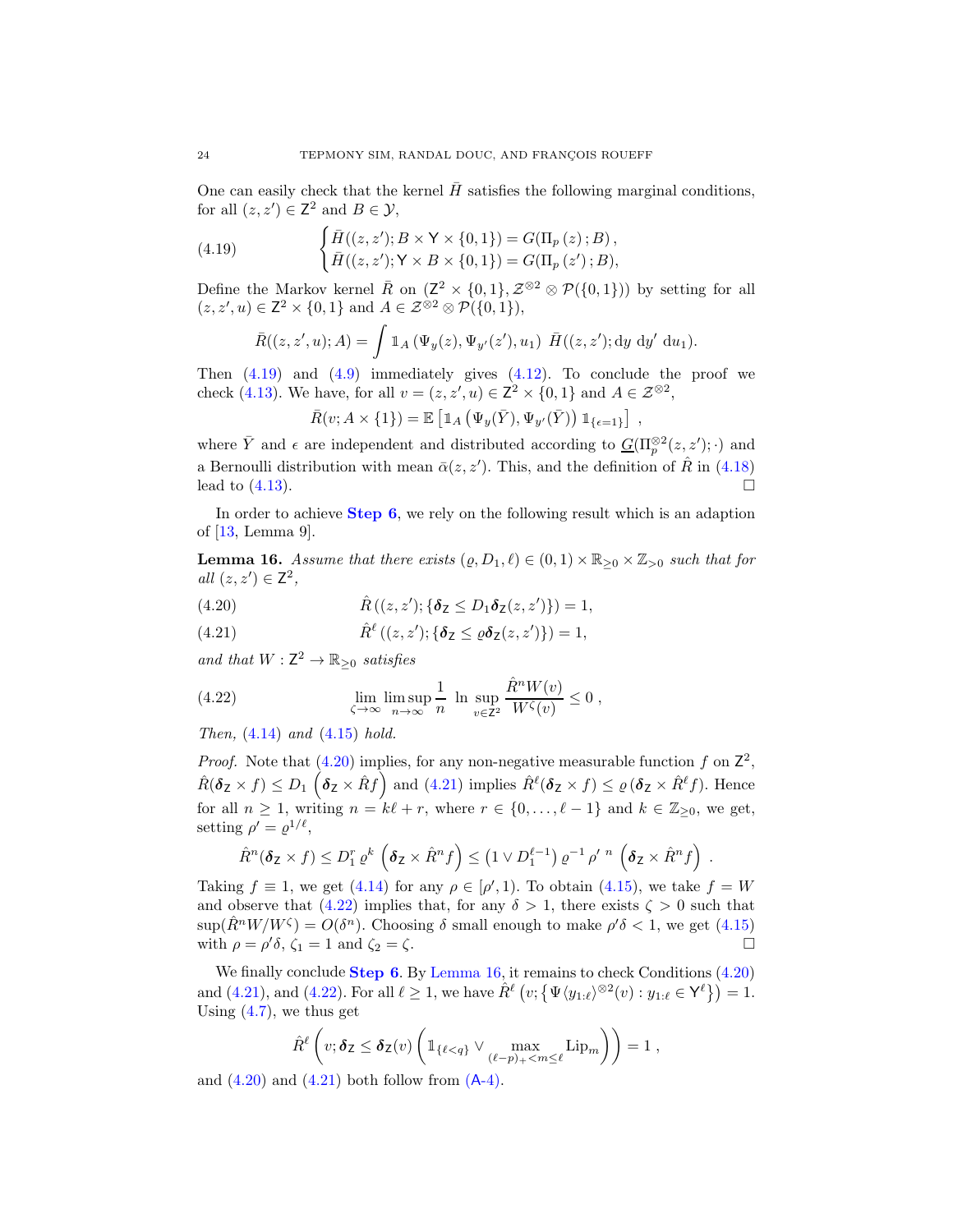We now check [\(4.22\)](#page-23-4). By [\(4.18\)](#page-22-1) [\(3.11\)](#page-15-13) and [\(3.13\)](#page-15-5), for all  $n \ge q$  and  $v \in \mathbb{Z}^2$ ,  $\hat{R}^n W(v)$  can be written as

$$
\hat{R}^n W(v) = \hat{\mathbb{E}}_v \left[ \max_{0 \le k < p} W_{\mathsf{X}}(X_{n-k}, X_{n-k}') \bigvee \max_{1 \le k < q} \frac{W_{\mathsf{Y}}(Y_{n-k}) \vee W_{\mathsf{Y}}(Y_{n-k}')}{|\underline{G}W_{\mathsf{Y}}|_{W_{\mathsf{X}}}} \right]
$$
\n
$$
\le \sum_{0 \le k < p \vee q} \hat{\mathbb{E}}_v \left[ W_{\mathsf{X}}(X_{n-k}, X_{n-k}') + \frac{W_{\mathsf{Y}}(Y_{n-k}) + W_{\mathsf{Y}}(Y_{n-k}')}{|\underline{G}W_{\mathsf{Y}}|_{W_{\mathsf{X}}}} \right]
$$
\n
$$
\le 3 \sum_{0 \le k < p \vee q} \hat{\mathbb{E}}_v \left[ W_{\mathsf{X}}(X_{n-k}, X_{n-k}') \right],
$$

where we used, for  $n - k \geq 0$ ,  $\hat{\mathbb{E}}_v [W_Y(Y_{n-k})] = \hat{\mathbb{E}}_v [W_Y(Y'_{n-k})] =$  $\mathbb{E}_v \left[ \underline{GW}_{\mathsf{Y}}(X_{n-k}, X'_{n-k}) \right]$ . We directly get that [\(iv\)](#page-15-7) implies [\(4.22\)](#page-23-4). As for the two conditions in [\(v\),](#page-15-14) the first one implies that, for any  $\rho \in (0,1)$ , there exists  $m > 0$ and  $\beta > 0$  such that  $\hat{R}^m W \le \rho W + \beta$ , and the second one that there exists  $\tau \ge 1$ and  $C > 0$  such that  $\hat{R}^r W \leq C W^{\tau}$  for all  $r = 0, \ldots, m - 1$ . Combining the two previous bounds, we obtain, for all  $n = mk + r$  with  $k \in \mathbb{Z}_{\geq 0}$  and  $0 \leq r < m$ ,

$$
\hat{R}^n W \le \rho^k \hat{R}^r W + \beta/(1-\rho) \le \rho^k CW^{\tau} + \beta/(1-\rho) \le C_m W^{\tau} ,
$$

where  $C_m$  is a positive constant, not depending on n. Hence we obtain [\(4.22\)](#page-23-4) and the proof is concluded.

<span id="page-24-0"></span>4.3. Proof of [Theorem 10.](#page-17-0) We apply [\[16,](#page-36-12) Theorem 1] to the embedded  $ODM(1,1)$  with hidden variable space Z derived in [Section 4.1.](#page-17-3) Note that our conditions  $(A-1)$  $(A-1)$  and  $(A-2)$  $(A-2)$  yield their condition  $(A-1)$  and  $(A-2)$  on the embedded model with

$$
\overline{V}(x) = \max \{ V_{\mathsf{X}}(x_k) : 1 \le k \le p \}, \quad x = x_{1:p} \in \mathsf{X}^p.
$$

Let us briefly check that  $(B-2)$ ,  $(B-3)$  and  $(B-4)$  in  $[16]$  hold. Conditions  $(B-2)$ and (B-3) correspond to our (B[-1\)](#page-17-8) and (B[-2\),](#page-17-4) noting, for the latter one, that  $\psi_y^{\theta}$ here corresponds to the  $\Psi_y^{\theta}$  defined in [\(4.2\)](#page-17-10), inherited from the embedding. As for  $(B-4)$  in [\[16](#page-36-12)], we have that  $(B-4)(i)$  $(B-4)(i)$  and  $(B-4)(ii)$  corresponds to our  $(B-3)(i)$  $(B-3)(i)$  $(B-3)(i)$ and (B[-3\)](#page-17-5)[\(ii\),](#page-17-7) but with  $X_1$  in (B-4) replaced by  $Z_1 = X^{p-1} \times X_1 \times Y^{q-1}$  with the latter  $X_1$  as in  $(B-3)$ . Also our condition  $(A-4)$ , by [Lemma 17](#page-34-2) and  $(4.7)$  imply  $(B-$ 4)(iii) for some  $\varrho \in (0,1)$  by setting  $\bar{\psi}(z) = C \, \delta_{\mathsf{Z}}(z^{(i)}, z)$  for some  $C > 0$ . This  $\bar{\psi}$  is locally bounded, hence (B-4)(iv) holds. Condition (B-4)(v) follows (up to a multiplicative constant) from  $(B-3)$  $(B-3)$ [\(iii\)](#page-17-6) by observing that,  $z^{(i)}$  has constant first p entries and constant  $q - 1$  last entries,

$$
\bar{\psi}(\Psi_{y}^{\theta}(z^{(i)})) = C \left( \boldsymbol{\delta}_{\mathsf{X}}(x_{1}^{(i)}, \psi^{\theta}\langle y \rangle(z^{(i)})) \vee \boldsymbol{\delta}_{\mathrm{U}}(u_{1}^{(i)}, \Upsilon(y)) \right) .
$$

The remaining conditions (vi), (vii) and (viii) of  $(B-2)$  follow directly from  $(3.16)$ ,  $(v)$  and  $(vi)$  in  $(B-3)$ . All the conditions of  $[16,$  Theorem 1 are checked and this result gives that, for all  $\theta, \theta_* \in \Theta$ ,  $\tilde{\mathbb{P}}^{\theta_*}$ -a.s.,  $p^{\theta}(y|Y_{-\infty:0})$  defined as in [\(3.1\)](#page-12-4) is well defined for all  $y \in Y$ , that, if  $\theta = \theta_{\star}$ , it is the density of  $Y_1$  given  $Y_{-\infty:0}$  with respect to  $\nu$ , and also that the MLE  $\hat{\theta}_{z^{(i)},n}$  satisfies [\(3.3\)](#page-13-2) with  $\Theta^*$  defined by [\(3.2\)](#page-13-1). Finally, by [\[15](#page-36-17), Theorem 3], we also obtain that  $\Theta^* = [\theta_*]$  and the proof is concluded.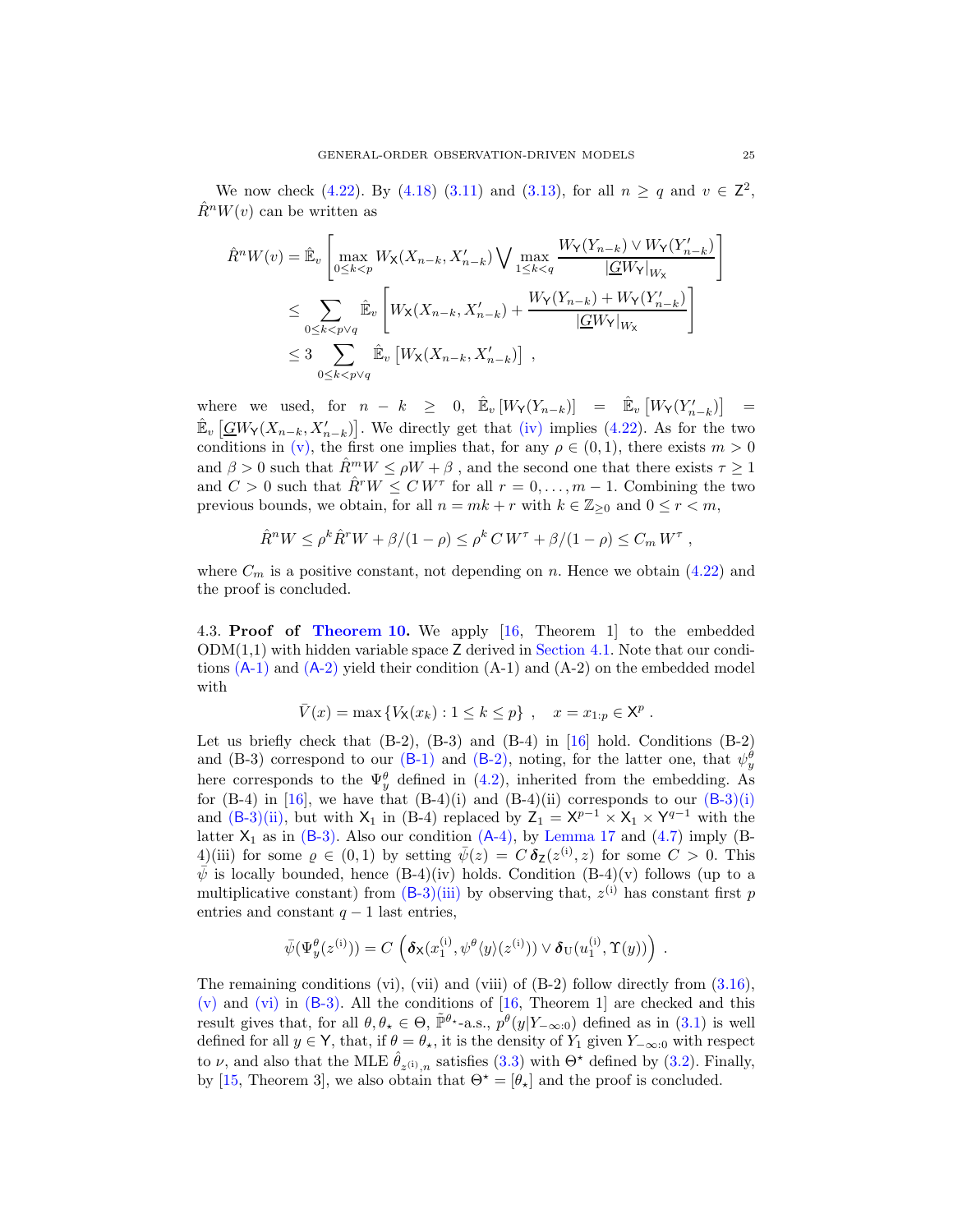## <span id="page-25-0"></span>4.4. **Proof of [Theorem 4.](#page-6-0)** We prove [\(i\),](#page-6-6) [\(ii\)](#page-6-7) and [\(iii\)](#page-7-7) successively.

*Proof of (i)*. We apply [Theorem 8](#page-16-0) with  $V_{\mathbf{X}}(x) = e^{\tau |x|}$  for some arbitrary  $\tau > 0$ . Note that Remark  $2(1)$  $2(1)$  give  $(I-1)$ , which, by Remark  $6(2)$ , gives  $(A-4)$ . Remark  $6(5)$  $6(5)$ gives  $(A-5)$ , and  $(A-7)(a)$  $(A-7)(a)$  $(A-7)(a)$  is trivial in this example. Hence, it only remains to show that  $(A-6)$ , and  $(A-8)$  $(A-8)$  hold.

We start with  $(A-6)$ , with  $V_{\mathsf{X}}(x) = e^{\tau |x|}$ . We can further set  $V_{\mathsf{U}}(u) = e^{\tau |u|}$ , hence  $V_Y(y) = e^{\tau |\ln(1+y)|}$  and, by [Lemma 19,](#page-34-3) we then have  $GV_Y(x) \leq 2e^{(1+x_+) \tau}$  so that  $|GV_{\mathsf{Y}}|_{V_{\mathsf{X}}} \leq 2e^{\tau}$ . With these definitions, [\(3.9\)](#page-15-4) leads to

(4.23) 
$$
V(z) \ge (2e^{\tau})^{-1} e^{\tau |z|_{\infty}}, \qquad z \in \mathsf{Z},
$$

where  $|z|_{\infty}$  denotes the max norm of  $z \in \mathbb{R}^{p+q-1}$ . Now, to bound  $\mathbb{E}_z[V_X(X_n)]$  as n grows, we see  $V_{\mathsf{X}}(X_n)$  as  $e^{\tau |\lambda(Z_n)|}$  with the specific  $\lambda = \Pi_p$  and, for any linear form  $\lambda$  on Z, we look for a recursion relation applying to

<span id="page-25-3"></span><span id="page-25-2"></span>
$$
\mathbb{E}_z\left[e^{\tau |\lambda(Z_1)|}\right] = \mathbb{E}\left[e^{\tau |\tilde{\lambda}_z(\ln(1+V))|}\right],
$$

where  $V \sim \mathcal{P}(e^{\Pi_p(z)})$  and, for all  $z = (x_{(-p+1):0}, y_{(-q+1):(-1)}), \tilde{\lambda}_z : \mathbb{R} \to \mathbb{R}$  is defined by

(4.24) 
$$
\tilde{\lambda}_z(y_0) = \lambda(x_{(-p+2):0}, \psi\langle y_0 \rangle(z), y_{(-q+1):(-1)}, y_0) .
$$

Observing that  $\tilde{\lambda}_z$  is an affine function, of the form  $\tilde{\lambda}_z(y) = \vartheta_0 + \vartheta y$ , we can apply [Lemma 19](#page-34-3) with  $\zeta = x_0$  (and the trivial bound  $|\vartheta_0| \vee |\vartheta_0 + \vartheta \zeta_+| \leq |\vartheta_0| \vee |\vartheta_0 + \vartheta \zeta|$ ) and obtain that

$$
\mathbb{E}_z\left[e^{\tau|\lambda(Z_1)|}\right] \leq c\,e^{\tau(|\lambda\circ\widehat{\Psi}\langle 0\rangle(z)|\vee|\lambda\circ\widehat{\Psi}\langle 1\rangle(z)|)} \leq c\,\left[e^{\tau|\lambda\circ\widehat{\Psi}\langle 0\rangle(z)|} + e^{\tau|\lambda\circ\widehat{\Psi}\langle 1\rangle(z)|}\right] \;,
$$

where we set  $c = 2e^{\tau \omega + b_1}$  and, for  $w = 0, 1$  and all  $z \in \mathsf{Z}, \hat{\Psi}(w)(z)$  is defined by  $\Psi \langle w \rangle(z) = (x_{(-p+2):0}, x_1, y_{(-q+2):-1}, y_0)$  with

$$
x_{-p+k} = \Pi_k (z) \text{ for } 1 \le k \le p,
$$
  
\n
$$
y_{-q+k} = \Pi_{p+k} (z) \text{ for } 1 \le k < q,
$$
  
\n
$$
u_0 = wx_0 \text{ and } u_{1-k} = \Upsilon(y_{1-k}) \text{ for } 1 < k < q,
$$
  
\n
$$
x_1 = \sum_{k=1}^p a_k x_{1-k} + \sum_{k=1}^q b_k u_k.
$$

Defining for all  $w = w_{0:n-1} \in \{0,1\}^n$ ,  $\widehat{\Psi}\langle w \rangle = \widehat{\Psi}\langle w_{n-1} \rangle \circ \dots \widehat{\Psi}\langle w_0 \rangle$ , we get

(4.25) 
$$
\mathbb{E}_z[V_\mathsf{X}(X_n)] \le c^n \sum_{w \in \{0,1\}^n} e^{\tau |\Pi_p \circ \widehat{\Psi}(w)(z)|}.
$$

Now observe that, for all  $w = w_{0:n+q-1} \in \{0,1\}^{n+q}$ , we can define  $\Pi_p \circ$  $\hat{\Psi}\langle w_{0:(n+q-1)}\rangle(z)$  as  $x_{n+q}$  obtained by adding to the previous recursive equations, for  $1 \leq k < n+q$ ,

<span id="page-25-1"></span>
$$
u_k = w_k x_k
$$
 and  $x_{k+1} = \sum_{j=1}^p a_j x_{k+1-j} + \sum_{j=1}^q b_j u_{k+1-j}$ .

Note that, in this recursion, we can replace  $u_{k+1-j}$  by  $w_{k+1-j}x_{k+1-j}$  for  $k+1$  $1 - j \geq 0$ , hence  $x_{q:(n+q)}$  satisfies the recursion [\(2.13\)](#page-6-4) and it follows that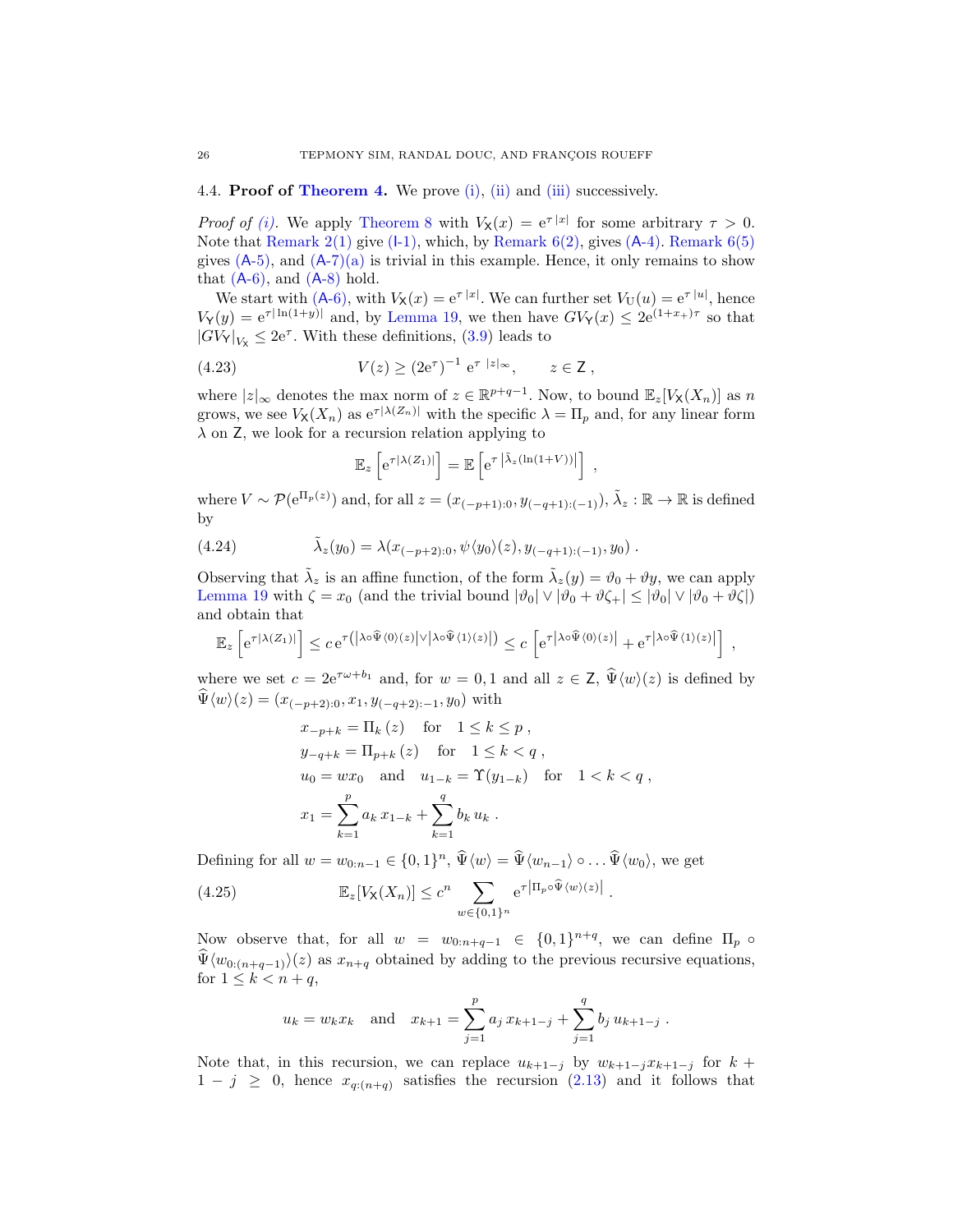$\Pi_p \circ \Psi \langle w_{0:(n+a-1)} \rangle(z)$  can be expressed as

$$
\widehat{\psi}\langle w_{q:(n+q-1)}\rangle \left( \left( \Pi_{p-(\ell-q)_+} \left( \widehat{\Psi}\langle w_{0:(q-\ell)_+}\rangle(z) \right) \right)_{1 \leq \ell \leq p\vee q} \right) .
$$

Hence Condition  $(2.14)$  implies that, for all  $z \in \mathbb{Z}$ ,

$$
\lim_{n \to \infty} \sup \{ \left| \Pi_p \circ \widehat{\Psi} \langle w \rangle(z) \right| : w \in \{0,1\}^n \} = 0.
$$

By linearity of  $z \mapsto \widehat{\Psi}(w)(z)$ , it follows that

(4.26) 
$$
\lim_{n \to \infty} \sup \left\{ |z|_{\infty}^{-1} \left| \Pi_p \circ \widehat{\Psi} \langle w \rangle(z) \right| : w \in \{0, 1\}^n, z \in \mathbb{Z} \setminus \{0\} \right\} = 0.
$$

Hence using [\(4.25\)](#page-25-1), we finally obtain for a positive sequence  $\{\rho_n : n \in \mathbb{Z}_{\geq 0}\},\$ 

<span id="page-26-1"></span>
$$
\mathbb{E}_z[V_\mathsf{X}(X_n)] \le (2c)^n \, \mathrm{e}^{\tau \, \rho_n \, |z|_\infty} \;, \quad \text{with} \quad \lim_{n \to \infty} \rho_n = 0 \;,
$$

which, with [\(4.23\)](#page-25-2), leads to, for all  $z \in \mathbb{Z}$  and  $M > 0$ ,

$$
\frac{\mathbb{E}_z \left[ V_{\mathsf{X}}(X_n) \right]}{M + V(z)} \leq (2c)^n \min \left( M^{-1} e^{\tau \rho_n |z|_{\infty}}, (2e^{\tau})^{-1} e^{\tau (\rho_n - 1) |z|_{\infty}} \right)
$$

Let  $C > 0$  be arbitrarily chosen. Using the first term and the second term in this min for  $|z|_{\infty} \leq C$  and  $|z|_{\infty} > C$  respectively, we get that, for any n such that  $\rho_n < 1$ ,

$$
\limsup_{M \to \infty} \sup_{z \in \mathcal{Z}} \frac{\mathbb{E}_z \left[ V_{\mathsf{X}}(X_n) \right]}{M + V(z)} \leq (2c)^n \ (2e^{\tau})^{-1} e^{\tau (\rho_n - 1) C} \to 0 \text{ as } C \to \infty \, .
$$

Using that  $\{\rho_n : n \in \mathbb{Z}_{\geq 0}\}\)$  converges to 0, this holds for n large enough and we get  $(3.8)$ , and  $(A-6)$  $(A-6)$  holds.

We now turn to the proof of  $(A-8)$ . We can apply [Lemma 9](#page-16-7) with  $C = \mathbb{R} = X$  and  $S = \{1\}, \mu$  being the Dirac mass at point 1. For all  $(x, y) \in X \times Y$ , let  $j(x) = e^{-e^x}$ and  $h(x; u) = \frac{e^{x(e^u - 1)}}{(e^u - 1)!}$ , which h satisfies (H'[-1\).](#page-16-2) Hence [Lemma 9](#page-16-7) gives that (A[-8\)](#page-15-1)[\(i\)](#page-15-2) and [\(3.14\)](#page-16-4) hold with

$$
\alpha(x, x') = \frac{e^{-e^{x \vee x'}}}{e^{-e^{x \wedge x'}}} = e^{-|e^{x} - e^{x'}|}
$$
 and  $\phi(x, x') = x \wedge x', \quad x, x' \in X$ .

Now for all  $x, x' \in \mathsf{X}$ , we have

$$
1 - \alpha(x, x') = 1 - e^{-|e^x - e^{x'}|} \le |e^x - e^{x'}| \le e^{|x| \vee |x'|} |x - x'|.
$$

We thus obtain  $(A-8)(iii)$  $(A-8)(iii)$  $(A-8)(iii)$  by setting  $W_\mathsf{X}(x, x') = e^{|x| \vee |x'|}$ , and  $(A-8)(ii)$  $(A-8)(ii)$  also follows by setting  $W_U(y) = e^{|y|}$ . Since  $W_U$  is  $V_U$  with  $\tau = 1$ , we already saw that  $GW_Y(x) \le$  $2e^{1+x_+}$ , hence  $|W_Y \circ \phi|_{W_X} \leq 2e$ , and [\(3.13\)](#page-15-5) leads to, for all z, z' in Z,

(4.27) 
$$
W(z, z') \ge (2e)^{-1} e^{|z|_{\infty} \vee |z'|_{\infty}}.
$$

It now remains to prove either  $(A-8)(iv)$  $(A-8)(iv)$  $(A-8)(iv)$  or  $(A-8)(v)$ , which both involve  $\mathbb{E}_z[W_X(X_n,X'_n)]$ . We proceed as previously when we bounded  $\mathbb{E}_z[e^{\tau|\lambda(Z_1)|}]$ . Let  $\tau \geq 1$ . For any linear function  $\lambda : \mathbb{Z}^2 \to \mathbb{Z}^2$ , we have, for all  $v = (z, z') \in \mathbb{Z}^2$ ,

<span id="page-26-0"></span>
$$
\hat{\mathbb{E}}_v \left[ e^{\tau |\lambda(Z_1)| \vee |\lambda(Z'_1)|} \right] \leq \hat{\mathbb{E}}_v \left[ e^{\tau |\lambda(Z_1)|} \right] + \hat{\mathbb{E}}_z \left[ e^{\tau |\lambda(Z'_1)|} \right] \n= \mathbb{E} \left[ e^{\tau |\tilde{\lambda}_z(\ln(1+V))|} \right] + \mathbb{E} \left[ e^{\tau |\tilde{\lambda}_{z'}(\ln(1+V))|} \right],
$$

.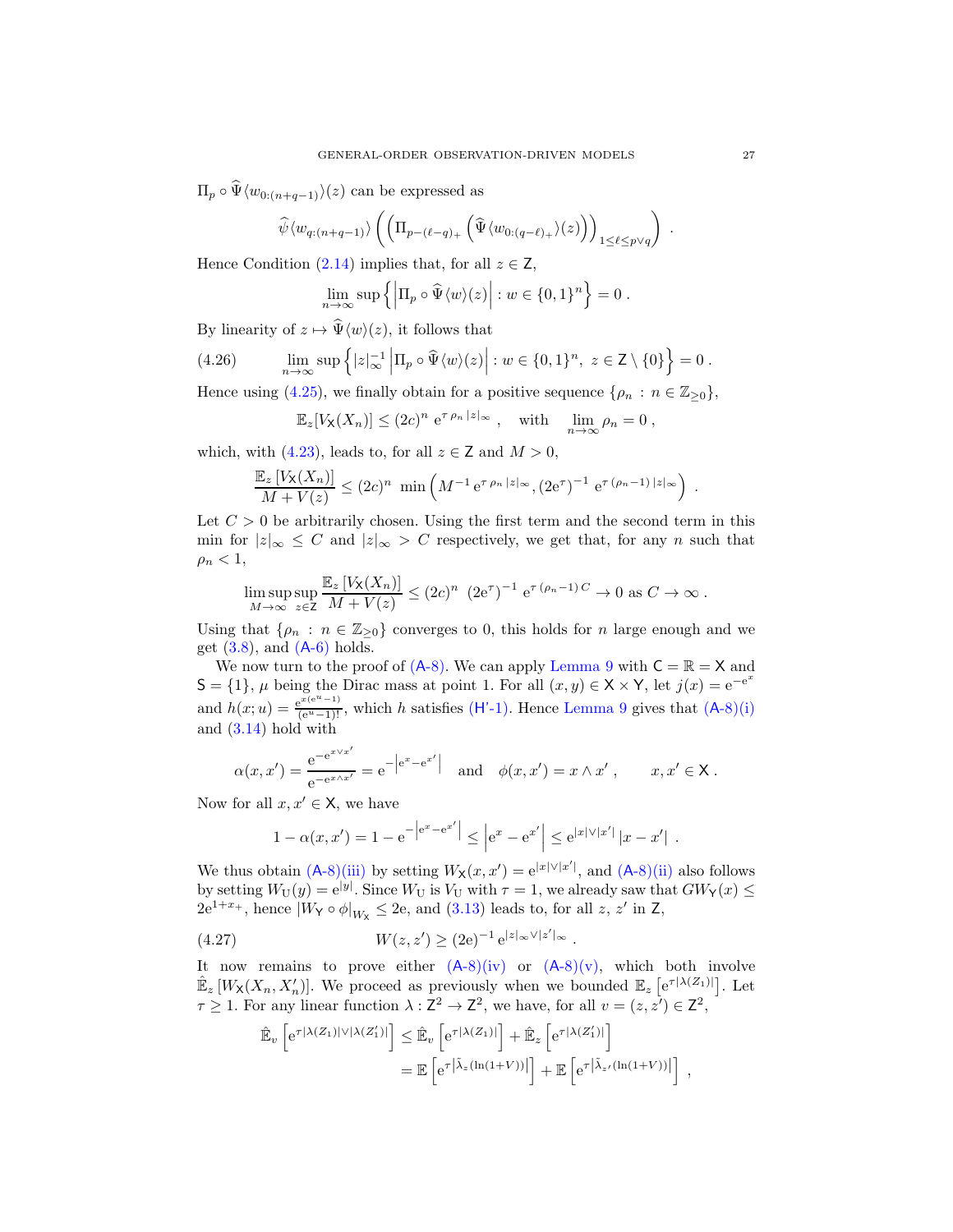where  $V \sim \mathcal{P}(e^{\phi \circ \Pi_p^{\otimes 2}(v)})$  and  $\tilde{\lambda}_z$  is defined by [\(4.24\)](#page-25-3). By definition of  $\phi$  above, we have  $\phi \circ \Pi_p^{\otimes 2}(v) \le \Pi_p(z)$ ,  $\Pi_p(z')$ . Hence [Lemma 19](#page-34-3) with  $\zeta = \phi \circ \Pi_p^{\otimes 2}(v)$  and  $\zeta' = \Pi_p(z)$  and  $\Pi_p(z')$  successively, we obtain, similarly as before for bounding  $\mathbb{E}_z \left[ e^{\tau |\lambda(Z_1)|} \right]$ , that for all  $v = (z, z') \in \mathbb{Z}^2$ ,

<span id="page-27-0"></span>
$$
\hat{\mathbb{E}}_v \left[ e^{\tau(|\lambda(Z_1)| \vee |\lambda(Z'_1)|)} \right] \leq c \sum_{z''=z, z'} \sum_{w=0, 1} e^{\tau |\lambda \circ \hat{\Psi}(w)(z'')|} \n\leq 2c \sum_{w=0, 1} e^{\tau(|\lambda \circ \hat{\Psi}(w)(z)| \vee |\lambda \circ \hat{\Psi}(w)(z')|)}.
$$

Taking  $\lambda = \Pi_p$ , and observing that  $\Pi_p \circ \widehat{\Psi} \langle w \rangle$  is a linear form for  $w = 0, 1$ , we get, setting  $c_0 = \max_{w=0,1} \sup_{|z|_{\infty} \leq 1} |\Pi_p \circ \hat{\Psi} \langle w \rangle(z)|$ , for all  $v = (z, z') \in \mathbb{Z}^2$ ,

$$
(4.29) \t\t \hat{\mathbb{E}}_v \left[W_X^{\tau}(X_1, X_1')\right] \le 4c e^{\tau c_0 |v|_{\infty}} \text{ with } |v|_{\infty} := |z|_{\infty} \vee |z'|_{\infty}.
$$

Thus, with [\(4.27\)](#page-26-0), the second condition of  $(A-8)(v)$  $(A-8)(v)$  $(A-8)(v)$  holds with  $\tau' = \tau(c_0 \vee 1)$ . To conclude, it is now sufficient to show that the first condition of  $(A-8)(v)$  $(A-8)(v)$  $(A-8)(v)$  also holds. Iterating [\(4.28\)](#page-27-0) and taking  $\tau = 1$  and  $\lambda = \Pi_p$ , we thus get, for all  $n \in \mathbb{Z}_{\geq 0}$  and  $v = (z, z') \in \mathsf{Z}^2$ ,

$$
\hat{\mathbb{E}}_v [W_{\mathsf{X}}(X_n, X'_n)] = \hat{\mathbb{E}}_v \left[ e^{|\lambda(Z_n)| \vee |\lambda(Z'_n)|} \right]
$$
  

$$
\leq (4c)^n \max \left\{ e^{|\Pi_p \circ \hat{\Psi}\langle w \rangle(z)| \vee |\Pi_p \circ \hat{\Psi}\langle w \rangle(z')|} : w \in \{0, 1\}^n \right\}.
$$

Applying [\(4.26\)](#page-26-1) and [\(4.27\)](#page-26-0), we get that, for all  $v \in \mathbb{Z}^2$ ,

$$
\frac{\hat{\mathbb{E}}_v\left[W_{\mathsf{X}}(X_n, X_n')\right]}{M+W(v)} \le (4c)^n \min\left\{\frac{\mathrm{e}^{\rho_n\,|v|_{\infty}}}{M}, (2\mathrm{e})\,\mathrm{e}^{(\rho_n-1)\,|v|_{\infty}}\right\} ,
$$

where  $\{\rho_n : n \in \mathbb{Z}_{\geq 0}\}\$ is a positive sequence converging to 0. We now proceed as for proving  $(A-6)$  $(A-6)$  previously: the first term in the min tends to 0 as  $M \to \infty$ uniformly over  $|v|_{\infty} \leq C$  for any  $C > 0$ , while, if  $\rho_n < 1$ , the second one tends to zero as  $|v|_{\infty} \to \infty$ . Hence, for *n* large enough, we have

$$
\lim_{M \to \infty} \sup_{v \in \mathbb{Z}^2} \frac{\hat{\mathbb{E}}_v \left[ W_{\mathsf{X}}(X_n, X_n') \right]}{M + W(v)} = 0,
$$

and  $(A-8)(v)$  $(A-8)(v)$  $(A-8)(v)$  follows, which concludes the proof.

*Proof of [\(ii\).](#page-6-7)* We apply [Theorem 10.](#page-17-0) We have already shown that  $(A-4)$ ,  $(A-1)$  $(A-1)$ and  $(A-2)$  $(A-2)$  hold in the proof of Assertion [\(i\),](#page-6-6) with  $V_{\mathsf{X}}(x) = e^{\tau |x|}$  for any  $\tau > 0$ . Assumptions (B[-1\)](#page-17-8) and (B[-2\)](#page-17-4) obviously hold for the log-linear Poisson GARCH model (see [Remark 7](#page-17-15) for the second one). It now only remains to show that, using  $V_{\mathsf{X}}$  as above, (B[-3\)](#page-17-5) is also satisfied. We set  $X_1 = X$  which trivially satisfies (B-3)[\(i\).](#page-17-11) Condition  $(B-3)(ii)$  $(B-3)(ii)$  $(B-3)(ii)$  is also immediate (see [Remark 8\)](#page-17-16). Next, we look for an adequate  $\overline{\phi}$ , h and  $C \geq 0$  so that [\(iii\)](#page-17-6) [\(iv\)](#page-17-17) [\(v\)](#page-17-13) and [\(vi\)](#page-17-14) hold in (B[-3\).](#page-17-5) We have, for all  $\theta \in \Theta$ and  $(x, x', y) \in \mathbb{R}^2 \times \mathbb{Z}_{\geq 0}$ ,

$$
\left| \ln g^{\theta} (x; y) - \ln g^{\theta} (x'; y) \right| \leq |x - x'| e^{x \vee x'} y
$$
  
 
$$
\leq |x - x'| e^{\left| x - x_1^{(i)} \right| \vee \left| x' - x_1^{(i)} \right|} y e^{x_1^{(i)}}.
$$

We thus set  $h(u) = e^{x_1^{(i)}} u$ ,  $C = 1$  and  $\bar{\phi}(y) = A + By$  for some adequate non-negative A and B so that [\(iii\)](#page-17-6) (using [Remark 7](#page-17-15) and  $\Upsilon(y) = \ln(1 + y) \leq y$ ), [\(iv\)](#page-17-17)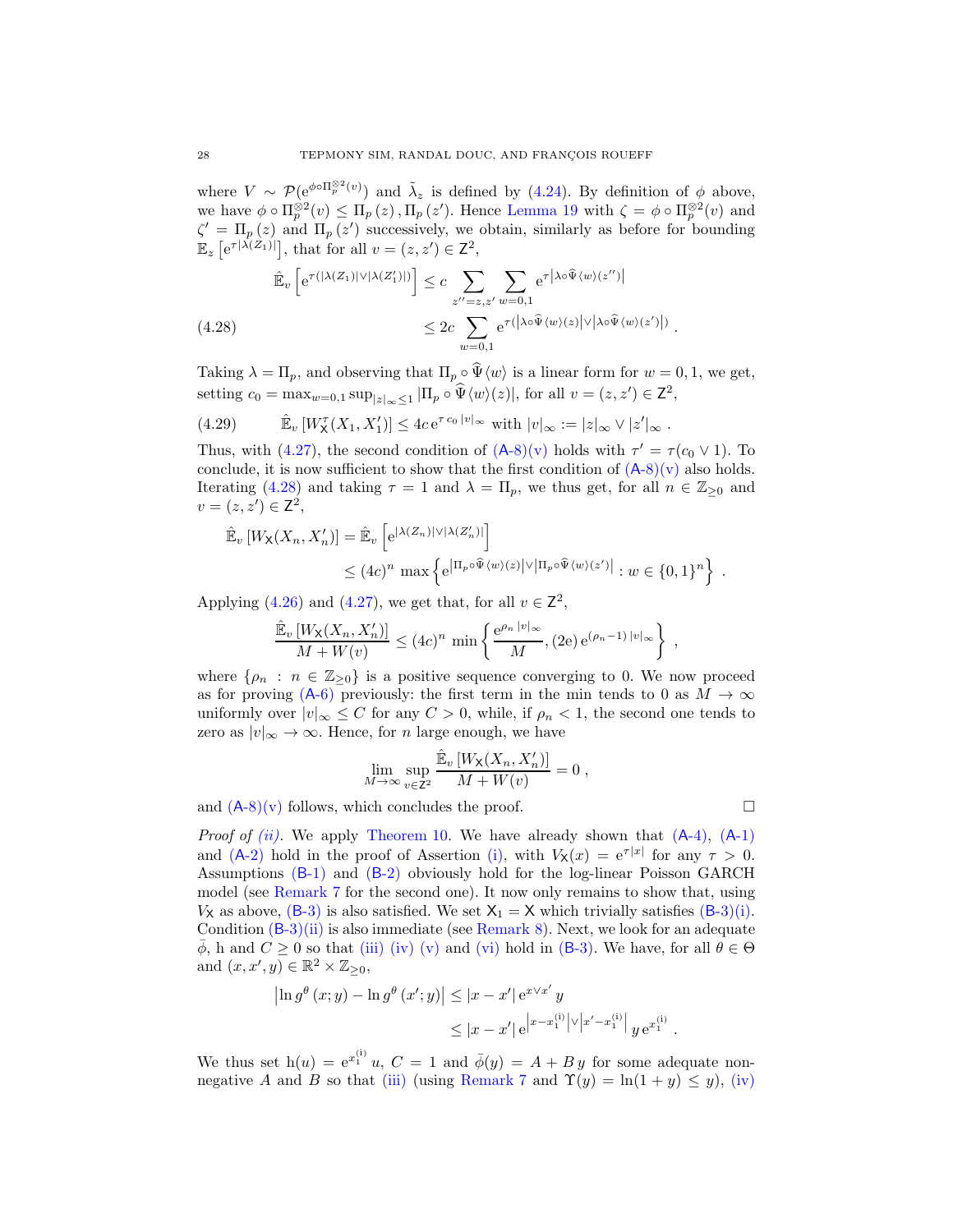and [\(v\)](#page-17-13) follow. Then we have  $G^{\theta}\bar{\phi}(x) \leq A + B e^x \leq V_{\mathsf{X}}$ , provided that we chose  $\tau \geq 1$ . This gives [\(vi\)](#page-17-14) and thus (B[-3\)](#page-17-5) holds true, which concludes the proof.  $\square$ 

*Proof of [\(iii\).](#page-7-7)* We apply [\[17,](#page-36-14) Theorem 17] in which:

- Condition (A-1) corresponds to our assumption (A[-1\)](#page-4-2) shown in Point [\(i\)](#page-6-6) above;
- Condition (L-3) corresponds to checking that

(4.30) 
$$
\int \ln^+ (\ln(1+y)) \pi_Y^{\theta} (dy) < \infty.
$$

<span id="page-28-1"></span>We already checked that  $G^{\theta}V_Y \leq V_X$  with  $V_Y(y) = (1 + y)^{\tau}$ , implying  $\int (1+y)^{\tau} \pi_{\gamma}^{\theta} (dy) < \infty$ . Hence [\(4.30\)](#page-28-1) holds.

- Condition  $(SL-1)$  is the same as our Condition  $(l-1)$ , which were already proved for showing Point [\(i\)](#page-6-6) above;
- Conditions (SL-2) and (SL-3) are immediately checked for the Log Poisson Garch model;
- Condition (SL-4) is directly assumed in [\(iii\);](#page-7-7)

Thus [\[17](#page-36-14), Theorem 17] gives that  $[\theta_{\star}]$  reduced to  $\{\theta_{\star}\}\$  and Assertion [\(iii\)](#page-7-7) follows from (ii). from [\(ii\).](#page-6-7)

<span id="page-28-0"></span>4.5. **Proof of [Theorem 5.](#page-8-1)** We prove [\(i\),](#page-8-4) [\(ii\)](#page-8-5) and [\(iii\)](#page-8-6) successively. We take  $\nu$  is the counting measure on  $\mathbb{Z}_{\geq 0}$  so that we have

<span id="page-28-3"></span>(4.31) 
$$
g^{\theta}(x;y) = \frac{\Gamma(r+y)}{y!\,\Gamma(r)} \left(\frac{1}{1+x}\right)^r \left(\frac{x}{1+x}\right)^y.
$$

*Proof of [\(i\).](#page-8-4)* As for the Log-linear Poisson Garch $(p, q)$ , we apply [Theorem 8](#page-16-0) this  $\sum_{k=1}^{p} a_k < 1$ , which implies (I[-1\)](#page-14-4) and thus (A[-4\)](#page-14-1) by [Remark 6](#page-15-6)[\(2\).](#page-16-5) Also as for the logtime with  $V_{\mathsf{X}}(x) = x$ . Note that, since  $a_k, b_k \geq 0$  for all k, Condition [\(2.20\)](#page-8-2) implies linear Poisson Garch $(p, q)$  case, [Remark 6](#page-15-6)[\(5\)](#page-16-6) gives  $(A-5)$ , and  $(A-7)(a)$  $(A-7)(a)$  $(A-7)(a)$  is trivially satisfied. Hence, again, we only have to show that  $(A-6)$ , and  $(A-8)$  $(A-8)$  hold. Here  $\Upsilon$  is the identity mapping.

We start with  $(A-6)$ , with  $V_X(x) = x$ . We can further set  $V_Y(y) = y$  since, we then have  $GV_Y(x) = rV_X(x)$  so that  $|GV_Y|_{V_X} = r$ . With these definitions, [\(3.9\)](#page-15-4) leads to

(4.32) 
$$
V(z) \ge (1+r)^{-1} |z|_{\infty}, \qquad z \in \mathsf{Z}.
$$

On the other hand, we have that, for all  $z = (x_{(-p+1):0}, u_{(-q+1):(-1)} \in \mathsf{Z} = \mathbb{R}_{\geq 0}^{p+q-1}$ and all  $n = 1, 2, \ldots$ ,

<span id="page-28-2"></span>
$$
\mathbb{E}_z[V_X(X_n)] = \mathbb{E}_z[X_n] = \omega + \sum_{k=1}^p a_k \mathbb{E}_z[X_{n-k}] + \sum_{k=1}^q b_k \mathbb{E}_z[Y_{n-k}],
$$

where, in the right-hand side of this equation, if  $n - k \leq 0$ ,  $\mathbb{E}_z[X_{n-k}]$  should be replaced by  $x_{n-k}$  and if  $n-k \leq -1$ ,  $\mathbb{E}_z[Y_{n-k}]$  should be replaced by  $u_{n-k}$ . By definition of G,  $\mathbb{E}_z[Y_{n-k}] = r \mathbb{E}_z[X_{n-k}]$ . Hence, denoting  $x_n = \mathbb{E}_z[X_n]$  we get that the sequence  $\{x_k : k \in \mathbb{Z}_{\geq 0}\}$  satisfies the recursion

$$
x_n = \omega + \sum_{k=1}^{p \vee q} c_k x_{n-k} , \quad n > p \vee q ,
$$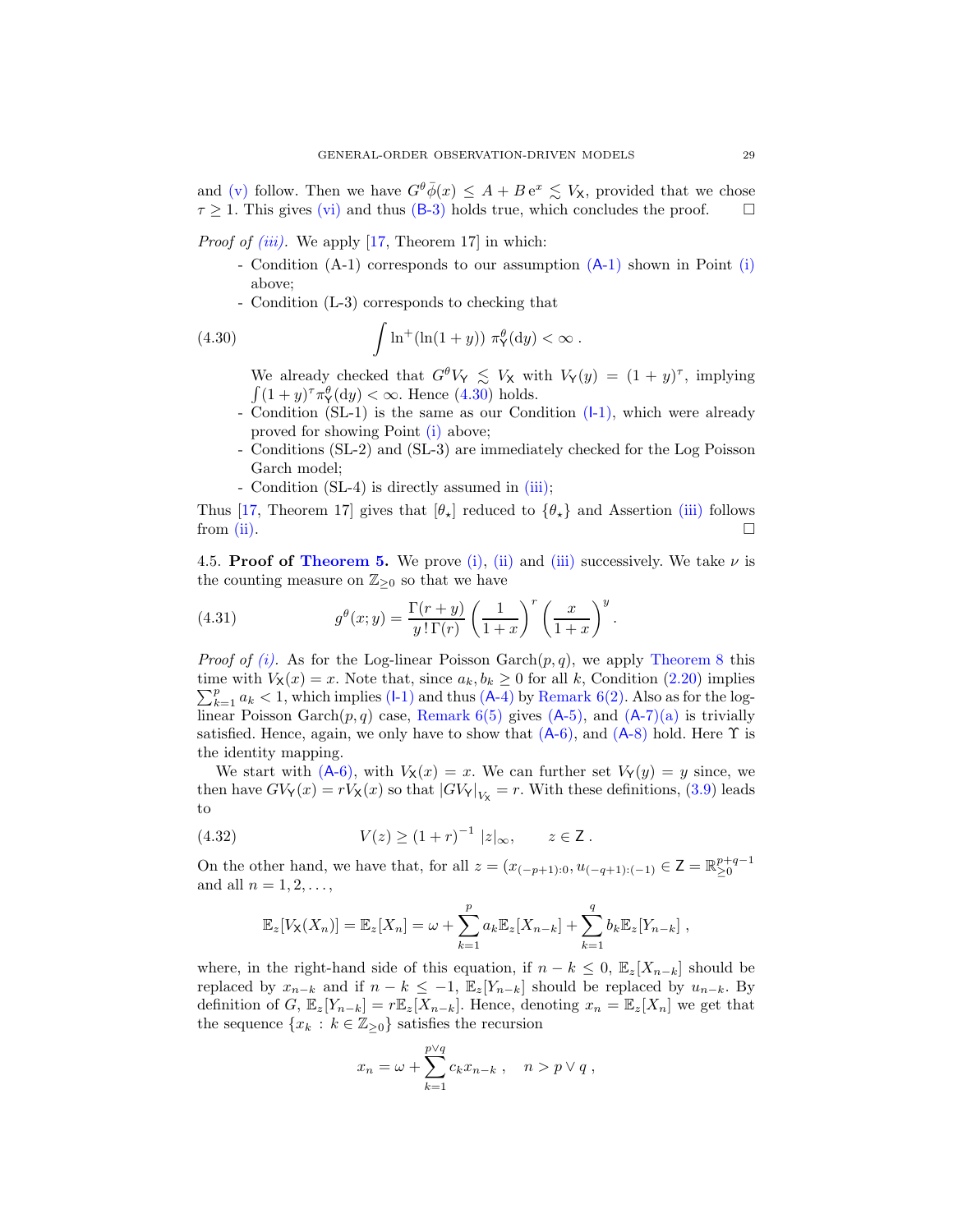where here  $c_k = a_k + r b_k \ge 0$  for  $k = 1, \ldots, p \wedge q$ ,  $c_k = a_k$  if  $q < k \le p$  and  $c_k = rb_k$ if  $p < k \leq q$ . Moreover we can clearly find a constant C only depending on  $\theta$  such that  $|x_{1:(p\vee q)}|_{\infty} \leq C(1+|z|_{\infty})$ . Then applying [Lemma 20](#page-35-11) and [\(4.32\)](#page-28-2), we get that there exists  $C^{\prime} > 0$  and  $\rho \in (0, 1)$  such that, for all  $n \ge 1$ ,

$$
\mathbb{E}_z[X_{n+1}] \leq C' \rho^n (1+V(z)).
$$

Condition (A[-6\)](#page-14-3) follows.

We conclude with the proof of  $(A-8)$ . Let us apply [Lemma 9](#page-16-7) with  $C = (0, \infty) = X$ and  $S = \{1\}$ ,  $\mu$  being the Dirac mass at point 1,  $j(x) = (1+x)^{-r}$  and  $h(x, y) =$  $\Gamma(r+y)$  $y$  !  $\Gamma(r)$  $\left(\frac{x}{1+x}\right)$ )<sup>y</sup>, which satisfies (H'[-1\).](#page-16-2) This leads to  $\alpha$  and  $\phi$  satisfying (A[-8\)](#page-15-1)[\(i\)](#page-15-2) and [\(3.14\)](#page-16-4) by setting, for all  $x, x' \in \mathbb{R}_{\geq 0}$ 

$$
\alpha(x, x') = \left(\frac{1 + x \wedge x'}{1 + x \vee x'}\right)^r \quad \text{and} \quad \phi(x, x') = x \wedge x'.
$$

Next, for all  $(x, x') \in \mathbb{Z}^2$ , we have

$$
1 - \alpha(x, x') = 1 - \left(\frac{1 + x \wedge x'}{1 + x \vee x'}\right)^r \le (1 \vee r) |x - x'|
$$

We thus obtain  $(A-8)(iii)$  $(A-8)(iii)$  $(A-8)(iii)$  by setting  $W_X(x, x') = (1 \vee r)$ . All the other conditions of (A[-8\)](#page-15-1) are trivially satisfied in this case, taking  $W_U \equiv 1$ .

*Proof of [\(ii\).](#page-8-5)* We apply [Theorem 10.](#page-17-0) We have already shown that  $(A-4)$ ,  $(A-1)$  $(A-1)$ and  $(A-2)$  $(A-2)$  hold in the proof of Assertion [\(i\),](#page-6-6) with  $V_{\mathbf{X}}(x) = x$ . Assumption  $(B-1)$  $(B-1)$ follows from  $(4.31)$ , and  $(B-2)$  $(B-2)$  from [Remark 7.](#page-17-15) It now only remains to show that, using  $V_{\mathsf{X}}$  as above,  $(\mathsf{B}\text{-}3)$  is also satisfied.

Since  $\Theta$  is compact, we can find  $\underline{\omega} > 0$  and  $\overline{r} \in \mathbb{Z}_{\geq 0}$  such that  $\omega \geq \underline{\omega}$  and  $r \leq \overline{r}$ for all  $\theta = (\omega, a_{1:p}, b_{1:q}, r) \in \Theta$ . We set  $X_1 = [\underline{\omega}, \infty)$  which then satisfies  $(B-3)(i)$  $(B-3)(i)$  $(B-3)(i)$ . Condition  $(B-3)(ii)$  $(B-3)(ii)$  $(B-3)(ii)$  follows from [Remark 8.](#page-17-16)

Next, we look for an adequate  $\phi$ , h and  $C \geq 0$  so that [\(iii\)](#page-17-6) [\(iv\)](#page-17-17) [\(v\)](#page-17-13) and [\(vi\)](#page-17-14) hold in (B[-3\).](#page-17-5) For all  $\theta \in \Theta$ ,  $(x, x') \in \mathsf{X}_1$  and  $y \in \mathbb{Z}_{\geq 0}$ , we have

$$
\begin{aligned} \left| \ln g^{\theta}(x;y) - \ln g^{\theta}(x';y) \right| &= |(r+y)[\ln(1+x') - \ln(1+x)] + y[\ln x - \ln x']| \\ &\le \left[ (r+y)(1+\underline{\omega})^{-1} + y \, \underline{\omega}^{-1} \right] \, |x-x'| \\ &\le \left[ \overline{r} + 2y \, \underline{\omega}^{-1} \right] \, |x-x'| \, . \end{aligned}
$$

We set  $C = 0$ ,  $h(s) = s$  and  $\phi(y) = A + By$  for some adequate non-negative A and B so that [\(iii\)](#page-17-6) (using [Remark 7](#page-17-15) and  $\Upsilon(y) = y$ ), [\(iv\)](#page-17-17) and [\(v\)](#page-17-13) follow. Then we have  $G^{\theta}$  ln<sup>+</sup>  $\bar{\phi}(x) \leq A + B r x \leq V_{\mathsf{X}}$ . This gives [\(vi\)](#page-17-14) and thus (B[-3\)](#page-17-5) holds true, which concludes the proof.

*Proof of [\(iii\).](#page-8-6)* The proof of this point is similar to the proof of [Theorem 4](#page-6-0)[\(iii\)](#page-8-6) in [Section 4.4,](#page-25-0) except that Condition [\(4.30\)](#page-28-1) is replaced by

<span id="page-29-0"></span>(4.33) 
$$
\int \ln^+(y|) \pi_Y^{\theta}(\mathrm{d}y) < \infty.
$$

We already checked that  $G^{\theta}V_Y \leq V_X$  with  $V_Y(y) = y$ , implying  $\int y \pi_Y^{\theta}(dy) < \infty$ . Hence [\(4.33\)](#page-29-0) holds and the proof is concluded.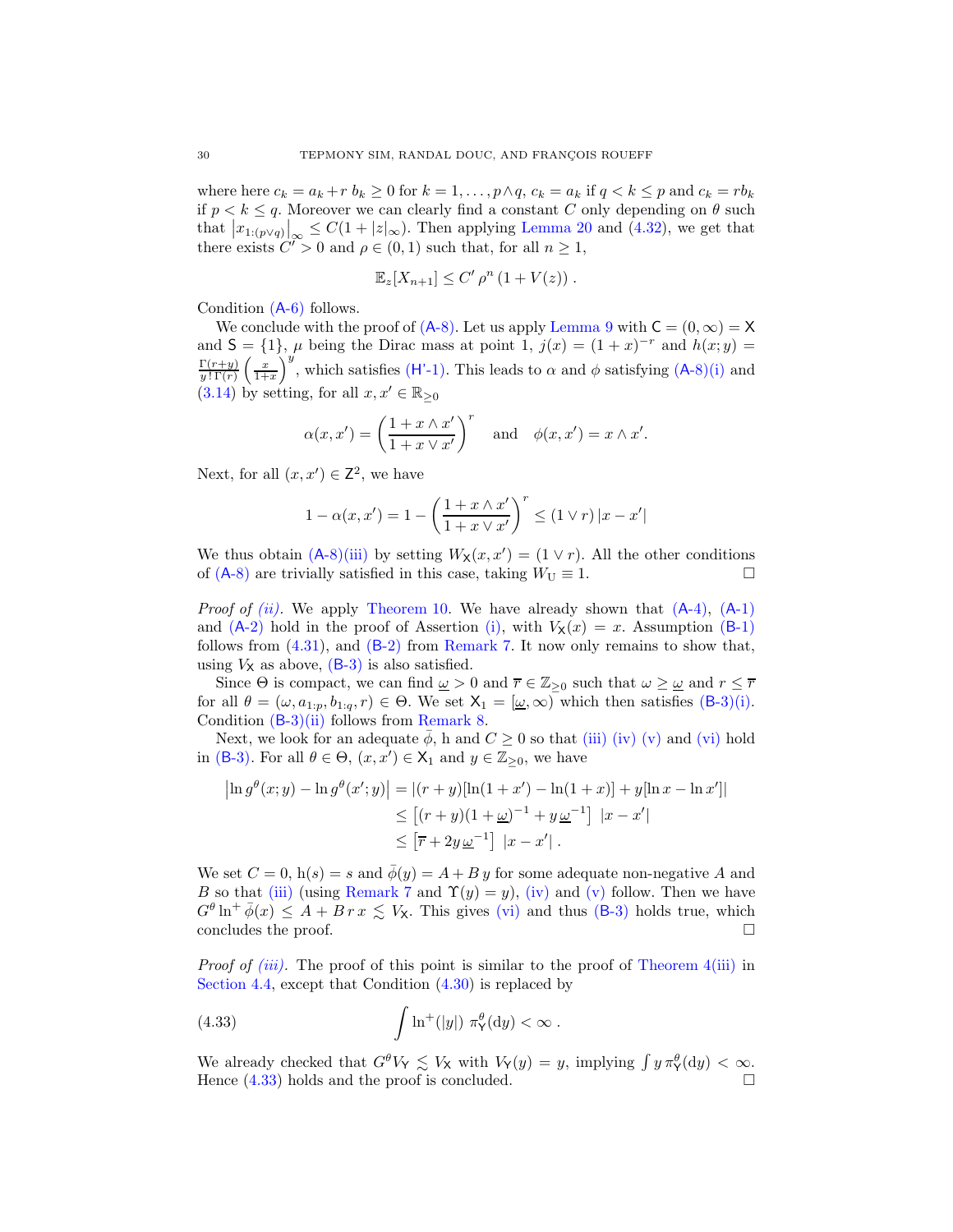<span id="page-30-0"></span>4.6. **Proof of [Theorem 7.](#page-10-0)** The following remark about Assumption  $(L-4)$  $(L-4)$  will be useful.

<span id="page-30-1"></span>**Remark 10.** If the Markov kernel L admits a kernel density  $\ell$  with respect to some measure  $\nu_{\text{L}}$  on Borel sets of  $\mathbb{R}^r$  as in (L[-1\),](#page-9-0) then

$$
d_{\rm TV}(L(\xi,\cdot),L(\xi',\cdot)) = \frac{1}{2} \int |\ell(\xi;\xi'') - \ell(\xi';\xi'')| \nu_{\rm L}(d\xi'') = 1 - \int (\ell(\xi;\xi'') \wedge \ell(\xi';\xi'')) \nu_{\rm L}(d\xi'') .
$$

It follows that Assumption (L[-4\)](#page-9-3) is equivalent to assuming that there exist a measurable function  $\alpha_L : \mathbb{R}^{2r} \to [0,1]$  and a Markov kernel  $\underline{L}$  on  $(\mathbb{R}^r)^2 \times \mathcal{B}(\mathbb{R}^r)$  dominated by  $\nu_{\text{L}}$  with kernel density  $\underline{\ell}(\xi, \xi'; \xi'')$  such that

(a) for all  $(\xi, \xi', \xi'') \in \mathbb{R}^{3r}$ ,

$$
\ell(\xi;\xi'')\wedge\ell(\xi';\xi'')\geq\alpha_L(\xi,\xi')\underline{\ell}(\xi,\xi';\xi'').
$$

<span id="page-30-3"></span>(b) there exists a constant  $M \ge 1$  such that for all  $(\xi, \xi') \in \mathbb{R}^{2r}$ ,

$$
1 - \alpha_{\mathcal{L}}(\xi, \xi') \leq M \|\xi - \xi'\|.
$$

Obviously these two conditions imply  $(L-4)$ . To see the converse implication, take  $\alpha_L(\xi, \xi') = \int_{\mathbb{R}^r} (\ell(\xi; \xi'') \wedge \ell(\xi'; \xi'')) \quad \nu_L(\mathrm{d}\xi'') \text{ and } \underline{\ell}(\xi, \xi'; \xi'') =$  $(\ell(\xi;\xi'')\wedge\ell(\xi';\xi''))/\alpha_{\rm L}(\xi,\xi').$ 

*Proof of [\(i\).](#page-10-10)* As explained in [Example 3,](#page-9-2) the PARX model can be cast into a  $VLODM(p,q)$  and, to prove ergodicity, we can thus apply [Theorem 8.](#page-16-0) Hence we now need to check Conditions  $(A-3)$  $(A-3)$ ,  $(A-4)$ ,  $(A-5)$ ,  $(A-6)$ ,  $(A-7)$  $(A-7)$  and  $(A-8)$ .  $(A-3)$ always hold for a VLODM.  $(A-4)$  $(A-4)$  follows from  $(2.22)$  by Assertion  $(i)$  in [Lemma 21.](#page-35-13)

Let us check  $(A-5)$ , by first verifying  $(3.7)$ . Using the definition of the kernel G (we drop  $\theta$  from the notation  $G^{\theta}$  since it does not depend on  $\theta$ ) in [Example 3](#page-9-2) [b\),](#page-9-6) and using (L[-1\),](#page-9-0) G admits a kernel density g wrt  $\nu := \nu_{\mathbb{Z}_{>0}} \otimes \nu_{\mathbb{L}}$ , with  $\nu_{\mathbb{Z}_{>0}}$  denoting the counting measure on  $\mathbb{Z}_{\geq 0}$ , given by

<span id="page-30-2"></span>(4.34) 
$$
g(\bar{x}; \bar{y}) = e^{-x} \frac{x^y}{y!} \ell(\xi; \xi'), \quad (\bar{x}, \bar{y}) = ((x, \xi), (y, \xi')) \in \bar{X} \times \bar{Y}.
$$

We set, for  $(\bar{x}, \bar{x}') = ((x, \xi), (x', \xi')) \in \bar{X}^2$ 

(4.35) 
$$
\delta_{\mathsf{X}}(\bar{x}, \bar{x}') = |x - x'| + ||\xi - \xi'||.
$$

According to assumption  $(L-1)(ii)$  $(L-1)(ii)$  $(L-1)(ii)$ , there exists  $\delta > 0$  such that  $\int_{\mathbb{R}^r} \sup_{\|\xi' - \xi\| \leq \delta} h(\xi'; \xi'') \nu_L(d\xi'') \leq \infty$ . Thus, using the expression of g given in [\(4.34\)](#page-30-2),

<span id="page-30-4"></span>
$$
\sum_{y=0}^{\infty} \int_{\mathbb{R}^r} \sup \{g((x',\xi');(y,\xi''))\,,\ \delta_{\mathsf{X}}((x',\xi'),(x,\xi)) \leq \delta\} \nu_{\mathsf{L}}(\mathrm{d}\xi'')
$$
\n
$$
\leq \sum_{y=0}^{\infty} e^{-x+\delta} \frac{(x+\delta)^y}{y!} \int_{\mathbb{R}^r} \sup_{\|\xi'-\xi\| \leq \delta} \{h(\xi';\xi'')\} \nu_{\mathsf{L}}(\mathrm{d}\xi''),
$$
\n
$$
\leq e^{2\delta} \int_{\mathbb{R}^r} \sup_{\|\xi'-\xi\| \leq \delta} \{h(\xi';\xi'')\} \nu_{\mathsf{L}}(\mathrm{d}\xi'') < \infty,
$$

which shows  $(3.7)$ . Since L is weak-Feller by  $(L-2)$ ,  $(A-5)$  $(A-5)$ - $(b)$  holds, and finally  $(A-5)$ is satisfied.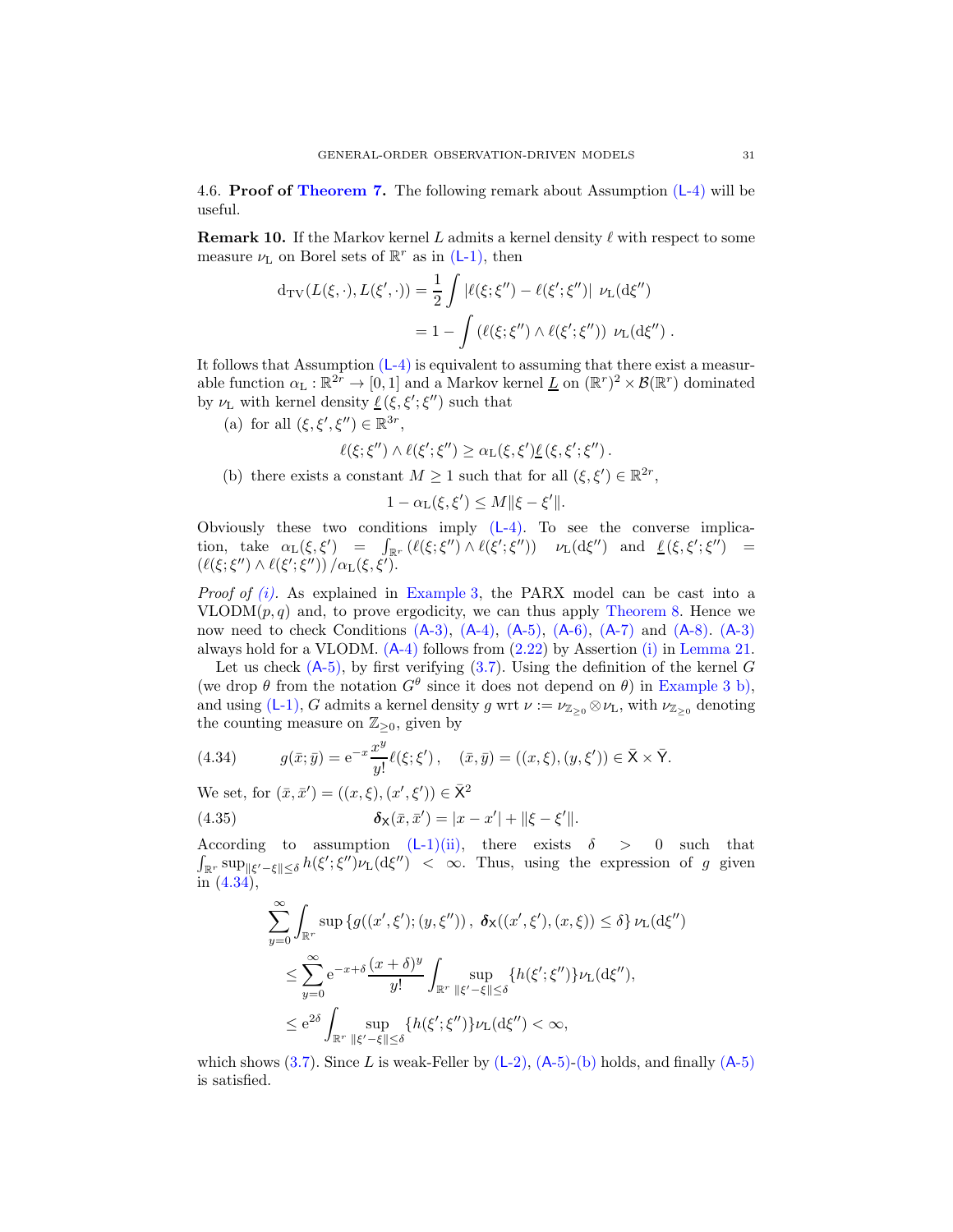We now turn to checking  $(A-6)$ . Define

$$
V_Y(y,\xi) = V_U \circ \Upsilon(y,\xi) = V_U(y,f_1(\xi),...,f_d(\xi),\xi) = y + V_L(\xi),
$$
  

$$
V_X(x,\xi) = x + V_L(\xi).
$$

Then, using  $(L-3)-(iv)$  $(L-3)-(iv)$  $(L-3)-(iv)$  with  $n = 1$  and  $h = V<sub>L</sub>$ ,

$$
\frac{GV_{\mathsf{Y}}}{V_{\mathsf{X}}}(x,\xi)=\frac{x+LV_{\mathsf{L}}(\xi)}{x+V_{\mathsf{L}}(\xi)}\leq \frac{x+C\varrho V_{\mathsf{L}}(\xi)+\pi(V_{\mathsf{L}})}{x+V_{\mathsf{L}}(\xi)}\leq 1\vee (C\varrho)+\pi(V_{\mathsf{L}}),
$$

so that  $GV_Y \leq V_X$ . Moreover,  $\{V_X \leq M\}$  is compact for any  $M > 0$ , and so is  $\{V_Y \leq M\}$  since  $\{V_L \leq M\}$  is compact for any  $M > 0$  by (L[-3\)](#page-9-1)[-\(ii\).](#page-9-9) To complete the proof of  $(A-6)$ , it only remains to check  $(3.8)$ . Recall that in this model,  $\bar{U}_t =$  $(Y_t, f_1(\Xi_t), \ldots, f_d(\Xi_t), \Xi_t)$ . Noting that for all  $z \in \mathsf{Z} = \bar{\mathsf{X}}^p \times \bar{\mathsf{U}}^{q-1}, \, \mathbb{E}_z[Y_t] = \mathbb{E}_z[X_t]$ (see  $(2.21)$ ), we have, using  $(L-3)$ ,

$$
\mathbb{E}_{z}[X_{n}] = \mathbb{E}_{z} \left[ \omega + \sum_{i=1}^{p} a_{i} X_{n-i} + \sum_{i=1}^{q} b_{i} Y_{n-i} \right] + L^{n}(\mathbf{f}_{\gamma})(\Xi_{-1})
$$
  

$$
\leq \omega + \sum_{i=1}^{p} a_{i} \mathbb{E}_{z}[X_{n-i}] + \sum_{i=1}^{q} b_{i} \mathbb{E}_{z}[X_{n-i}]
$$
  

$$
+ C \varrho^{n} |\mathbf{f}_{\gamma}|_{V_{\mathbf{L}}} V_{\mathbf{L}}(\Xi_{-1}) + \pi_{\mathbf{L}}(\mathbf{f}_{\gamma}).
$$

Defining  $c_i$  as in Assertion [\(ii\)](#page-35-14) of [Lemma 21,](#page-35-13) we write this inequality as

<span id="page-31-0"></span>(4.36) 
$$
\mathbb{E}_z[X_n] \leq \omega + \sum_{i=1}^{p\vee q} c_i \mathbb{E}_z[X_{n-i}] + C \varrho^n \left| \mathbf{f}_{\gamma} \right|_{V_{\mathbf{L}}} V_{\mathbf{U}}(\Pi_{p+q}(z)) + \pi_{\mathbf{L}}(\mathbf{f}_{\gamma}).
$$

Similarly, we have

<span id="page-31-1"></span>(4.37) 
$$
\mathbb{E}_z[V_X(X_n, \Xi_{n-1})] = \mathbb{E}_z[X_n] + L^n(V_L)(\Xi_{-1})
$$

$$
\leq \mathbb{E}_z[X_n] + C\varrho^n V_U(\Pi_{p+q}(z)) + \pi_L(V_L).
$$

Combining [\(4.36\)](#page-31-0) and [\(4.37\)](#page-31-1) yields that, for any  $\epsilon > 0$ , we can find M large enough such that, with  $V$  defined by  $(3.9)$ , and setting

$$
u_n := \sup_{z \in \mathbb{Z}} \frac{\mathbb{E}_z[V_X(X_n, \Xi_{n-1})]}{M + V(z)}, \quad n \in \mathbb{Z}_{\geq 0},
$$

we have, for all  $n \in \mathbb{Z}_{>0}$ ,  $u_n \in \mathbb{R}_{\geq 0}$  and

$$
u_n \leq \sum_{i=1}^{p\vee q} c_i u_{n-i} + C \varrho^n |GV_Y|_{V_X} + \frac{1}{2} \epsilon.
$$

Thus, since  $\rho < 1$ , for *n* large enough,

$$
u_n \leq \sum_{i=1}^{p \vee q} c_i u_{n-i} + \epsilon.
$$

It follows that, for any  $\epsilon > 0$ ,

$$
\limsup_{n \to \infty} \lim_{M \to \infty} \sup_{z \in \mathsf{Z}} \frac{\mathbb{E}_z[V_X(X_n, \Xi_{n-1})]}{M + V(z)} \le \limsup_{n \to \infty} u_n \le \frac{\epsilon}{1 - \sum_{i=1}^{p \vee q} c_i}
$$

,

where, in the second inequality, we used [Lemma 20](#page-35-11) with Assertion [\(ii\)](#page-35-14) of [Lemma 21.](#page-35-13) We thus get  $(3.8)$ .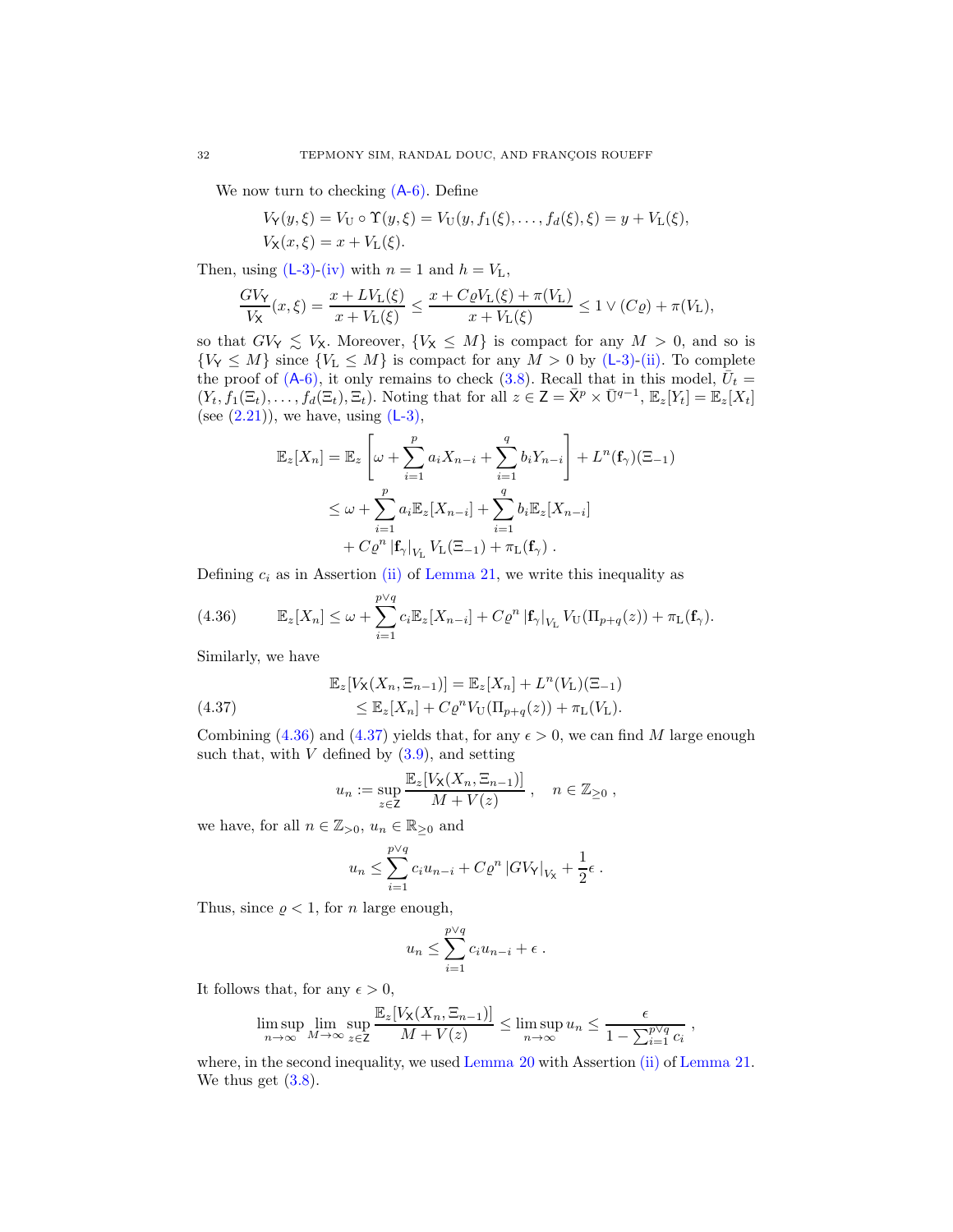Let us now check  $(A-7)$ . From  $(L-1)$  $(L-1)$  [\(i\)](#page-9-10) and  $(4.34)$ , we have  $(3.10)$ . Since  $(A-7)$ - $(b)$ always holds for a VLODM, we obtain (A[-7\).](#page-15-0)

To complete the proof, it remains to check  $(A-8)$ . In what follows, we set for  $(\bar{x}, \bar{x}') = ((x, \xi), (x', \xi')) \in \bar{X}^2$  and  $\bar{y} = (y, \xi'') \in \bar{Y}$ ,

<span id="page-32-0"></span>(4.38) 
$$
\alpha(\bar{x}, \bar{x}') = e^{-|x - x'|} \alpha_L(\xi, \xi'), \quad \underline{g}(\bar{x}, \bar{x}'; \bar{y}) = e^{-x \wedge x'} \frac{(x \wedge x')^y}{y!} \underline{\ell}(\xi, \xi'; \xi''),
$$

where  $\alpha_L$  is given by [Remark 10](#page-30-1) and take for  $W_{\mathsf{X}} : \overline{\mathsf{X}}^2 \to [1,\infty)$  and  $W_U : \overline{U} \to$  $\mathbb{R}_{\geq 0}$  the constant functions equal to M, where M is the constant that appears in Assumption (L[-4\)](#page-9-3) and [Remark 10](#page-30-1)[\(b\).](#page-30-3)

Using (4.34), we have, for all 
$$
(\bar{x}, \bar{x}') = ((x, \xi), (x', \xi')) \in \bar{X}^2
$$
 and  $\bar{y} = (y, \xi'') \in \bar{Y}$ ,  
\n
$$
\min\{g(\bar{x}; \bar{y}), g(\bar{x}'; \bar{y})\} \ge e^{-x\vee x'} \frac{(x \wedge x')^y}{y!} h(\xi; \xi'') \wedge h(\xi'; \xi'')
$$
\n
$$
\ge e^{-|x - x'|} e^{-x\wedge x'} \frac{(x \wedge x')^y}{y!} \alpha_{\mathcal{L}}(\xi, \xi') \underline{\ell}(\xi, \xi'; \xi'')
$$

 $\geq \alpha(\bar{x}, \bar{x}') \underline{g}(\bar{x}, \bar{x}'; \bar{y}),$ 

where  $\alpha$  and g are defined in [\(4.38\)](#page-32-0). Then (A[-8\)-](#page-15-1)[\(i\)](#page-15-2) holds. Moreover, since  $W_{\mathsf{X}}$  and  $W_{\text{U}}$  are constants,  $(A-8)$  $(A-8)$ -[\(ii\)](#page-15-8) trivially holds. We now turn to  $(A-8)$ [-\(iii\).](#page-15-9) By  $(4.38)$ , for all  $(\bar{x}, \bar{x}') = ((x, \xi), (x', \xi')) \in \bar{X}^2$ ,

<span id="page-32-1"></span>
$$
\begin{aligned} 1 - \alpha(\bar{x}, \bar{x}') &= 1 - e^{-|x - x'|} \alpha_{\mathcal{L}}(\xi, \xi') \le 1 + e^{-|x - x'|} (M \| \xi - \xi' \| - 1) \\ &\le 1 - e^{-|x - x'|} + e^{-|x - x'|} M \| \xi - \xi' \| \le M (|x - x'| + \| \xi - \xi' \|), \end{aligned}
$$

where in the last inequality we have used  $1 - e^{-|x-x'|} \le |x-x'| \le M|x-x'|$ . Plugging the definition of  $\delta_X$  given in [\(4.35\)](#page-30-4) into [\(4.39\)](#page-32-1) shows (A[-8\)-](#page-15-1)[\(iii\).](#page-15-9) Since  $W_X$ and  $W_U$  are constants, we obtain that W defined in  $(A-8)$  $(A-8)$  is also constant and therefore any of the two conditions  $(A-8)-(iv)$  $(A-8)-(iv)$  $(A-8)-(iv)$  or  $(A-8)-(v)$  $(A-8)-(v)$  $(A-8)-(v)$  trivially holds.

We have thus checked all the assumptions of [Theorem 8](#page-16-0) for the VLODM of [Example 3](#page-9-2) and this concludes the proof of Assertion [\(i\).](#page-10-10)  $\Box$ 

*Proof of [\(ii\).](#page-10-11)* We apply [Theorem 10.](#page-17-0) We have already shown that  $(A-4)$ ,  $(A-1)$  $(A-1)$ and (A[-2\)](#page-5-0) hold in the proof of Assertion [\(i\),](#page-6-6) with  $V_{\mathbf{X}}(x,\xi) = x + V_{\mathbf{L}}(\xi)$ . Using [\(4.34\)](#page-30-2) and the assumption (L[-5\)](#page-10-1)[\(i\),](#page-10-4) we get (B[-1\)](#page-17-8) (here g does not depend on  $\theta$ ). Assumption (B[-2\)](#page-17-4) always holds for a VLODM.

To conclude the proof of [\(ii\),](#page-10-11) it thus remains to check  $(B-3)$ . Since  $\Theta$  is compact, we can find  $\underline{\omega} > 0$  such that  $\omega \geq \underline{\omega}$  for all  $\theta = (\omega, a_{1:p}, b_{1:q}, \gamma_{1:d}) \in \Theta$ . Then we set  $\bar{X}_1 = [\underline{\omega}, \infty) \times \mathbb{R}^r$  which is a closed subset of  $\bar{X}$  and for which  $(B-3)(i)$  $(B-3)(i)$  $(B-3)(i)$  holds (with Y replaced by  $\bar{Y}$  and  $X_1$  by  $\bar{X}_1$  since we deal with [Example 3\)](#page-9-2). (B[-3\)](#page-17-5)[\(ii\)](#page-17-7) holds as an immediate consequence of  $(4.34)$  and  $(L-5)(ii)$  $(L-5)(ii)$  $(L-5)(ii)$ . In the VLODM case, to meet  $(B-3)(iii)$  $(B-3)(iii)$  $(B-3)(iii)$ , it suffices to have

$$
\bar{\phi}(y,\xi) \ge c_0(1+y+\|\xi\|) , \quad y \in \mathbb{Z}_{\ge 0} , \xi \in \mathbb{R}^r ,
$$

where  $c_0$  is a positive constant only depending on  $z^{(i)}$ . In the following, we choose

<span id="page-32-2"></span>
$$
(4.40) \qquad \bar{\phi}(y,\xi) := (1 \vee c_0) \left( 1 + (1 \vee \underline{\omega}^{-1}) y + \bar{\phi}_L(\xi) \right) , \quad y \in \mathbb{Z}_{\geq 0}, \xi \in \mathbb{R}^r ,
$$

which, with  $(L-5)$  $(L-5)$ [\(iii\),](#page-10-7) guaranties that the previous inequality holds, and thus  $(B-3)(iii)$  $(B-3)(iii)$  $(B-3)(iii)$  is verified.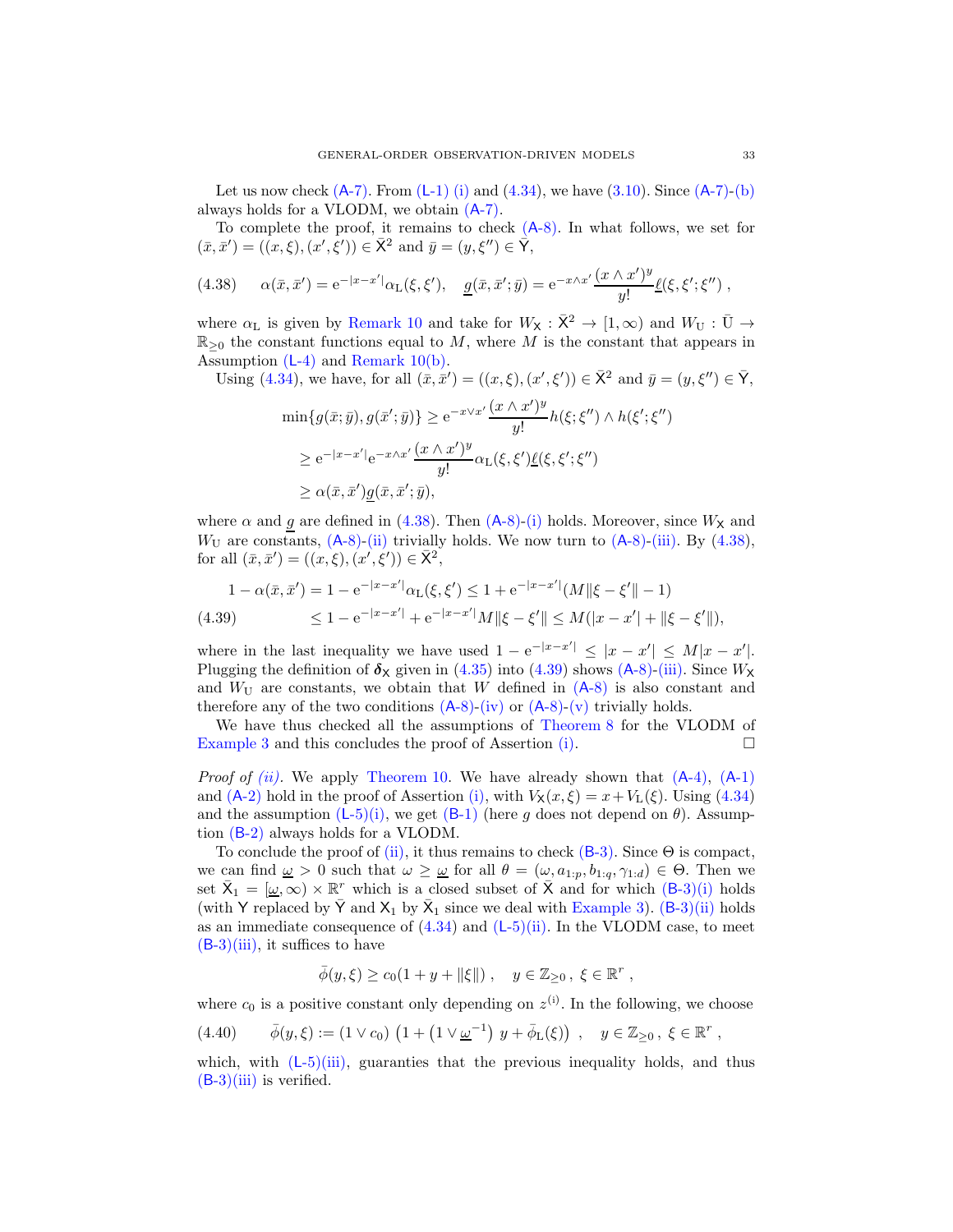Let  $\bar{x}, \bar{x}' \in \bar{X}_1$  and  $\bar{y} \in \bar{Y}$ , that is  $\bar{x} = (x, \xi)$  and  $\bar{x}' = (x', \xi')$  with  $x, x' \in [\underline{\omega}, \infty)$ and  $\xi, \xi' \in \mathbb{R}^r$ ,, and  $\bar{y} = (y, \xi'')$  with  $y \in \mathbb{Z}_{\geq 0}$  and  $\xi'' \in \mathbb{R}^r$ , we have, by  $(4.34)$ ,

$$
\left|\ln \frac{g(\bar{x}; \bar{y})}{g(\bar{x}'; \bar{y})}\right| \leq |x - x'| + y \left|\ln \frac{x}{x'}\right| + \left|\ln \frac{\ell(\xi; \xi'')}{\ell(\xi'; \xi'')}\right|
$$

By (L[-5\)](#page-10-1)[\(iv\)](#page-10-6) and using that  $|\ln(x/x')| \leq \underline{\omega}^{-1}|x-x'|$ , we obtain that

$$
\left|\ln \frac{g(\bar{x}; \bar{y})}{g(\bar{x}'; \bar{y})}\right| \leq |x - x'| \left(1 + \underline{\omega}^{-1} y\right) + \mathbf{h}_{\mathcal{L}}(\|\xi - \xi'\|) e^{C_{\mathcal{L}}\left(1 + \|\xi\| \vee \|\xi'\right)} \bar{\phi}_{\mathcal{L}}(\xi'') .
$$

Thus  $(B-3)(iv)$  $(B-3)(iv)$  $(B-3)(iv)$  holds with  $\bar{\phi}$  defined as in  $(4.40)$  and for some well chosen  $c_1 > 0$ only depending on  $z^{(i)}$ 

(4.41) 
$$
h(u) = c_1 (u + h_L(u))
$$
 and  $C = C_L$ 

Obviously  $(B-3)(v)$  $(B-3)(v)$  $(B-3)(v)$  is then satisfied. We now observe that, with G given by [Example 3](#page-9-2) [b\)](#page-9-6) and  $\bar{\phi}$  given by [\(4.40\)](#page-32-2), for all  $x \in \mathbb{R}_{\geq 0}$  and  $\xi \in \mathbb{R}^r$ , we have

$$
G[\ln^{+} \bar{\phi}](x,\xi) \leq \ln (1 \vee c_{0}) + (1 \vee \underline{\omega}^{-1}) x + L[\ln^{+} \bar{\phi}_{L}](\xi) ,
$$
  

$$
G\bar{\phi}(x,\xi) \leq (1 \vee c_{0}) (1 + (1 \vee \underline{\omega}^{-1}) x + L\bar{\phi}_{L}(\xi)) ,
$$

where, in the first inequality, we used that  $\ln^+ (1 + (1 \vee \underline{\omega}^{-1}) y + \overline{\phi}_L(\xi)) \le$  $(1 \vee \underline{\omega}^{-1})$   $y + \ln^+(\overline{\phi}_L(\xi))$ . By  $(L-3)(iv)$  $(L-3)(iv)$  $(L-3)(iv)$  we have  $LV_L \leq V_L$  and thus  $(L-5)(vi)$  $(L-5)(vi)$  $(L-5)(vi)$ implies  $L[\ln^+ \bar{\phi}_{L}] \leq L V_L \leq V_L$  if  $C_L = 0$  and  $L \bar{\phi}_{L} \leq L V_L \leq V_L$  otherwise. The previous display with  $(L-5)(vi)$  $(L-5)(vi)$  $(L-5)(vi)$  yields  $(B-3)(vi)$  $(B-3)(vi)$  $(B-3)(vi)$  with  $C = C_L$ . (Recall that  $V_{\mathsf{X}}(x,\xi) = x + V_{\mathsf{L}}(\xi)$ .

*Proof of [\(iii\).](#page-10-12)* To obtain [\(iii\)](#page-10-12) from Assertion [\(ii\)](#page-10-11) we only need to have that  $[\theta_\star]$ reduced to the singleton  $\{\theta_{\star}\}\$ for all  $\theta_{\star} \in \Theta$ . To prove this, we use [\[17](#page-36-14), Section 5.5] (or [\[18,](#page-36-19) Thorem 18]), where it is proved under Assumption (L[-6\)](#page-10-2) and other assumptions named (A'-1), (L-1) and (L-3) which, in our setting here, respectively correspond to  $(A-1)$  $(A-1)$ ,  $(I-1)$  and to having, for all  $\theta \in \Theta$ ,

<span id="page-33-0"></span>(4.42) 
$$
\mathbb{E}^{\theta}\left[\ln^{+}\left(Y_0+\sum_{k=1}^d f_k(\Xi_0)+\|\Xi_0\|\right)\right]<\infty.
$$

We have already shown in Assertion [\(i\)](#page-10-10) that  $(A-1)$  $(A-1)$  and  $(I-1)$  hold, and also  $(A-2)$  $(A-2)$ with  $V_{\mathsf{X}}(x,\xi) = x + V_{\mathsf{L}}(\xi)$ , which yield that, for all  $\theta \in \Theta$ ,  $\mathbb{E}^{\theta}[X_0 + V_{\mathsf{L}}(\Xi_{-1})] < \infty$ , and thus

(4.43) 
$$
\mathbb{E}^{\theta} \left[ Y_0 + V_L(\Xi_0) \right] < \infty.
$$

Using that, for all  $y \in \mathbb{Z}_{\geq 0}$  and  $\xi \in \mathbb{R}^r$ ,

<span id="page-33-1"></span>
$$
\ln^{+}\left(y + \sum_{k=1}^{d} f_{k}(\xi) + ||\xi||\right) \le \ln\left(1 + ||\xi|| + \sum_{k=1}^{d} f_{k}(\xi) + y\right)
$$
  

$$
\le \sum_{k=1}^{d} f_{k}(\xi) + y + \ln(1 + ||\xi||),
$$

we get that [\(4.42\)](#page-33-0) follows from [\(4.43\)](#page-33-1), (L[-3\)](#page-9-1)[\(iii\)](#page-9-4) and the fact that  $\ln(1 + \| \cdot \|) \lesssim$  $\ln^+ \bar{\phi}_L \lesssim V_L$  as a consequence of  $(L-5)$  $(L-5)$ [\(iii\)](#page-10-7) and [\(vi\),](#page-10-9) respectively. This concludes the proof of Assertion [\(iii\)](#page-10-12) of [Theorem 7.](#page-10-0)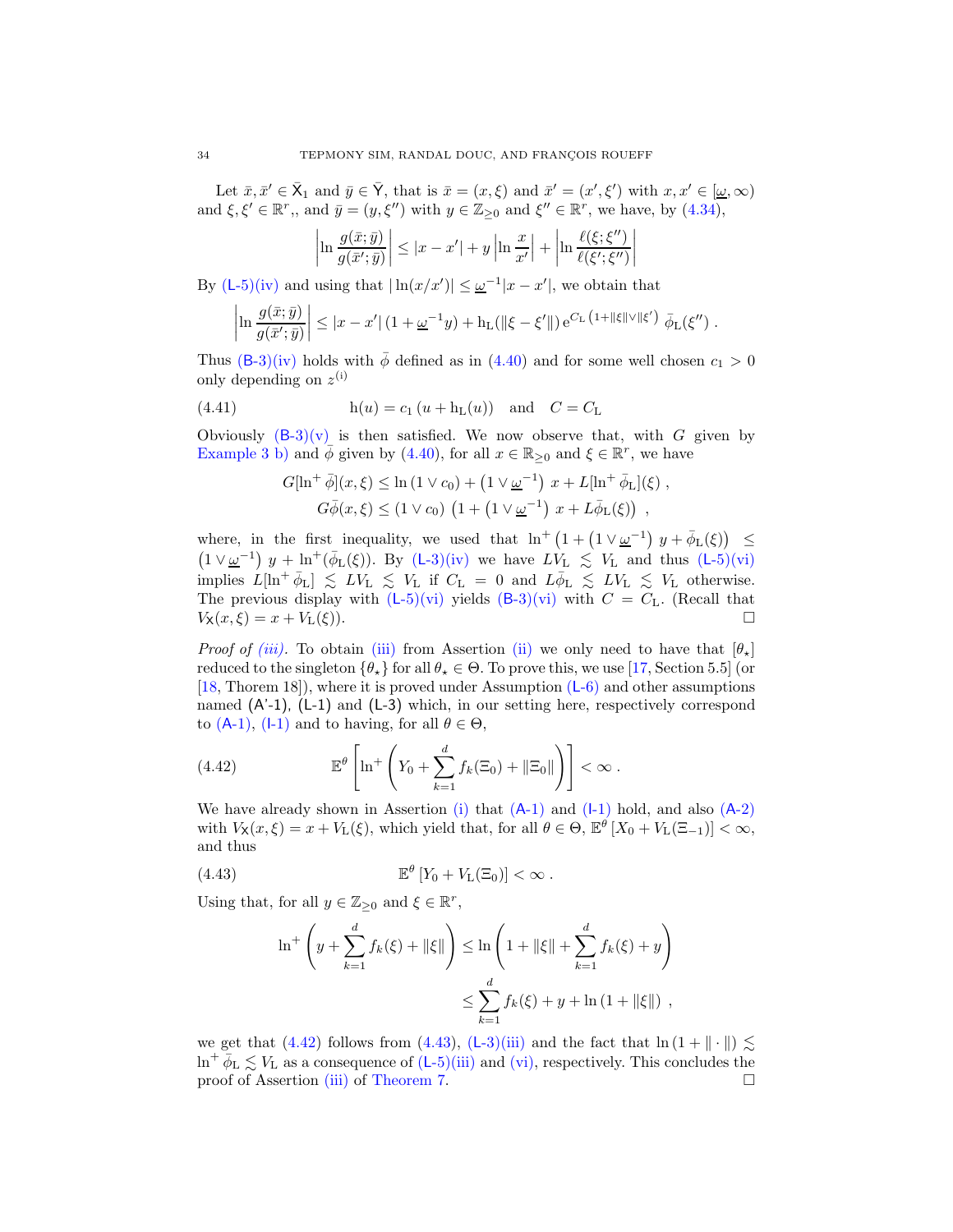#### 5. Useful Lemmas

<span id="page-34-0"></span>The following result is used in the proof of [Theorem 10.](#page-17-0) It is proven in [\[18,](#page-36-19) Lemma 19].

<span id="page-34-2"></span>**Lemma 17.**  $(A-4)$  $(A-4)$  *implies that for all*  $\theta \in \Theta$ *, there exists*  $C > 0$  *and*  $\rho \in (0,1)$ such that  $\text{Lip}_n^{\theta} \leq C \rho^n$  for all  $n \in \mathbb{Z}_{>0}$ .

A byproduct of [Lemma 17](#page-34-2) is the following result, which is used in the proof of [Lemma 14.](#page-21-0)

<span id="page-34-1"></span>**Lemma 18.** Suppose that  $(A-3)$  $(A-3)$  and  $(A-4)$  $(A-4)$  hold. Let  $\theta \in \Theta$  and  $u_0 \in U$  and set  $u_k = u_0$  *for all*  $k \in \mathbb{Z}_{\geq 0}$ *. Then there exists*  $x_\infty \in \mathsf{X}$  *such that for all*  $z \in \mathbb{Z}$ *,*  $\tilde{\psi}^{\theta}\langle u_{0:n}\rangle(z)$  *converges to*  $x_{\infty}$  *as*  $n \to \infty$  *in*  $(X, \delta_X)$ *.* 

*Proof.* Let  $z, z'$  in Z. Denote, for all  $n \in \mathbb{Z}_{>0}$ ,  $x_n = \tilde{\psi}^{\theta} \langle u_{0:n} \rangle (z)$  and  $\tilde{x}_n = \tilde{x}_0$  $\psi^{\theta}\langle u_{0:n}\rangle(z')$ . Then, for all  $n \in \mathbb{Z}_{>0}$ ,

<span id="page-34-5"></span>(5.1) 
$$
\mathbf{\delta}_{\mathsf{X}}(x_n, \tilde{x}_n) \leq \text{Lip}_n^{\theta} \mathbf{\delta}_{\mathsf{Z}}(z, z'),
$$

<span id="page-34-4"></span>(5.2) 
$$
\boldsymbol{\delta}_{\mathsf{X}}(x_{n+1},x_n) \leq \mathrm{Lip}_n^{\theta} \, \boldsymbol{\delta}_{\mathsf{Z}}\left(z,\tilde{\Psi}_{u_0}^{\theta}(z)\right) ,
$$

where  $\tilde{\Psi}$  is defined in ([4.1\)](#page-17-9). By [Lemma 17,](#page-34-2) the right-hand side in [\(5.2\)](#page-34-4) is decreasing geometrically fast and  $x_n$  converges to a point  $\psi_\infty(y_0)$  which does not depend on  $z$  by [\(5.1\)](#page-34-5).

The following lemma is used in the proof of [Theorem 4.](#page-6-0)

<span id="page-34-3"></span>**Lemma 19.** *Let*  $\vartheta \in \mathbb{R}$ *. Then, for all*  $\vartheta_0 \in \mathbb{R}$  *and*  $\zeta \in \mathbb{R}$ *, if*  $U \sim \mathcal{P}(e^{\zeta})$ *, then* 

<span id="page-34-6"></span>(5.3) 
$$
\mathbb{E}[(1+U)^{\vartheta}] \le e^{(1+\zeta_+)\vartheta_+}
$$

<span id="page-34-10"></span>(5.4) 
$$
\mathbb{E}[e^{|\vartheta_0 + \vartheta \ln(1+U)|}] \leq 2e^{\vartheta_+} e^{|\vartheta_0| \vee |\vartheta_0 + \vartheta \zeta_+|}
$$

<span id="page-34-11"></span>(5.5) 
$$
\leq 2e^{\vartheta_+} e^{|\vartheta_0| \vee |\vartheta_0 + \vartheta \zeta_+'|} \quad \text{for all} \quad \zeta' \geq \zeta.
$$

*Proof.* We separate the proof of  $(5.3)$  in three different cases by specifying the bound  $(5.3)$  in each case.

<span id="page-34-8"></span><span id="page-34-7"></span>Case 1 For all  $\vartheta \leq 0$ , we have  $\mathbb{E}[(1+U)^{\vartheta}] \leq 1$ .

<span id="page-34-9"></span>Case 2 For all  $\vartheta > 0$  and  $\zeta < 0$ , we have  $\mathbb{E}[(1+U)^{\vartheta}] \leq e^{\vartheta}$ .

Case 3 For all  $\vartheta > 0$  and  $\zeta \ge 0$ , we have  $\mathbb{E}[(1+U)^{\vartheta}] \le e^{\vartheta} e^{\zeta \vartheta}$ .

The bound in [Case 1](#page-34-7) is obvious. The bound in [Case 2](#page-34-8) follows from

$$
\mathbb{E}[(1+U)^{\vartheta}] \le \mathbb{E}\left[e^{\vartheta U}\right] = e^{e^{\zeta}(\vartheta - 1)}
$$

.

Finally, the bound in [Case 3](#page-34-9) follows from the following inequalities, valid for all  $\vartheta > 0$  and  $\zeta \geq 0$ ,

$$
\mathbb{E}\left[e^{-\zeta\vartheta}(1+U)^{\vartheta}\right] \leq \mathbb{E}\left[\left(1+e^{-\zeta}U\right)^{\vartheta}\right] \leq \mathbb{E}\left[e^{\vartheta e^{-\zeta}U}\right] = e^{e^{\zeta}(\vartheta e^{-\zeta}-1)} \leq e^{\vartheta}.
$$

Hence we get  $(5.3)$ .

Let us now prove [\(5.4\)](#page-34-10). Observe that

$$
\mathbb{E}[e^{j\vartheta_0 + \vartheta \ln(1+U)}] \leq \mathbb{E}[e^{\vartheta_0 + \vartheta \ln(1+U)}] + \mathbb{E}[e^{-\vartheta_0 - \vartheta \ln(1+U)}]
$$
  
=  $e^{\vartheta_0} \mathbb{E}[(1+U)^{\vartheta}] + e^{-\vartheta_0} \mathbb{E}[(1+U)^{-\vartheta}].$ 

Then using  $(5.3)$ , we get

$$
\mathbb{E}[e^{|\vartheta_0 + \vartheta \ln(1+U)|}] \leq 2e^{\vartheta_+} \exp\left[ (\vartheta_0 + (\zeta_+ \vartheta)_+) \vee (-\vartheta_0 + (\zeta_+ \vartheta)_-)\right]
$$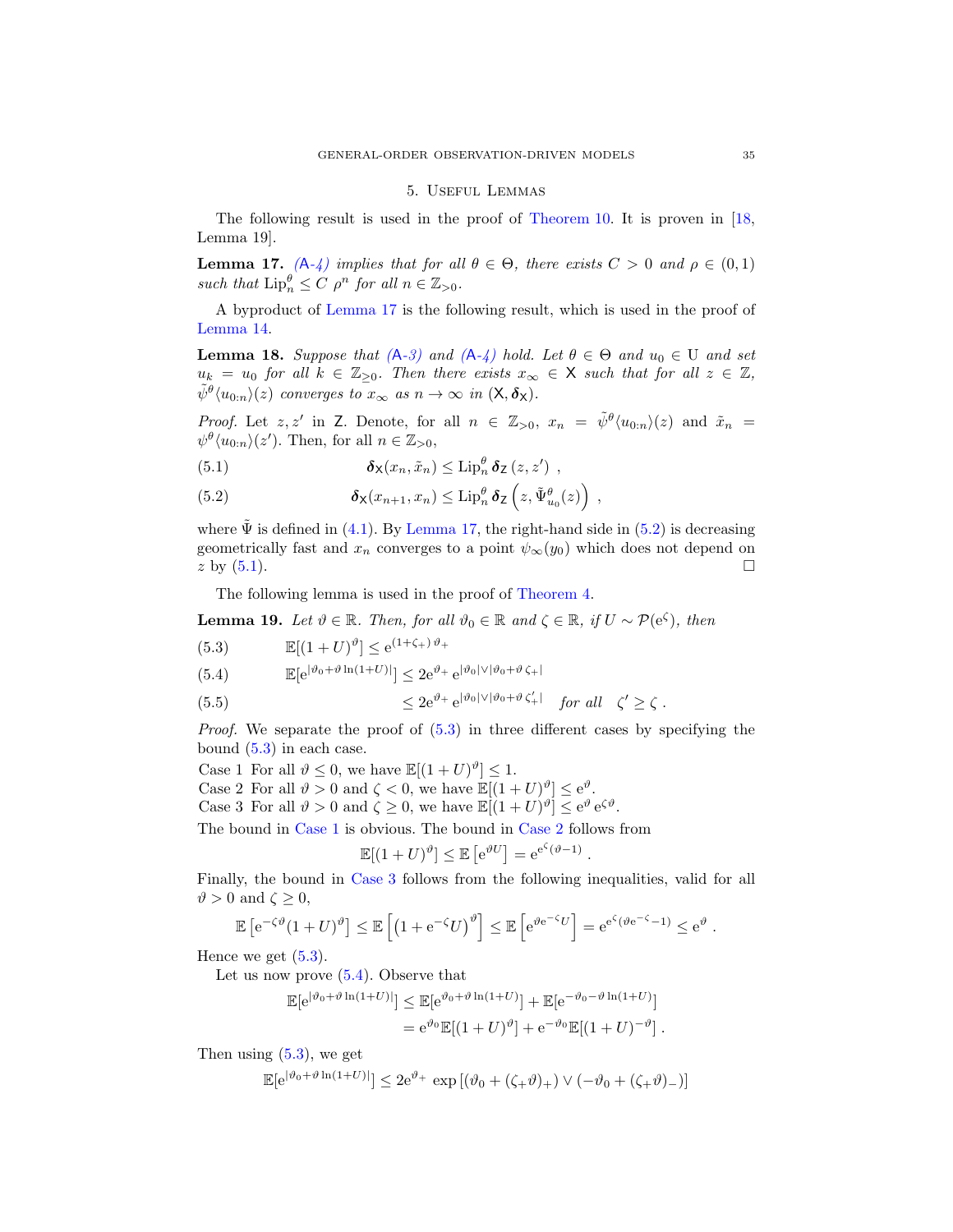We conclude [\(5.4\)](#page-34-10) and [\(5.5\)](#page-34-11) by observing that, for all  $a, b \in \mathbb{R}$ ,  $(a+b_+) \vee (-a+b_-) =$  $a \vee (a + b) \vee (-a) \vee (-a - b) = |a| \vee |a + b|.$ 

The two following lemmas are straightforward and their proofs are thus omitted. They are used in the proofs of [Theorem 5](#page-8-1) and [Theorem 7,](#page-10-0) respectively.

<span id="page-35-11"></span>**Lemma 20.** Let r be a positive integer and  $(\omega, c_{1:r}) \in \mathbb{R}^{1+r}$ . Let  $\{x_k : k \in \mathbb{Z}_{\geq 0}\}\)$ *be a sequence satisfying*

$$
x_n = \omega + \sum_{k=1}^r c_k x_{n-k} , \quad n \ge r ,
$$

*Suppose that the polynomial*  $P(z) = 1 - \sum_{k=1}^{r} c_k z^k$  *has no roots in*  $\{z \in \mathbb{C} : |z| \leq 1\}$ *. Then there exist*  $\rho < 1$  *and*  $C > 0$  *such that, for all*  $n \in \mathbb{Z}_{\geq 0}$ *,* 

$$
|x_n - \omega/P(1)| \le C \rho^n \ (1 + \max(|x_0|, \ldots, |x_{r-1}|)) \ .
$$

<span id="page-35-13"></span><span id="page-35-12"></span>**Lemma 21.** *For any*  $a_1, \ldots, a_p, b_1, \ldots, b_q \in \mathbb{R}_{\geq 0}$ *, Condition [\(2.22\)](#page-10-3) implies the first and is equivalent to the second following assertions.*

- *(i)* The polynomial  $z \mapsto 1 \sum_{i=1}^p a_i z^i$  has no roots in  $\{z \in \mathbb{C} : |z| \leq 1\}.$
- <span id="page-35-14"></span>*(ii)* The polynomial  $z \mapsto 1 - \sum_{i=1}^{p \vee q} c_i z^i$  has no roots in  $\{z \in \mathbb{C} : |z| \leq 1\}$  where  $c_i = a_i 1\!\!\!1 (i \leq p) + b_i 1\!\!\!1 (i \leq q) \in \mathbb{R}_{\geq 0}.$

### **REFERENCES**

- <span id="page-35-9"></span>[1] Arianna Agosto, Giuseppe Cavaliere, Dennis Kristensen, and Anders Rahbek. Modeling corporate defaults: Poisson autoregressions with exogenous covariates (parx). *Journal of Empirical Finance*, 38:640 – 663, 2016. Recent developments in financial econometrics and empirical finance.
- <span id="page-35-1"></span>[2] Krishnan Bhaskaran, Antonio Gasparrini, Shakoor Hajat, Liam Smeeth, and Ben Armstrong. Time series regression studies in environmental epidemiology. *International journal of epidemiology*, 42(4):1187–1195, 2013.
- <span id="page-35-2"></span>[3] T. Bollerslev. Generalized autoregressive conditional heteroskedasticity. *J. Econometrics*, 31:307–327, 1986.
- <span id="page-35-3"></span>[4] Tim Bollerslev. Glossary to arch (garch). Technical report, CREATES Research Paper, September 2008.
- <span id="page-35-10"></span>[5] P. Bougerol and N. Picard. Stationarity of garch processes and of some nonnegative time series. *J. Econometrics*, 52(1992):115 – 127, 1992.
- <span id="page-35-6"></span>[6] Vasiliki Christou and Konstantinos Fokianos. Quasi-likelihood inference for negative binomial time series models. *Journal of Time Series Analysis*, 35(1):55–78, 2014.
- <span id="page-35-7"></span>[7] Vasiliki Christou and Konstantinos Fokianos. On count time series prediction. *Journal of Statistical Computation and Simulation*, 85(2):357–373, 2015.
- <span id="page-35-0"></span>[8] DR Cox. Statistical analysis of time-series: some recent developments. *Scand. J. Statist.*, 8(2):93–115, 1981.
- <span id="page-35-8"></span>[9] Yan Cui and Fukang Zhu. A new bivariate integer-valued garch model allowing for negative cross-correlation. *TEST*, 27(2):428–452, Jun 2018.
- <span id="page-35-4"></span>[10] RA Davis, WTM Dunsmuir, and SB Streett. Observation-driven models for Poisson counts. *Biometrika*, 90(4):777–790, DEC 2003.
- <span id="page-35-5"></span>[11] R.A. Davis and H. Liu. Theory and inference for a class of observation-driven models with application to time series of counts. *Preprint, arXiv:1204.3915*, 2012.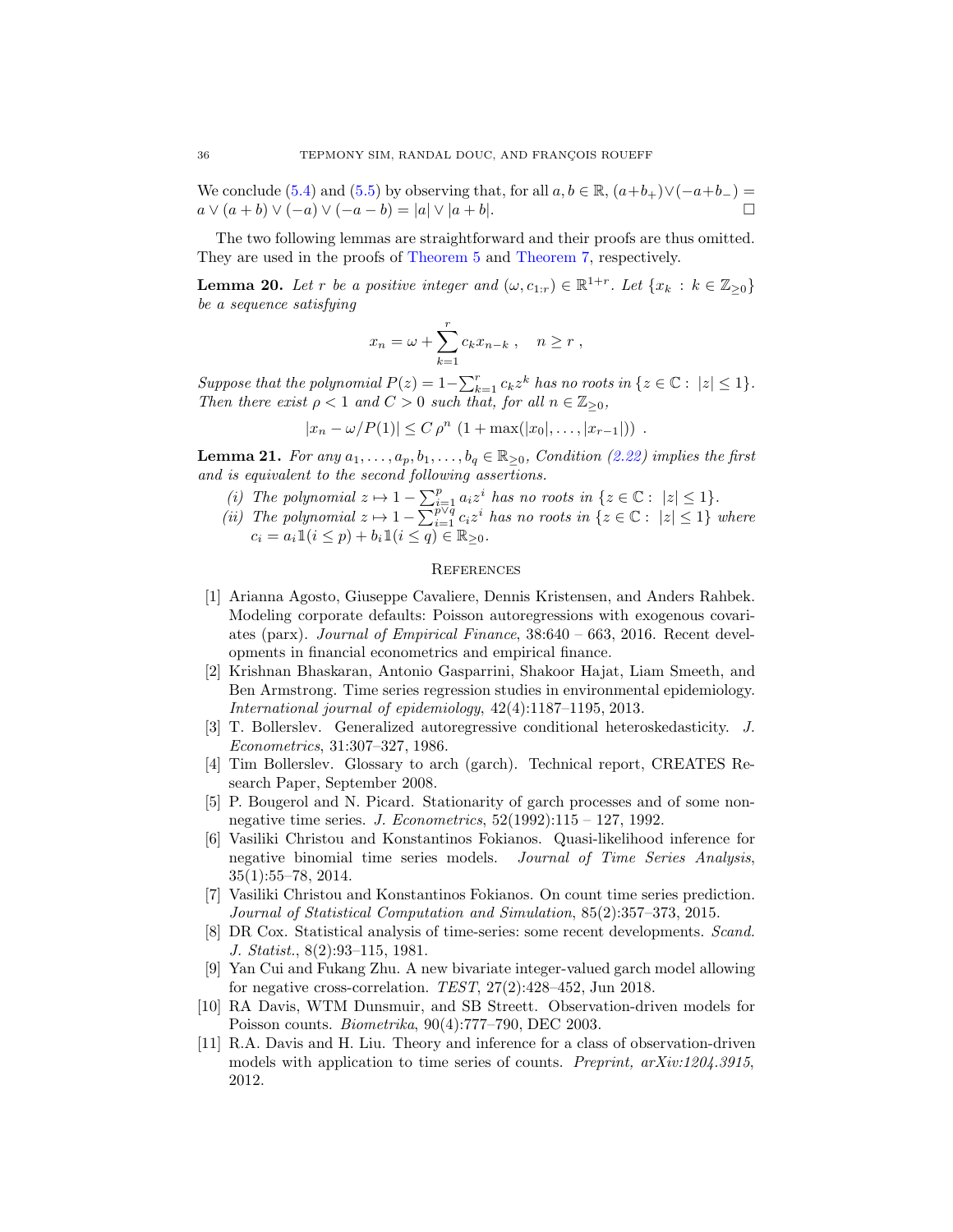- <span id="page-36-0"></span>[12] Richard A Davis, WTM Dunsmuir, and Y Wang. Modeling time series of count data. *Statistics textbooks and monographs*, 158:63–114, 1999.
- <span id="page-36-10"></span>[13] R. Douc, P. Doukhan, and E. Moulines. Ergodicity of observation-driven time series models and consistency of the maximum likelihood estimator. *Stoch. Proc. App.*, 123(7):2620–2647, 2013.
- <span id="page-36-18"></span>[14] R. Douc, E. Moulines, P. Priouret, and P. Soulier. *Markov chains*. Springer, 2018.
- <span id="page-36-17"></span>[15] R. Douc, F. Roueff, and T. Sim. The maximizing set of the asymptotic normalized log-likelihood for partially observed markov chains. *Annals of Applied Probability*, 26(4):2357–2383, 2016.
- <span id="page-36-12"></span>[16] Randal Douc, François Roueff, and Tepmony Sim. Handy sufficient conditions for the convergence of the maximum likelihood estimator in observation-driven models. *Lithuanian Mathematical Journal*, 55(3):367–392, 2015.
- <span id="page-36-14"></span>[17] Randal Douc, François Roueff, and Tepmony Sim. Necessary and sufficient conditions for the identifiability of observation-driven models. *Journal of Time Series Analysis*, 2020. Preprint available at [\[HAL\].](https://hal.archives-ouvertes.fr/hal-02088860)
- <span id="page-36-19"></span>[18] Randal Douc, François Roueff, and Tepmony Sim. Supplement to "necessary and sufficient conditions for the identifiability of observation-driven models". *Journal of Time Series Analysis*, 2020.
- <span id="page-36-9"></span>[19] Paul Doukhan, Konstantinos Fokianos, and Dag Tjøstheim. On weak dependence conditions for Poisson autoregressions. *Statist. Probab. Lett.*, 82(5):942– 948, 2012.
- <span id="page-36-1"></span>[20] Ren´e Ferland, Alain Latour, and Driss Oraichi. Integer-valued GARCH process. *J. Time Ser. Anal.*, 27(6):923–942, 2006.
- <span id="page-36-2"></span>[21] K. Fokianos and D. Tjøstheim. Log-linear poisson autoregression. *J. of Multivariate Analysis*, 102(3):563–578, 2011.
- <span id="page-36-11"></span>[22] Konstantinos Fokianos, Michael H Neumann, et al. A goodness-of-fit test for poisson count processes. *Electronic Journal of Statistics*, 7:793–819, 2013.
- <span id="page-36-6"></span>[23] Konstantinos Fokianos, Anders Rahbek, and Dag Tjøstheim. Poisson autoregression. *J. Am. Statist. Assoc.*, 104(488):1430–1439, 2009. With electronic supplementary materials available online.
- <span id="page-36-13"></span>[24] Konstantinos Fokianos and Dag Tjøstheim. Nonlinear poisson autoregression. *Annals of the Institute of Statistical Mathematics*, 64(6):1205–1225, 2012.
- <span id="page-36-15"></span>[25] Christian Francq and Jean-Michel Zakoian. Maximum likelihood estimation of pure garch and arma-garch processes. *Bernoulli*, 10(4):605–637, 2004.
- <span id="page-36-16"></span>[26] Christian Francq and Jean-Michel Zakoïan. A tour in the asymptotic theory of garch estimation. *Handbook of Financial Time Series*, pages 85–111, 2009.
- <span id="page-36-3"></span>[27] Christian Francq and Jean-Michel Zakoian. *GARCH models: structure, statistical inference and financial applications*. John Wiley & Sons, 2011.
- <span id="page-36-7"></span>[28] Jürgen Franke. *Weak dependence of functional INGARCH processes*. Technische Universität Kaiserslautern, Fachbereich Mathematik, 2010.
- <span id="page-36-5"></span>[29] Andréas Heinen. Modelling time series count data: an autoregressive conditional poisson model. *Available at SSRN 1117187*, 2003.
- <span id="page-36-8"></span>[30] S. G. Henderson, D.S. Matteson, and D.B. Woodard. Stationarity of generalized autoregressive moving average models. *Electronic Journal of Statistics*, 5:800–828, 2011.
- <span id="page-36-4"></span>[31] AR Ives, B Dennis, KL Cottingham, and SR Carpenter. Estimating community stability and ecological interactions from time-series data. *Ecological*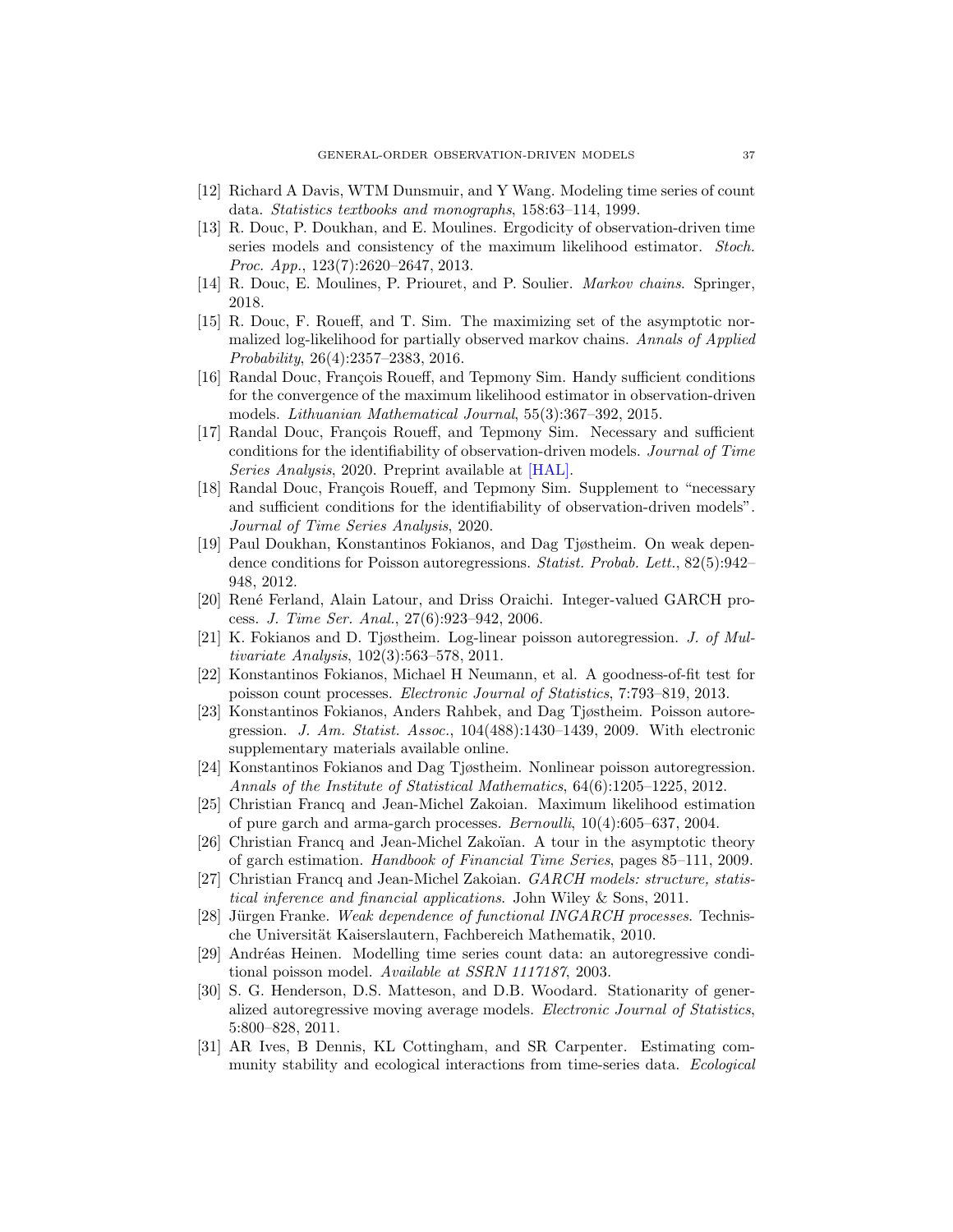*monographs*, 73(2):301–330, 2003.

- <span id="page-37-11"></span>[32] B. G. Leroux. Maximum-likelihood estimation for hidden Markov models. *Stoch. Proc. Appl.*, 40:127–143, 1992.
- <span id="page-37-2"></span>[33] Roman Liesenfeld and Jean-Francois Richard. Univariate and multivariate stochastic volatility models: estimation and diagnostics. *Journal of empirical finance*, 10(4):505–531, 2003.
- <span id="page-37-10"></span>[34] Alexander M Lindner. Stationarity, mixing, distributional properties and moments of garch (p, q)–processes. In *Handbook of financial time series*, pages 43–69. Springer, 2009.
- <span id="page-37-14"></span>[35] S. P. Meyn and R. L. Tweedie. *Markov Chains and Stochastic Stability*. Cambridge University Press, London, 2009.
- <span id="page-37-5"></span>[36] Michael H. Neumann. Absolute regularity and ergodicity of Poisson count processes. *Bernoulli*, 17(4):1268–1284, NOV 2011.
- <span id="page-37-13"></span>[37] J. Pfanzagl. On the measurability and consistency of minimum contrast estimates. *Metrica*, 14:249–272, 1969.
- <span id="page-37-0"></span>[38] Robert S Pindyck and Daniel L Rubinfeld. *Econometric models and economic forecasts*, volume 4. Irwin/McGraw-Hill Boston, 1998.
- <span id="page-37-3"></span>[39] Tina Hviid Rydberg and Neil Shephard. Dynamics of trade-by-trade price movements: decomposition and models. *Journal of Financial Econometrics*, 1(1):2–25, 2003.
- <span id="page-37-8"></span>[40] Tepmony Sim. *Maximum likelihood estimation in partially observed Markov models with applications to time series of counts.* Theses, Télécom ParisTech, March 2016.
- <span id="page-37-15"></span>[41] Daniel Straumann and Thomas Mikosch. Quasi-maximum-likelihood estimation in conditionally heteroscedastic time series: a stochastic recurrence equations approach. *Ann. Statist.*, 34(5):2449–2495, 2006.
- <span id="page-37-4"></span>[42] S. Streett. *Some observation driven models for time series of counts*. PhD thesis, Colorado State University, Department of Statistics, 2000.
- <span id="page-37-9"></span>[43] U.S. Geology Survey. Earthquake hazards program.
- <span id="page-37-7"></span>[44] Dag Tjøstheim. *Count Time Series with Observation-Driven Autoregressive Parameter Dynamics*. Handbook of Discrete-Valued Time Series. London: Chapman & Hall, 2015.
- <span id="page-37-16"></span>[45] R. L. Tweedie. Invariant measures for Markov chains with no irreducibility assumptions. *Journal of Applied Probability*, 25:275–285, 1988.
- <span id="page-37-6"></span>[46] Chao Wang, Heng Liu, Jian-Feng Yao, Richard A Davis, and Wai Keung Li. Self-excited threshold poisson autoregression. *Journal of the American Statistical Association*, 109(506):777–787, 2014.
- <span id="page-37-1"></span>[47] Scott L Zeger. A regression model for time series of counts. *Biometrika*, 75(4):621–629, 1988.
- <span id="page-37-12"></span>[48] Fukang Zhu. A negative binomial integer-valued GARCH model. *J. Time Series Anal.*, 32(1):54–67, 2011.

MIT Research Unit, Institute of Technology of Cambodia, 12156 Phnom Penh, Cambodia

Email address: tepmony.sim@itc.edu.kh

DÉPARTEMENT CITI, CNRS UMR 5157, TÉLÉCOM SUDPARIS, INSTITUT POLYTECHNIQUE DE Paris, 91000 Evry ´

 $Email\;address\colon\texttt{randal.douc@telecom-subparis.eu}$